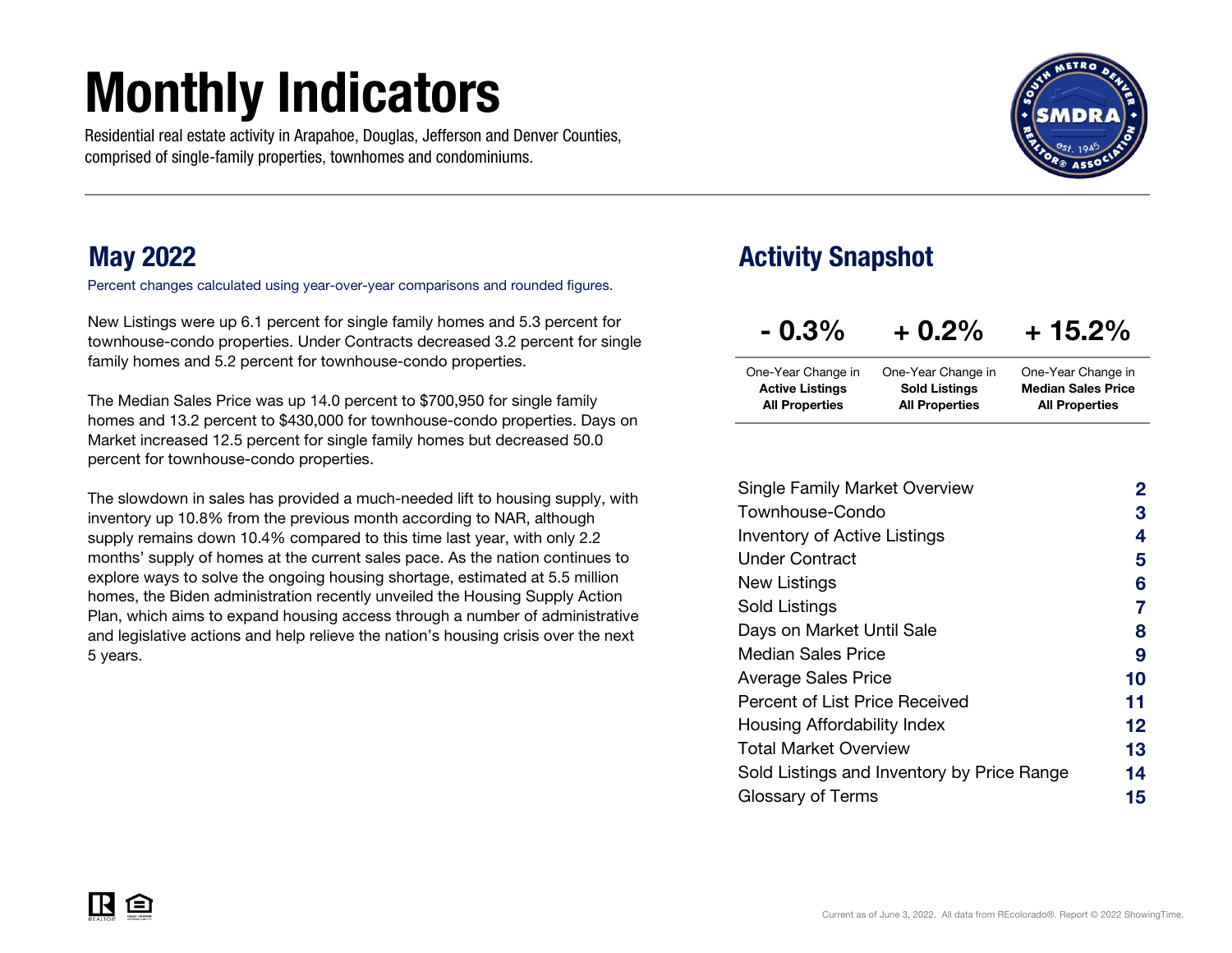# Single Family Market Overview

Key metrics by report month and for year-to-date (YTD) starting from the first of the year.



| <b>Key Metrics</b>                 |            | <b>Historical Sparkbars</b> |        |            |                  | $5 - 2021$ | 5-2022    | Percent Change | <b>YTD 2021</b> | <b>YTD 2022</b> | Percent Change |
|------------------------------------|------------|-----------------------------|--------|------------|------------------|------------|-----------|----------------|-----------------|-----------------|----------------|
| <b>Active Listings</b>             | $1 - 2021$ | 5-2021                      | 9-2021 | $1 - 2022$ | 5-2022           | 1,603      | 1,916     | $+19.5%$       |                 |                 |                |
| <b>Under Contract</b>              | 1-2021     | 5-2021                      | 9-2021 | 1-2022     | 5-2022           | 3,430      | 3,320     | $-3.2%$        | 13,435          | 12,671          | $-5.7%$        |
| <b>New Listings</b>                | $1 - 2021$ | 5-2021                      | 9-2021 | $1 - 2022$ | 5-2022           | 3,398      | 3,606     | $+6.1%$        | 14,102          | 14,386          | $+2.0%$        |
| <b>Sold Listings</b>               | 1-2021     | 5-2021                      | 9-2021 | 1-2022     | 5-2022           | 2,854      | 2,936     | $+2.9%$        | 11,669          | 11,186          | $-4.1%$        |
| Days on Market                     | $1 - 2021$ | 5-2021                      | 9-2021 | $1 - 2022$ | al mar<br>5-2022 | $\,8\,$    | $9$       | $+12.5%$       | 13              | 11              | $-15.4%$       |
| <b>Median Sales Price</b>          | $1 - 2021$ | 5-2021                      | 9-2021 | $1 - 2022$ | 5-2022           | \$615,000  | \$700,950 | $+14.0%$       | \$589,000       | \$685,000       | $+16.3%$       |
| <b>Avg. Sales Price</b>            | $1 - 2021$ | $5 - 2021$                  | 9-2021 | $1 - 2022$ | 5-2022           | \$732,749  | \$847,910 | $+15.7%$       | \$707,145       | \$821,799       | $+16.2%$       |
| <b>Pct. of List Price Received</b> | $1 - 2021$ | 5-2021                      | 9-2021 | 1-2022     | 5-2022           | 106.3%     | 105.5%    | $-0.8%$        | 104.5%          | 106.0%          | $+1.4%$        |
| <b>Affordability Index</b>         | 1-2021     | 5-2021                      | 9-2021 | 1-2022     | 5-2022           | 67         | 47        | $-29.9%$       | 70              | 48              | $-31.4%$       |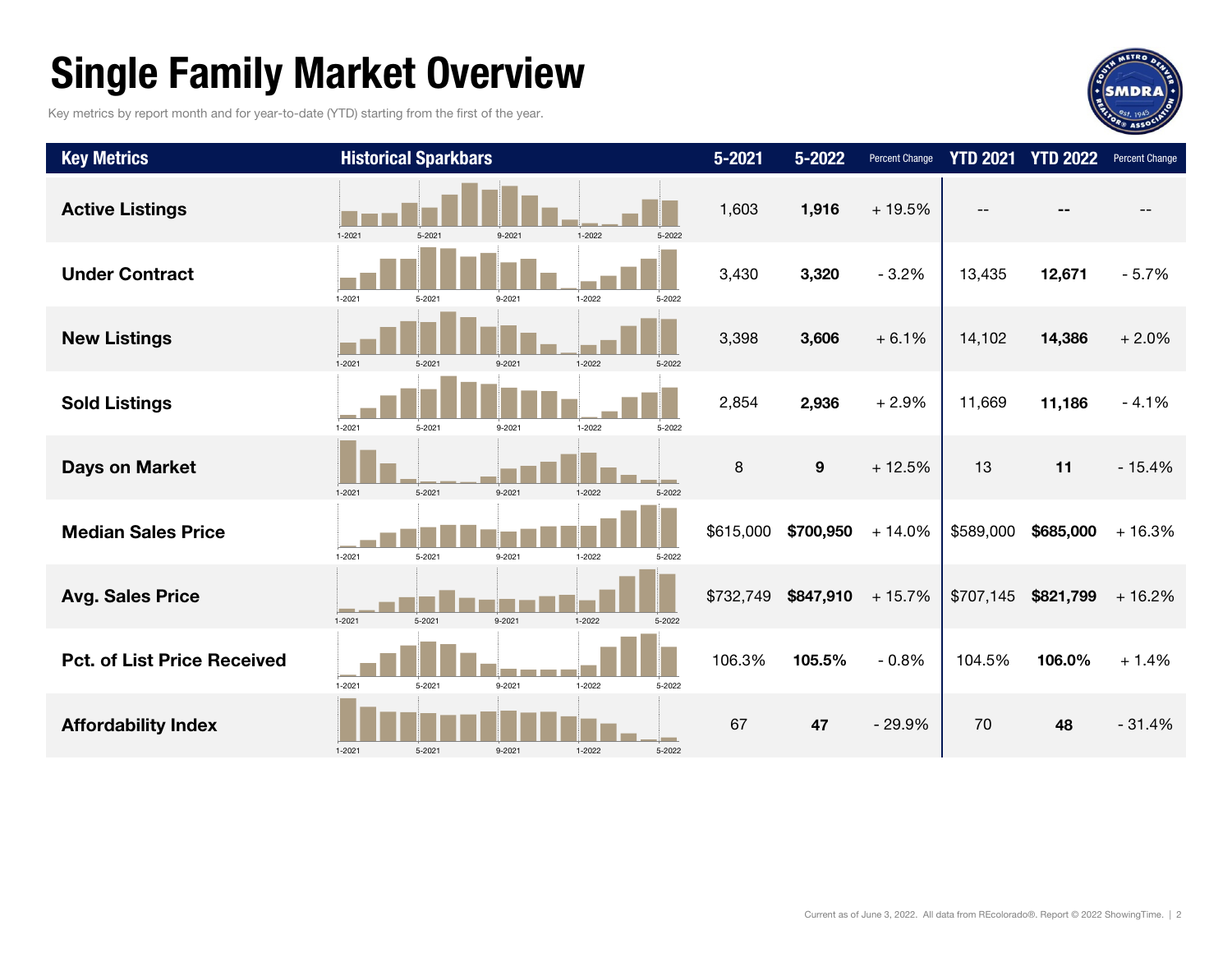## Townhouse-Condo Market Overview

Key metrics by report month and for year-to-date (YTD) starting from the first of the year.



| <b>Key Metrics</b>                 |            | <b>Historical Sparkbars</b> |            |            |        | $5 - 2021$ | $5 - 2022$ | Percent Change | <b>YTD 2021</b> | <b>YTD 2022</b> | Percent Change |
|------------------------------------|------------|-----------------------------|------------|------------|--------|------------|------------|----------------|-----------------|-----------------|----------------|
| <b>Active Listings</b>             | $1 - 2021$ | 5-2021                      | $9 - 2021$ | 1-2022     | 5-2022 | 1,022      | 702        | $-31.3%$       |                 |                 |                |
| <b>Under Contract</b>              | 1-2021     | 5-2021                      | 9-2021     | 1-2022     | 5-2022 | 1,560      | 1,479      | $-5.2%$        | 6,980           | 6,159           | $-11.8%$       |
| <b>New Listings</b>                | $1 - 2021$ | 5-2021                      | $9 - 2021$ | $1 - 2022$ | 5-2022 | 1,487      | 1,566      | $+5.3%$        | 6,974           | 6,589           | $-5.5%$        |
| <b>Sold Listings</b>               | $1 - 2021$ | $5 - 2021$                  | $9 - 2021$ | 1-2022     | 5-2022 | 1,460      | 1,385      | $-5.1%$        | 6,352           | 5,696           | $-10.3%$       |
| <b>Days on Market</b>              | $1 - 2021$ | $5 - 2021$                  | $9 - 2021$ | $1 - 2022$ | 5-2022 | 18         | 9          | $-50.0%$       | 26              | 12              | $-53.8%$       |
| <b>Median Sales Price</b>          | $1 - 2021$ | 5-2021                      | 9-2021     | $1 - 2022$ | 5-2022 | \$380,000  | \$430,000  | $+13.2%$       | \$360,000       | \$420,000       | $+16.7%$       |
| <b>Avg. Sales Price</b>            | $1 - 2021$ | $5 - 2021$                  | 9-2021     | $1 - 2022$ | 5-2022 | \$448,699  | \$505,283  | $+12.6%$       | \$425,656       | \$488,071       | $+14.7%$       |
| <b>Pct. of List Price Received</b> | $1 - 2021$ | 5-2021                      | 9-2021     | 1-2022     | 5-2022 | 103.6%     | 105.2%     | $+1.5%$        | 101.9%          | 104.9%          | $+2.9%$        |
| <b>Affordability Index</b>         | $1 - 2021$ | $5 - 2021$                  | 9-2021     | 1-2022     | 5-2022 | 109        | 77         | $-29.4%$       | 115             | 79              | $-31.3%$       |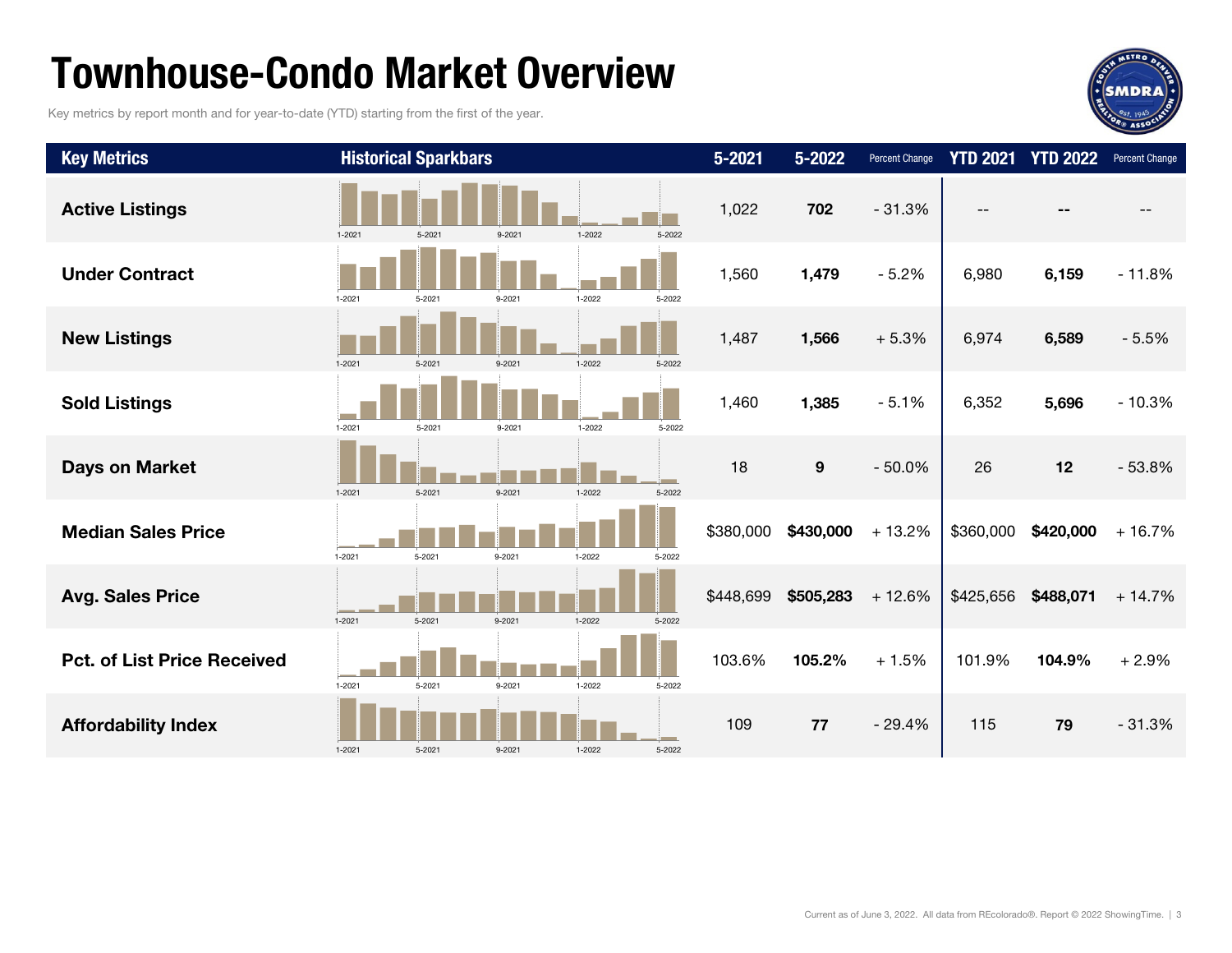## Inventory of Active Listings



Year



### Historical Inventory of Active Listings by Month

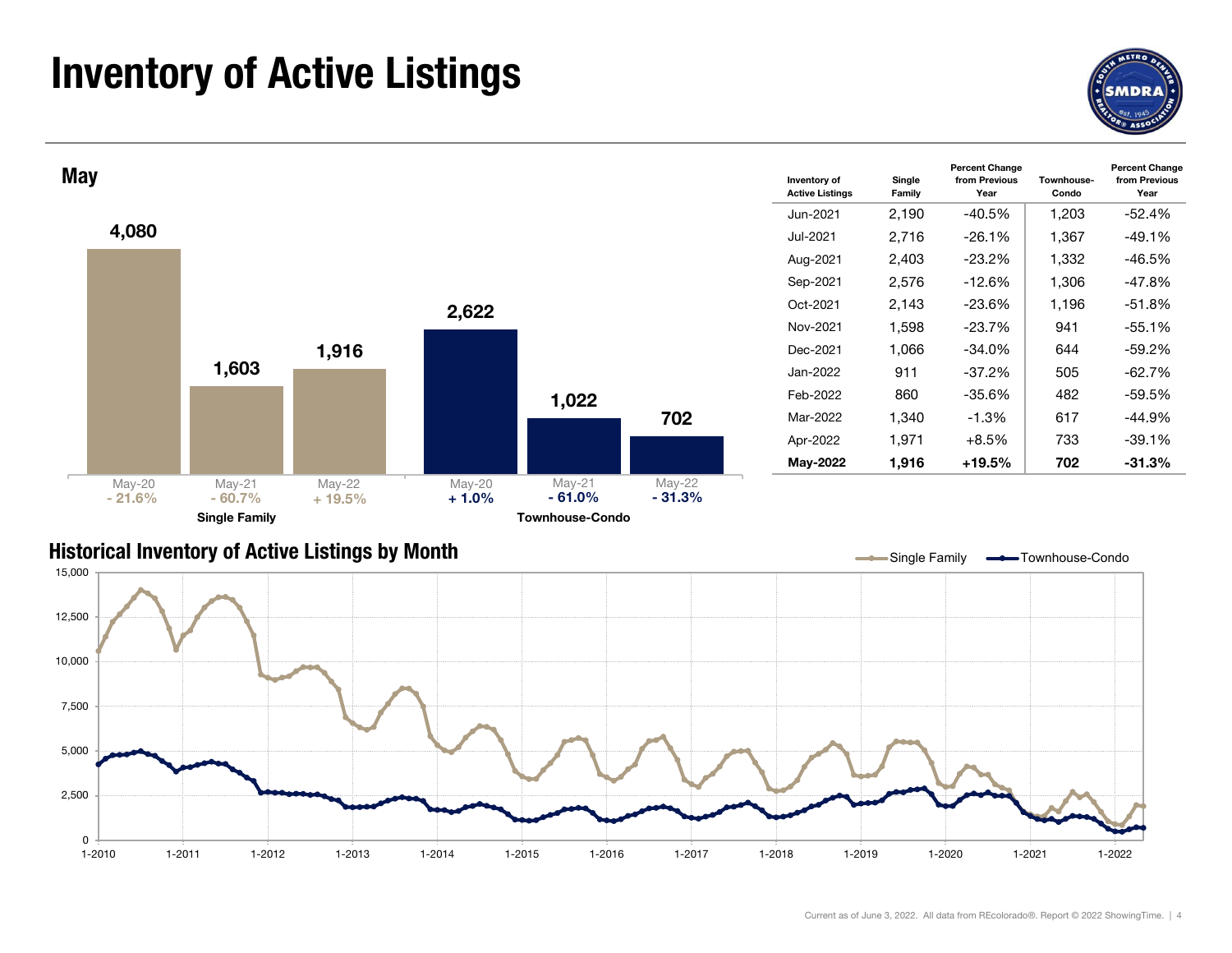## Under Contract





| <b>Year to Date</b> |                  |                  |         |       |       | <b>Under Contract</b> | Single<br>Family | <b>Percent Change</b><br>from Previous<br>Year | Townhouse-<br>Condo | <b>Percent Change</b><br>from Previous<br>Year |
|---------------------|------------------|------------------|---------|-------|-------|-----------------------|------------------|------------------------------------------------|---------------------|------------------------------------------------|
|                     |                  |                  |         |       |       | Jun-2021              | 3,378            | $-10.1%$                                       | 1,526               | $-10.6%$                                       |
|                     |                  |                  |         |       |       | Jul-2021              | 2,986            | -11.9%                                         | 1,405               | $-8.8%$                                        |
|                     | 13,435           | 12,671           |         |       |       | Aug-2021              | 3,159            | $-11.8%$                                       | 1,465               | $-8.2%$                                        |
| 11,665              |                  |                  |         |       |       | Sep-2021              | 2,717            | $-12.3%$                                       | 1,328               | $-4.9%$                                        |
|                     |                  |                  |         |       |       | Oct-2021              | 2,889            | $-0.8%$                                        | 1,342               | $-5.7%$                                        |
|                     |                  |                  |         |       |       | Nov-2021              | 2,233            | $-1.2%$                                        | 1,110               | $-5.9%$                                        |
|                     |                  |                  |         | 6,980 |       | Dec-2021              | 1,520            | -4.6%                                          | 879                 | $-9.8%$                                        |
|                     |                  |                  | 5,434   |       | 6,159 | Jan-2022              | 1,844            | $-7.7%$                                        | 1,010               | $-21.1%$                                       |
|                     |                  |                  |         |       |       | Feb-2022              | 2,091            | $-6.5%$                                        | 1,065               | $-13.1%$                                       |
|                     |                  |                  |         |       |       | Mar-2022              | 2,521            | $-13.0\%$                                      | 1,239               | $-11.2%$                                       |
|                     |                  |                  |         |       |       | Apr-2022              | 2,895            | $+0.7%$                                        | 1,366               | $-10.1%$                                       |
|                     |                  |                  |         |       |       | May-2022              | 3,320            | $-3.2%$                                        | 1,479               | $-5.2\%$                                       |
| $M_{\text{max}}$ 00 | $M \sim 10^{-4}$ | $M_{\odot}$ , 00 | $A - 0$ |       |       |                       |                  |                                                |                     |                                                |

### Historical Under Contract by Month



- 11.8%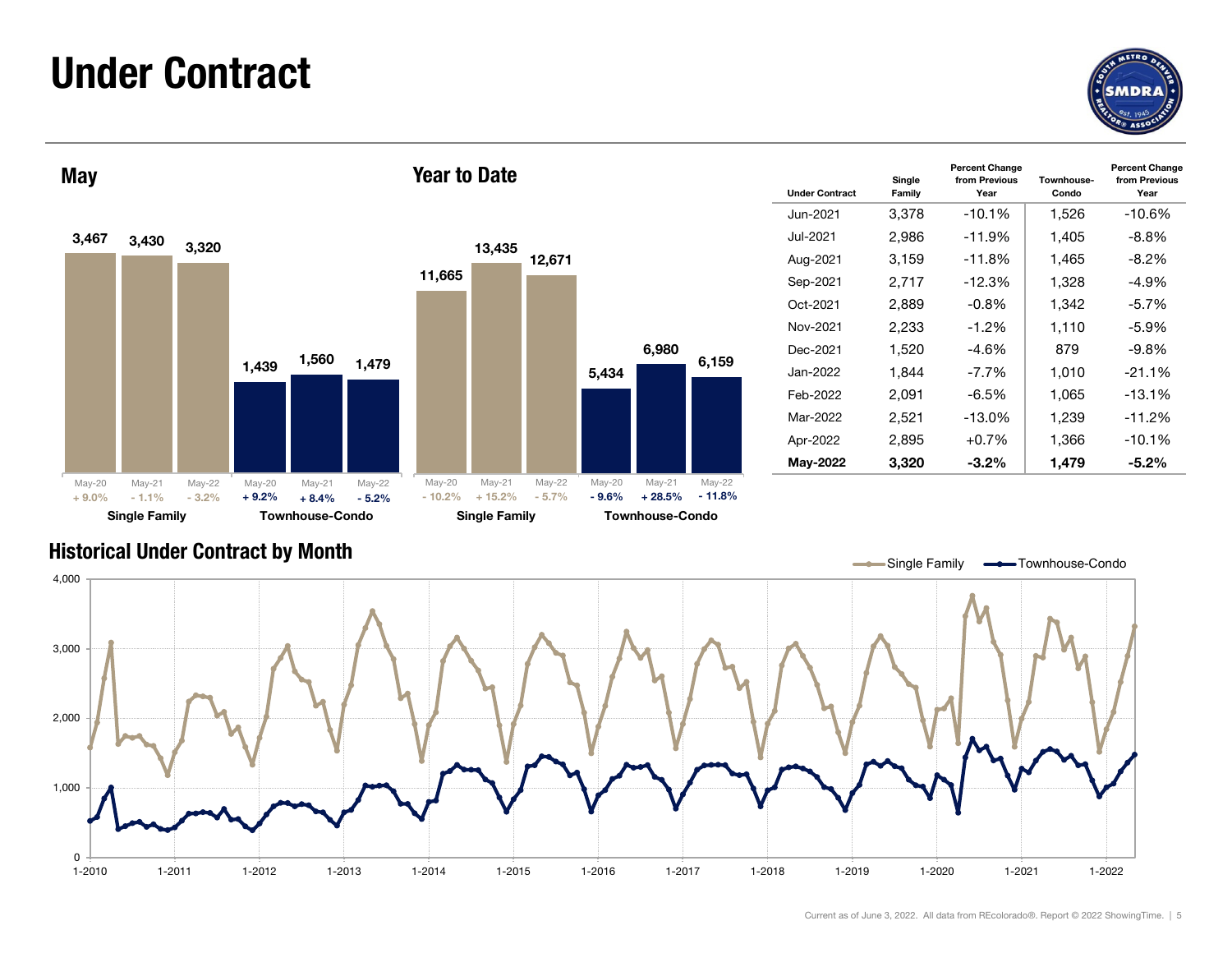## New Listings





| <b>Year to Date</b> |        |        |       |       |       | <b>New Listings</b> | Single<br>Family | <b>Percent Change</b><br>from Previous<br>Year | Townhouse-<br>Condo | <b>Percent Change</b><br>from Previous<br>Year |
|---------------------|--------|--------|-------|-------|-------|---------------------|------------------|------------------------------------------------|---------------------|------------------------------------------------|
|                     |        |        |       |       |       | Jun-2021            | 4,129            | $+13.3%$                                       | 1,817               | $+0.2%$                                        |
| 14,040              | 14,102 | 14,386 |       |       |       | Jul-2021            | 3,742            | $+1.4%$                                        | 1,666               | $-12.9%$                                       |
|                     |        |        |       |       |       | Aug-2021            | 3,076            | $-8.1%$                                        | 1,516               | $-7.9\%$                                       |
|                     |        |        |       |       |       | Sep-2021            | 3,169            | $-0.5%$                                        | 1,427               | $-12.4%$                                       |
|                     |        |        |       |       |       | Oct-2021            | 2,657            | $-12.0%$                                       | 1,348               | $-19.3%$                                       |
|                     |        |        |       |       |       | Nov-2021            | 1,869            | $+5.8\%$                                       | 964                 | $-5.2%$                                        |
|                     |        |        | 7,025 | 6,974 | 6,589 | Dec-2021            | 1,271            | $-11.1%$                                       | 716                 | $-12.4%$                                       |
|                     |        |        |       |       |       | Jan-2022            | 1,813            | $-8.3%$                                        | 947                 | $-20.4%$                                       |
|                     |        |        |       |       |       | Feb-2022            | 2,157            | $-2.8%$                                        | 1,098               | -6.1%                                          |
|                     |        |        |       |       |       | Mar-2022            | 3,134            | $+2.9%$                                        | 1,436               | $+0.8%$                                        |
|                     |        |        |       |       |       | Apr-2022            | 3,676            | $+6.2%$                                        | 1,542               | $-9.5%$                                        |
|                     |        |        |       |       |       | May-2022            | 3,606            | $+6.1%$                                        | 1,566               | $+5.3%$                                        |

### Historical New Listings by Month

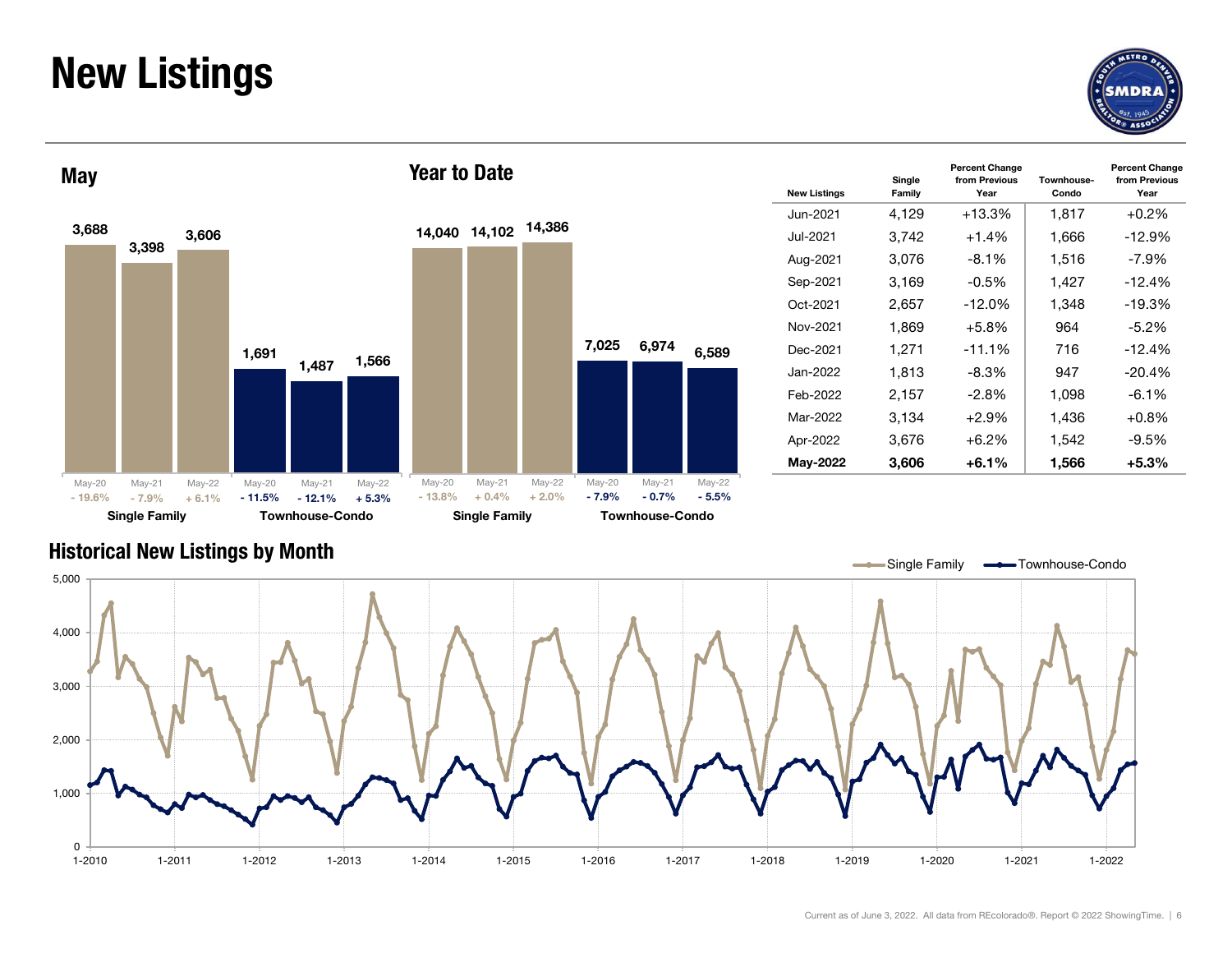## Sold Listings





| <b>Year to Date</b> |        |        |       |       |       | <b>Sold Listings</b> | Single<br>Family | <b>Percent Change</b><br>from Previous<br>Year | Townhouse-<br>Condo | <b>Percent Change</b><br>from Previous<br>Year |
|---------------------|--------|--------|-------|-------|-------|----------------------|------------------|------------------------------------------------|---------------------|------------------------------------------------|
|                     |        |        |       |       |       | Jun-2021             | 3,525            | $+7.1%$                                        | 1,619               | $+17.3%$                                       |
|                     | 11,669 |        |       |       |       | Jul-2021             | 3,229            | $-15.8%$                                       | 1,538               | $-9.4%$                                        |
|                     |        | 11,186 |       |       |       | Aug-2021             | 3,116            | $-8.0\%$                                       | 1,480               | $-0.4%$                                        |
| 9,755               |        |        |       |       |       | Sep-2021             | 2,927            | $-11.7%$                                       | 1,363               | $-9.3%$                                        |
|                     |        |        |       |       |       | Oct-2021             | 2,776            | $-19.6%$                                       | 1,375               | $-7.3%$                                        |
|                     |        |        |       |       |       | Nov-2021             | 2,746            | $+1.9%$                                        | 1,267               | $-2.5%$                                        |
|                     |        |        |       | 6,352 | 5,696 | Dec-2021             | 2,345            | $-9.6\%$                                       | 1,164               | $-12.6%$                                       |
|                     |        |        | 4,787 |       |       | Jan-2022             | 1,423            | $-6.1%$                                        | 841                 | $-7.1\%$                                       |
|                     |        |        |       |       |       | Feb-2022             | 1,708            | $-9.2%$                                        | 942                 | $-17.4%$                                       |
|                     |        |        |       |       |       | Mar-2022             | 2,442            | $-3.3%$                                        | 1,219               | $-16.6%$                                       |
|                     |        |        |       |       |       | Apr-2022             | 2,677            | $-7.5%$                                        | 1,309               | $-5.4%$                                        |
|                     |        |        |       |       |       | May-2022             | 2,936            | $+2.9%$                                        | 1,385               | $-5.1%$                                        |

### Historical Sold Listings by Month

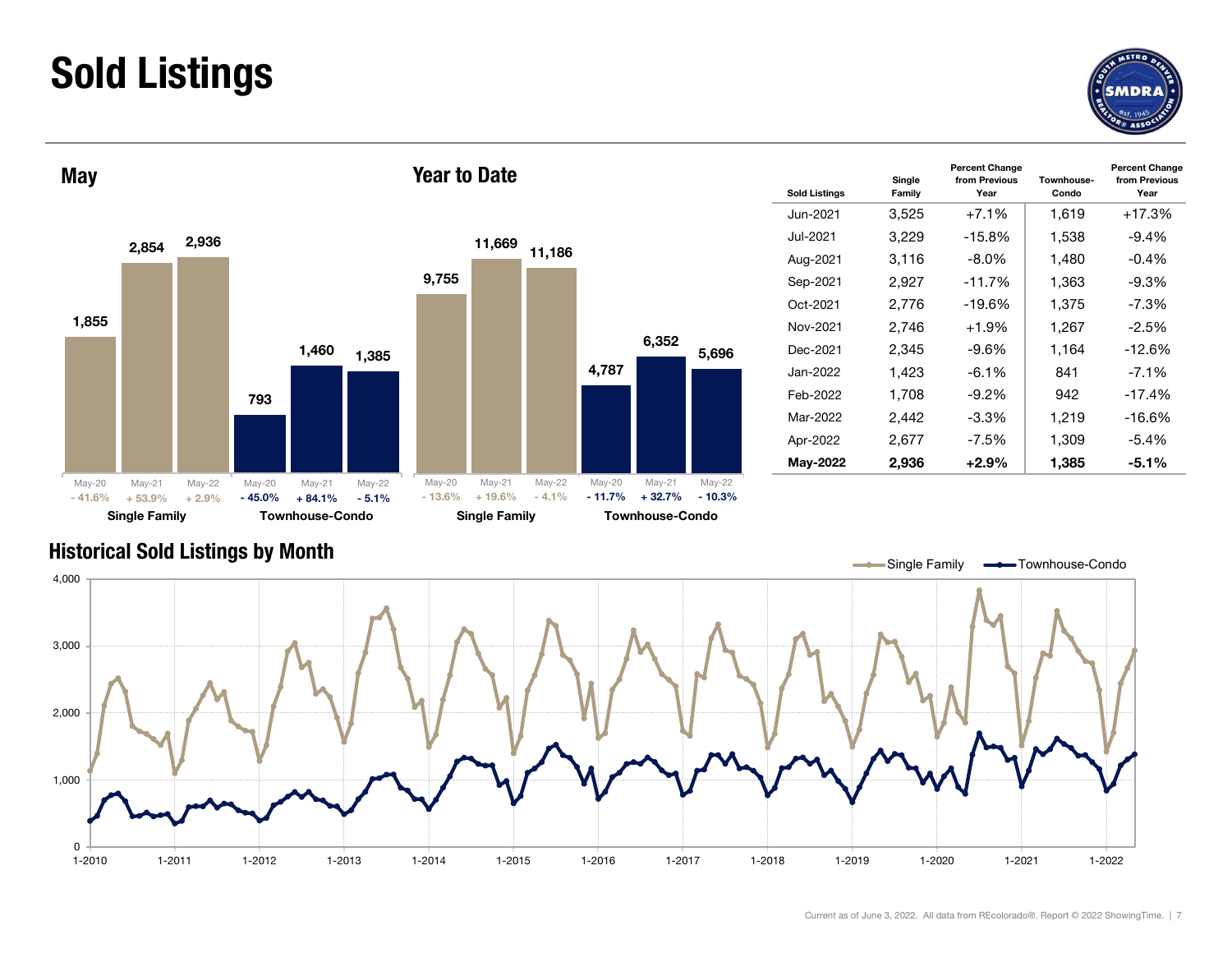# Days on Market Until Sale





### Historical Days on Market Until Sale by Month

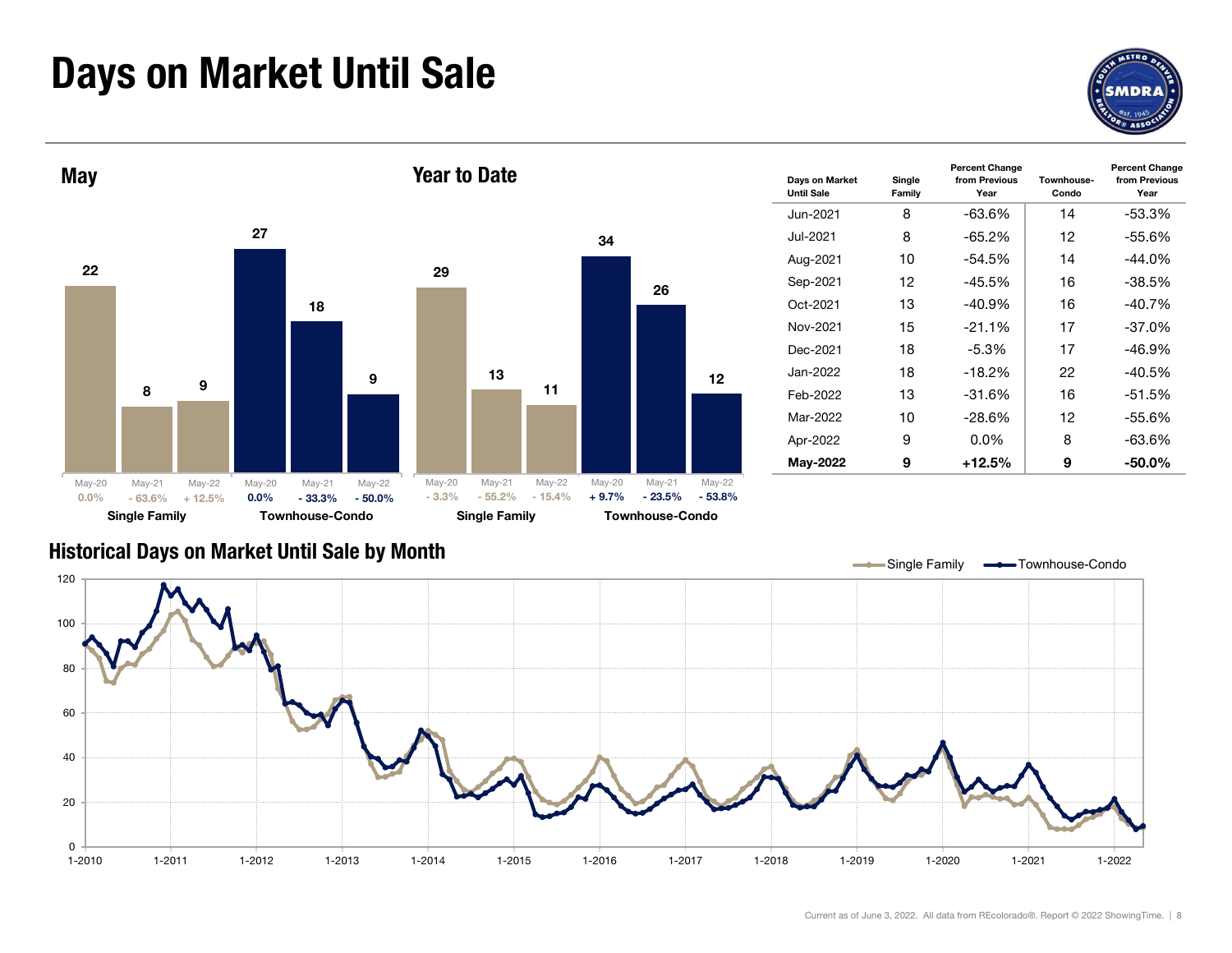## Median Sales Price





| <b>Year to Date</b> |           |           |           |           |           | <b>Median Sales</b><br>Price | Single<br>Family | <b>Percent Change</b><br>from Previous<br>Year | Townhouse-<br>Condo | <b>Percent Change</b><br>from Previous<br>Year |
|---------------------|-----------|-----------|-----------|-----------|-----------|------------------------------|------------------|------------------------------------------------|---------------------|------------------------------------------------|
|                     |           |           |           |           |           | Jun-2021                     | \$625,000        | $+25.0%$                                       | \$381,500           | $+17.4%$                                       |
|                     |           | \$685,000 |           |           |           | Jul-2021                     | \$625,000        | $+21.1%$                                       | \$387,250           | $+16.0%$                                       |
|                     |           |           |           |           |           | Aug-2021                     | \$605,000        | $+16.3%$                                       | \$371,000           | $+13.8%$                                       |
|                     | \$589,000 |           |           |           |           | Sep-2021                     | \$595,000        | $+13.3%$                                       | \$382,500           | $+13.3%$                                       |
| \$488,000           |           |           |           |           |           | Oct-2021                     | \$607,500        | $+13.0%$                                       | \$376,000           | $+10.6%$                                       |
|                     |           |           |           |           | \$420,000 | Nov-2021                     | \$618,535        | $+17.1%$                                       | \$389,900           | $+16.4%$                                       |
|                     |           |           | \$321,000 | \$360,000 |           | Dec-2021                     | \$620,000        | $+18.1%$                                       | \$380,000           | $+13.4%$                                       |
|                     |           |           |           |           |           | Jan-2022                     | \$620,000        | $+16.5%$                                       | \$395,000           | $+17.2%$                                       |
|                     |           |           |           |           |           | Feb-2022                     | \$655,000        | $+17.4%$                                       | \$400,000           | $+17.6%$                                       |
|                     |           |           |           |           |           | Mar-2022                     | \$690,000        | $+16.9%$                                       | \$425,000           | $+19.7%$                                       |
|                     |           |           |           |           |           | Apr-2022                     | \$715,000        | $+17.7%$                                       | \$435,000           | $+15.7%$                                       |
|                     |           |           |           |           |           | May-2022                     | \$700,950        | $+14.0%$                                       | \$430,000           | $+13.2%$                                       |

### Historical Median Sales Price by Month

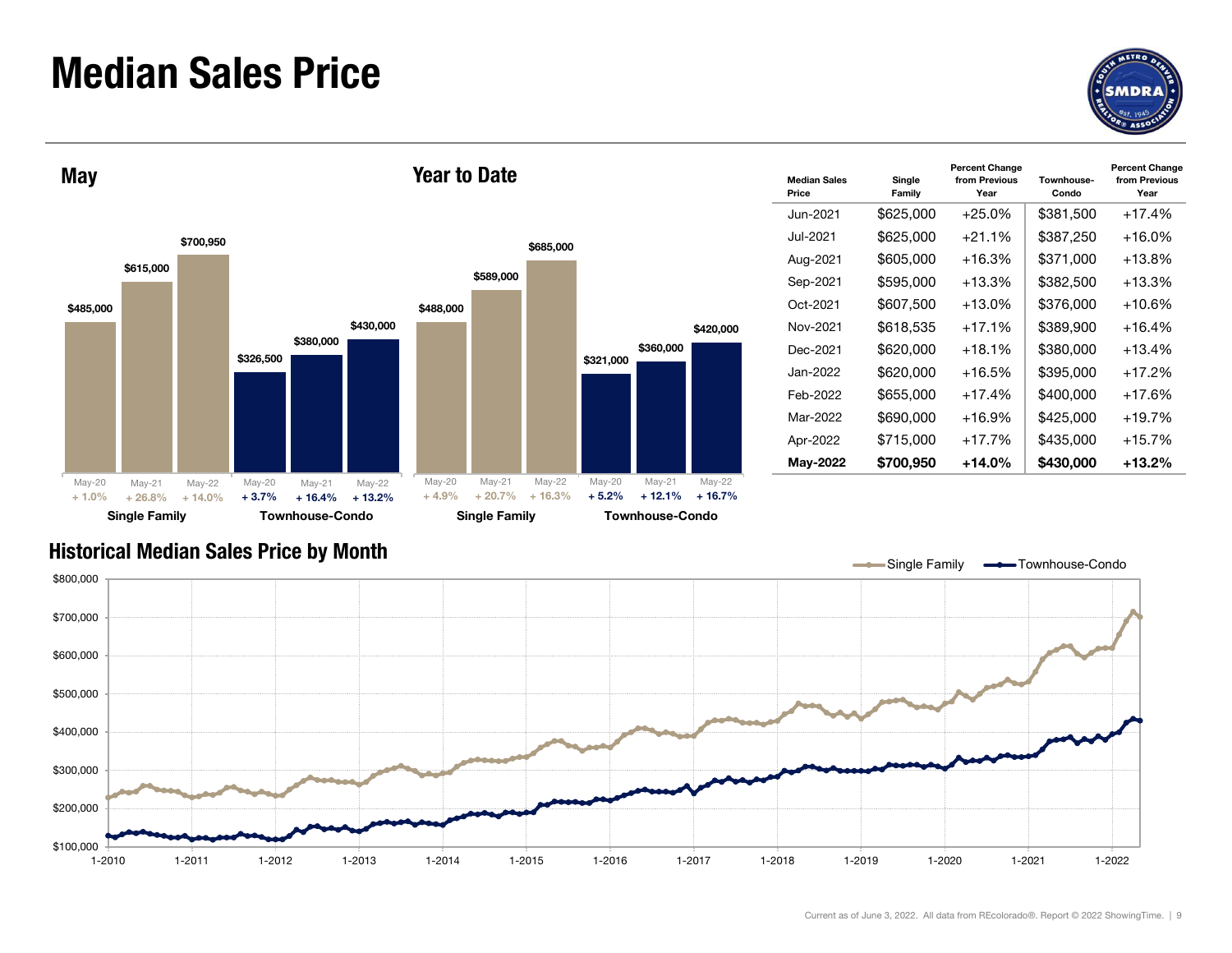## Average Sales Price





|           | <b>Year to Date</b> |           |           |           |           | Avg. Sales Price | Single<br>Family | <b>Percent Change</b><br>from Previous<br>Year | Townhouse-<br>Condo | <b>Percent Change</b><br>from Previous<br>Year |
|-----------|---------------------|-----------|-----------|-----------|-----------|------------------|------------------|------------------------------------------------|---------------------|------------------------------------------------|
|           |                     |           |           |           |           | Jun-2021         | \$764,758        | $+31.8%$                                       | \$445,361           | $+18.5%$                                       |
|           |                     | \$821,799 |           |           |           | Jul-2021         | \$727,391        | $+17.8%$                                       | \$449,757           | $+14.9%$                                       |
|           | \$707,145           |           |           |           |           | Aug-2021         | \$717,339        | $+16.3%$                                       | \$444,087           | $+15.4%$                                       |
|           |                     |           |           |           |           | Sep-2021         | \$720,826        | +15.8%                                         | \$452,104           | $+15.6%$                                       |
| \$565,133 |                     |           |           |           |           | Oct-2021         | \$714,791        | $+9.9%$                                        | \$448,593           | $+13.0%$                                       |
|           |                     |           |           |           | \$488,071 | Nov-2021         | \$734,951        | $+15.5%$                                       | \$451,557           | $+15.0%$                                       |
|           |                     |           | \$377,123 | \$425,656 |           | Dec-2021         | \$741,667        | $+16.4%$                                       | \$445,237           | $+12.6%$                                       |
|           |                     |           |           |           |           | Jan-2022         | \$713,785        | $+6.4%$                                        | \$455,094           | $+12.5%$                                       |
|           |                     |           |           |           |           | Feb-2022         | \$767,730        | $+15.7%$                                       | \$458,972           | $+13.0%$                                       |
|           |                     |           |           |           |           | Mar-2022         | \$836,064        | $+18.4%$                                       | \$505,206           | $+21.0%$                                       |
|           |                     |           |           |           |           | Apr-2022         | \$872,063        | $+19.5%$                                       | \$496,031           | $+12.8%$                                       |
|           |                     |           |           |           |           | May-2022         | \$847,910        | $+15.7%$                                       | \$505,283           | $+12.6%$                                       |

### Historical Average Sales Price by Month

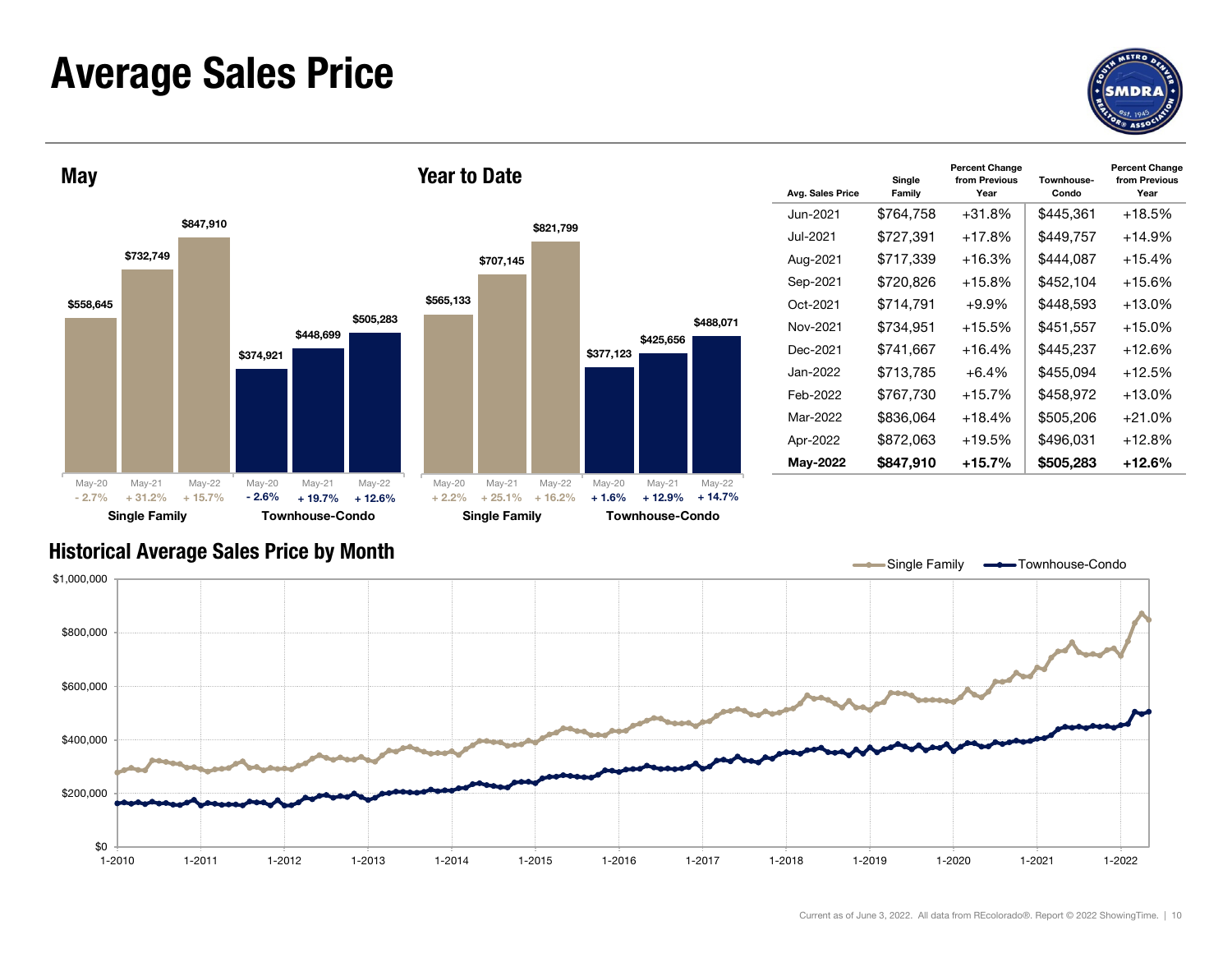## Percent of List Price Received





| Pct. of List Price<br>Received | Single<br>Family | <b>Percent Change</b><br>from Previous<br>Year | Townhouse-<br>Condo | <b>Percent Change</b><br>from Previous<br>Year |
|--------------------------------|------------------|------------------------------------------------|---------------------|------------------------------------------------|
| Jun-2021                       | 105.9%           | $+6.1%$                                        | 104.0%              | $+4.7%$                                        |
| Jul-2021.                      | 104.5%           | $+4.4%$                                        | 102.9%              | $+3.3\%$                                       |
| Aug-2021                       | 102.8%           | $+2.4%$                                        | 101.9%              | $+2.3%$                                        |
| Sep-2021                       | 102.0%           | $+1.5%$                                        | 101.6%              | $+1.8%$                                        |
| Oct-2021                       | 101.9%           | $+1.3%$                                        | 101.4%              | $+1.7%$                                        |
| Nov-2021                       | 101.8%           | $+1.0\%$                                       | 101.5%              | $+1.7%$                                        |
| Dec-2021                       | 101.9%           | $+1.1%$                                        | 101.1%              | $+1.5%$                                        |
| Jan-2022                       | 102.6%           | $+1.6%$                                        | 102.0%              | $+2.3%$                                        |
| Feb-2022                       | 105.5%           | $+2.5\%$                                       | 103.9%              | $+3.3\%$                                       |
| Mar-2022                       | 107.1%           | $+2.5%$                                        | 106.0%              | $+4.2%$                                        |
| Apr-2022                       | 107.6%           | $+1.8%$                                        | 106.2%              | $+3.4%$                                        |
| May-2022                       | 105.5%           | $-0.8\%$                                       | 105.2%              | $+1.5%$                                        |

### Historical Percent of List Price Received by Month

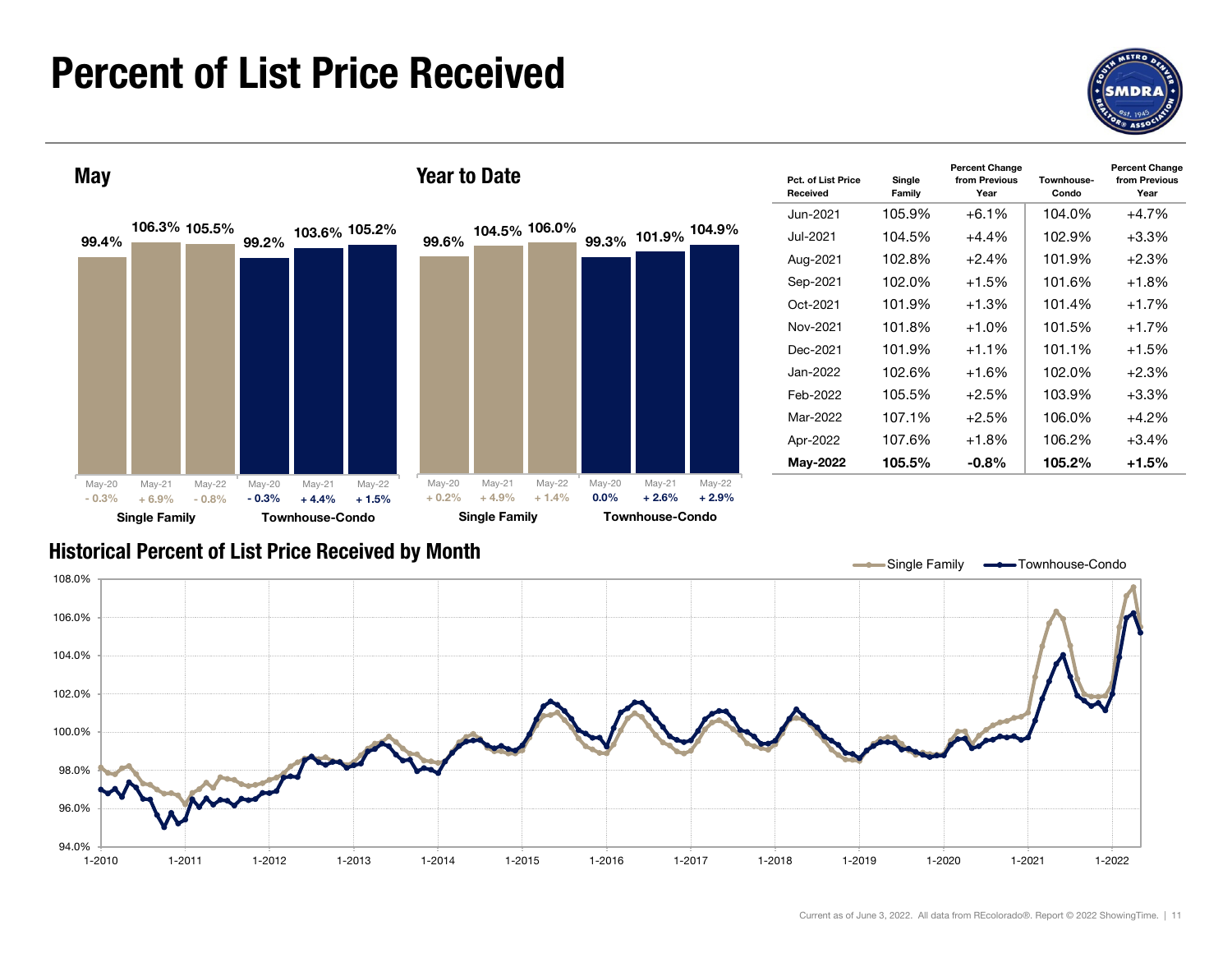# Housing Affordability Index



Year



#### Historical Housing Affordability Index by Mont h

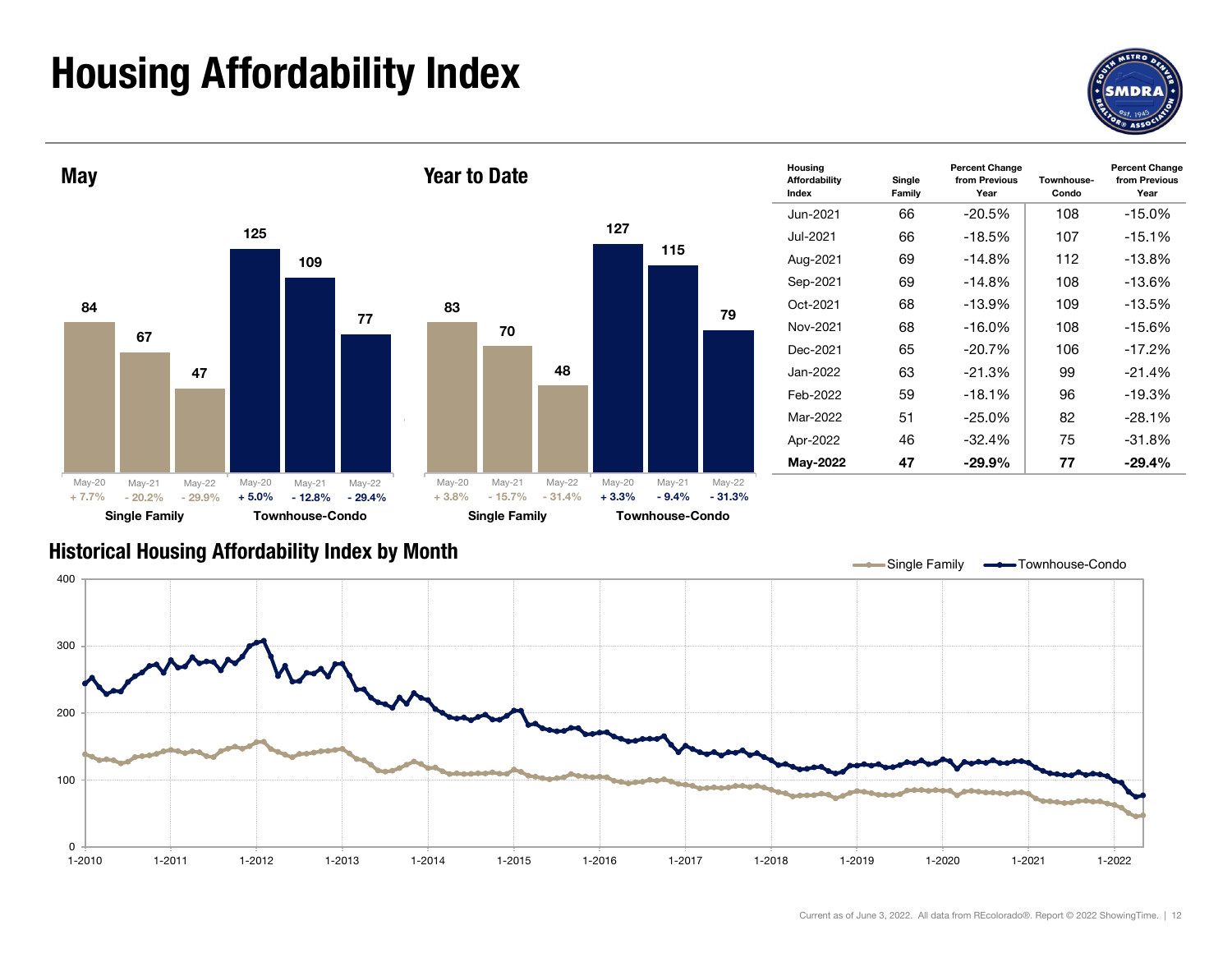# Total Market Overview

Key metrics by report month and for year-to-date (YTD) starting from the first of the year.



| <b>Key Metrics</b>                 |            | <b>Historical Sparkbars</b> |            |            |        | $5 - 2021$ | $5 - 2022$       | Percent Change | <b>YTD 2021</b> | <b>YTD 2022</b> | Percent Change |
|------------------------------------|------------|-----------------------------|------------|------------|--------|------------|------------------|----------------|-----------------|-----------------|----------------|
| <b>Active Listings</b>             | $1 - 2021$ | $5 - 2021$                  | $9 - 2021$ | 1-2022     | 5-2022 | 2,626      | 2,618            | $-0.3%$        |                 |                 |                |
| <b>Under Contract</b>              | 1-2021     | $5 - 2021$                  | $9 - 2021$ | 1-2022     | 5-2022 | 4,990      | 4,799            | $-3.8%$        | 20,415          | 18,831          | $-7.8%$        |
| <b>New Listings</b>                | $1 - 2021$ | 5-2021                      | $9 - 2021$ | $1-2022$   | 5-2022 | 4,886      | 5,172            | $+5.9%$        | 21,077          | 20,976          | $-0.5%$        |
| <b>Sold Listings</b>               | 1-2021     | $5 - 2021$                  | $9 - 2021$ | $1 - 2022$ | 5-2022 | 4,314      | 4,321            | $+0.2%$        | 18,021          | 16,883          | $-6.3%$        |
| Days on Market                     | $1 - 2021$ | $5 - 2021$                  | 9-2021     | $1 - 2022$ | 5-2022 | 11         | $\boldsymbol{9}$ | $-18.2%$       | 18              | 11              | $-38.9%$       |
| <b>Median Sales Price</b>          | 1-2021     | 5-2021                      | 9-2021     | 1-2022     | 5-2022 | \$551,000  | \$635,000        | $+15.2%$       | \$520,000       | \$612,000       | $+17.7%$       |
| <b>Avg. Sales Price</b>            | $1 - 2021$ | $5 - 2021$                  | $9 - 2021$ | $1 - 2022$ | 5-2022 | \$636,617  | \$738,088        | $+15.9%$       | \$607,927       | \$709,180       | $+16.7%$       |
| <b>Pct. of List Price Received</b> | $1 - 2021$ | 5-2021                      | 9-2021     | $1 - 2022$ | 5-2022 | 105.4%     | 105.4%           | 0.0%           | 103.6%          | 105.6%          | $+1.9%$        |
| <b>Affordability Index</b>         | $1 - 2021$ | 5-2021                      | 9-2021     | $1 - 2022$ | 5-2022 | 75         | 52               | $-30.7%$       | 80              | 54              | $-32.5%$       |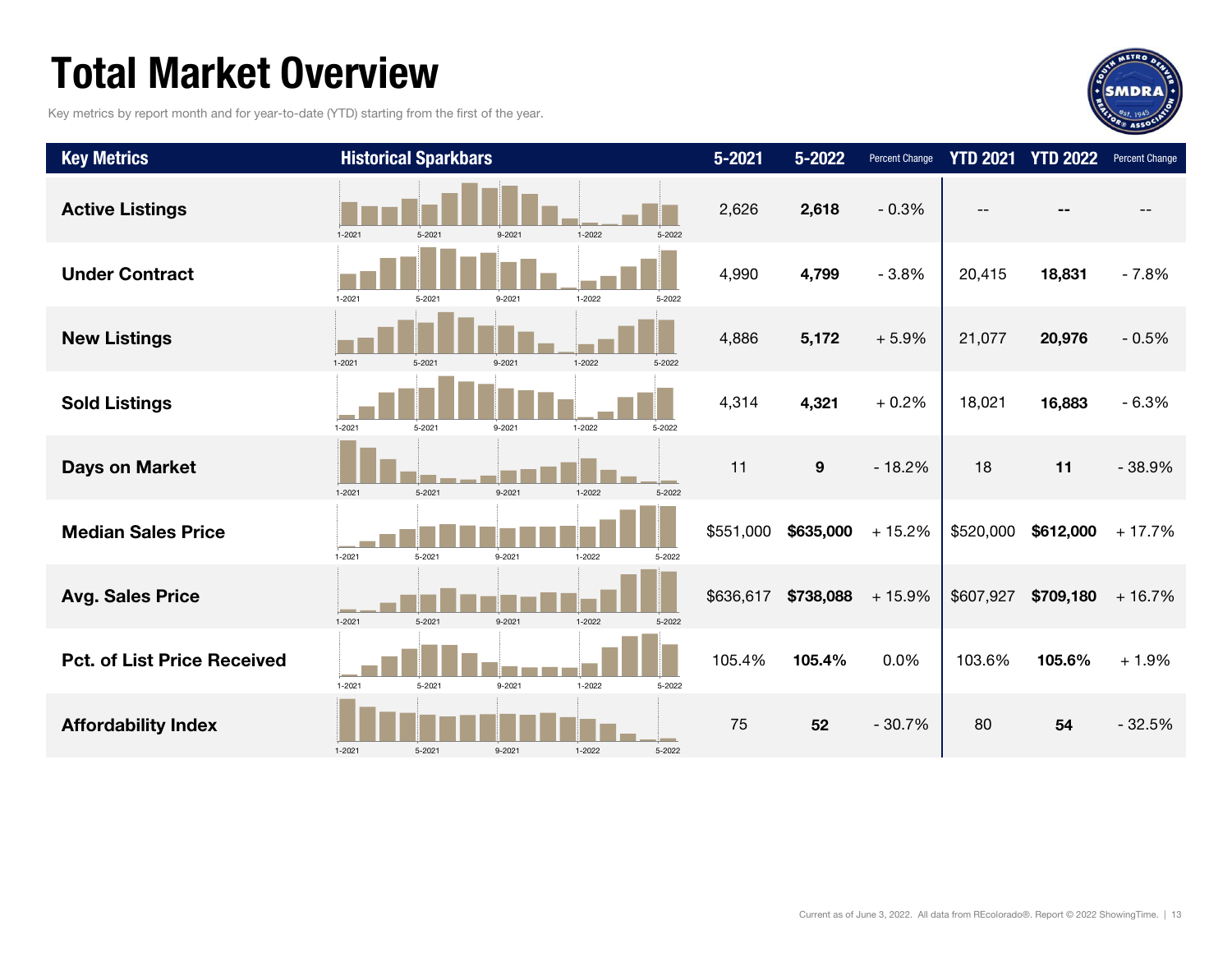



| By Price Range - All Properties - Rolling 12 Months |                                  |                  |                          |        |                  | $5 - 2021$       | ■5-2022                          |                  |                                |        |          |                                  | <b>By Property Type</b> |        | ■5-2021         | ■5-2022      |                |                   |
|-----------------------------------------------------|----------------------------------|------------------|--------------------------|--------|------------------|------------------|----------------------------------|------------------|--------------------------------|--------|----------|----------------------------------|-------------------------|--------|-----------------|--------------|----------------|-------------------|
| 1,397<br>11<br>8                                    | 779                              | 4,967<br>2,955   | 8,287                    | 5,071  | 11,797<br>7,756  | 14,342 16,502    | 6,294                            | 9,223            | 4,152<br>3,050                 | 625    | 910      |                                  | 34,236                  | 31,850 | 16,534          | 15,502       | 50,770         | 47,356            |
| $-27.3%$<br>$-44.2%$                                |                                  | $-40.5\%$        | $-38.8%$                 |        | $-34.3%$         | $+15.1%$         |                                  | $+46.5%$         | $+36.1%$                       |        | $+45.6%$ |                                  | $-7.0%$                 |        | $-6.2%$         |              | $-6.7%$        |                   |
| $<$ \$100K<br>\$100K to \$199K                      |                                  | \$200K to \$299K | \$300K to \$399K         |        | \$400K to \$499K | \$500K to \$699K |                                  | \$700K to \$999K | \$1.0M to \$2.0M               |        | $$2.0M+$ |                                  | Single Family           |        | Townhouse-Condo |              | All Properties |                   |
|                                                     |                                  |                  | <b>Rolling 12 Months</b> |        |                  |                  |                                  |                  | <b>Compared to Prior Month</b> |        |          |                                  |                         |        |                 | Year to Date |                |                   |
|                                                     | Single Family<br>Townhouse-Condo |                  |                          |        |                  |                  | Single Family<br>Townhouse-Condo |                  |                                |        |          | Townhouse-Condo<br>Single Family |                         |        |                 |              |                |                   |
| <b>By Price Range</b>                               | 5-2021                           | 5-2022           | Change                   | 5-2021 | 5-2022           | Change           | 4-2022                           | 5-2022           | Change                         | 4-2022 | 5-2022   | Change                           | 5-2021                  | 5-2022 | Change          | 5-2021       | 5-2022         | Change            |
| \$99,999 and Below                                  | 9                                | 5                | $-44.4%$                 | 2      | 3                | $+50.0%$         |                                  | $\Omega$         | $-100.0\%$                     | 0      |          | $- -$                            | 2                       |        | $-50.0%$        | $\Omega$     | 3              | $\qquad \qquad -$ |
| \$100,000 to \$199,999                              | 26                               | 8                | $-69.2%$                 | 1.371  | 770              | $-43.8%$         |                                  |                  | $0.0\%$                        | 41     | 32       | 22.0%                            |                         | 3      | $-62.5%$        | 489          | 214            | - 56.2%           |
| \$200,000 to \$299,999                              | 405                              | 101              | $-75.1%$                 | 4,562  | 2,853            | $-37.5%$         | 2                                | 3                | $+50.0%$                       | 165    | 178      | $+7.9%$                          | 93                      | 20     | $-78.5%$        | 1,536        | 851            | - 44.6%           |
| \$300,000 to \$399,999                              | 3,920                            | 958              | $-75.6%$                 | 4,367  | 4,112            | $-5.8%$          | 35                               | 26               | $-25.7%$                       | 304    | 334      | $+9.9%$                          | 785                     | 202    | $-74.3%$        | 1,659        | 1,406          | - 15.3%           |
| \$400,000 to \$499,999                              | 9,113                            | 4,597            | -49.6%                   | 2,684  | 3,159            | $+17.7%$         | 184                              | 218              | $+18.5%$                       | 305    | 351      | $+15.1%$                         | 2,522                   | 1,028  | $-59.2%$        | 1,118        | 1,261          | $+12.8%$          |
| \$500,000 to \$699,999                              | 12,087                           | 13,653           | $+13.0%$                 | 2,255  | 2,849            | $+26.3%$         | 1,024                            | 1,188            | $+16.0%$                       | 310    | 303      | $-2.3%$                          | 4,523                   | 4,602  | $+1.7%$         | 947          | 1,208          | $+27.6%$          |
| \$700,000 to \$999,999                              | 5,368                            | 8,092            | $-50.7%$                 | 926    | 1.131            | $+22.1%$         | 902                              | 935              | $+3.7%$                        | 128    | 117      | $-8.6%$                          | 2,321                   | 3,402  | $+46.6%$        | 408          | 512            | $+25.5%$          |
| \$1,000,000 to \$1,999,999                          | 2,733                            | 3,604            | $+31.9%$                 | 317    | 547              | $+72.6%$         | 423                              | 464              | $+9.7%$                        | 52     | 58       | $+11.5%$                         | 1.165                   | 1,565  | $+34.3%$        | 170          | 208            | $+22.4%$          |
| \$2,000,000 and Above                               | 575                              | 832              | $+44.7%$                 | 50     | 78               | $+56.0%$         | 105                              | 101              | $-3.8%$                        |        | 11       | + 175.0%                         | 250                     | 363    | $+45.2%$        | 25           | 33             | $+32.0%$          |
| <b>All Price Ranges</b>                             | 34,236                           | 31,850           | $-7.0%$                  | 16,534 | 15,502           | $-6.2%$          | 2,677                            | 2,936            | $+9.7%$                        | 1,309  | 1,385    | $+5.8%$                          | 11,669                  | 11,186 | $-4.1%$         | 6,352        | 5,696          | $-10.3%$          |

## Inventory of Active Listings

A measure of the number of homes available for sale at a given time.



|                            |        |               |          |            |                 |            | <b>POTTDATED TO THE MUTTER</b> |               |           |        |                 | סטו נט בענט |                                                                                |                                  |
|----------------------------|--------|---------------|----------|------------|-----------------|------------|--------------------------------|---------------|-----------|--------|-----------------|-------------|--------------------------------------------------------------------------------|----------------------------------|
|                            |        | Single Family |          |            | Townhouse-Condo |            |                                | Single Family |           |        | Townhouse-Condo |             | Single Family                                                                  | Townhouse-Condo                  |
| <b>By Price Range</b>      | 5-2021 | 5-2022        | Change   | $5 - 2021$ | 5-2022          | Change     | 4-2022                         | 5-2022        | Change    | 4-2022 | 5-2022          | Change      |                                                                                |                                  |
| \$99,999 and Below         |        | 0             | - 100.0% |            |                 | $-100.0\%$ | 0                              | 0             | $- -$     |        |                 | $- -$       | There are no year-to-date figures for                                          |                                  |
| \$100,000 to \$199,999     |        | 4             | 300.0%   | 71         | 14              | $-80.3%$   |                                |               | $+300.0%$ | 11     | 14              | $+27.3%$    |                                                                                | inventory because it is simply a |
| \$200,000 to \$299,999     | 15     |               | $-73.3%$ | 198        | 66              | $-66.7%$   |                                |               | 0.0%      | 79     | 66              | - 16.5%     | snapshot frozen in time at the end of<br>each month. It does not add up over a |                                  |
| \$300,000 to \$399,999     | 172    | 18            | - 89.5%  | 173        | 124             | $-28.3%$   | 25                             | 18            | $-28.0%$  | 158    | 124             | - 21.5%     |                                                                                |                                  |
| \$400,000 to \$499,999     | 207    | 67            | $-67.6%$ | 132        | 127             | $-3.8%$    | 129                            | 67            | $-48.1%$  | 128    | 127             | $-0.8%$     | period of months.                                                              |                                  |
| \$500,000 to \$699,999     | 425    | 561           | $+32.0%$ | 181        | 154             | $-14.9%$   | 625                            | 561           | $-10.2%$  | 153    | 154             | $+0.7%$     |                                                                                |                                  |
| \$700,000 to \$999,999     | 331    | 720           | 117.5%   | 121        | 107             | $-11.6%$   | 657                            | 720           | $+9.6%$   | 100    | 107             | $+7.0%$     |                                                                                |                                  |
| \$1,000,000 to \$1,999,999 | 256    | 357           | $+39.5%$ | 102        | 87              | $-14.7%$   | 347                            | 357           | $+2.9%$   | 79     | 87              | $+10.1%$    |                                                                                |                                  |
| \$2,000,000 and Above      | 192    | 184           | - 4.2%   | 43         | 23              | - 46.5%    | 182                            | 184           | $+1.1\%$  | 25     | 23              | $-8.0\%$    |                                                                                |                                  |
| <b>All Price Ranges</b>    | 1,603  | 1,916         | $+19.5%$ | 1.022      | 702             | $-31.3%$   | 1.971                          | 1.916         | $-2.8%$   | 733    | 702             | $-4.2%$     |                                                                                |                                  |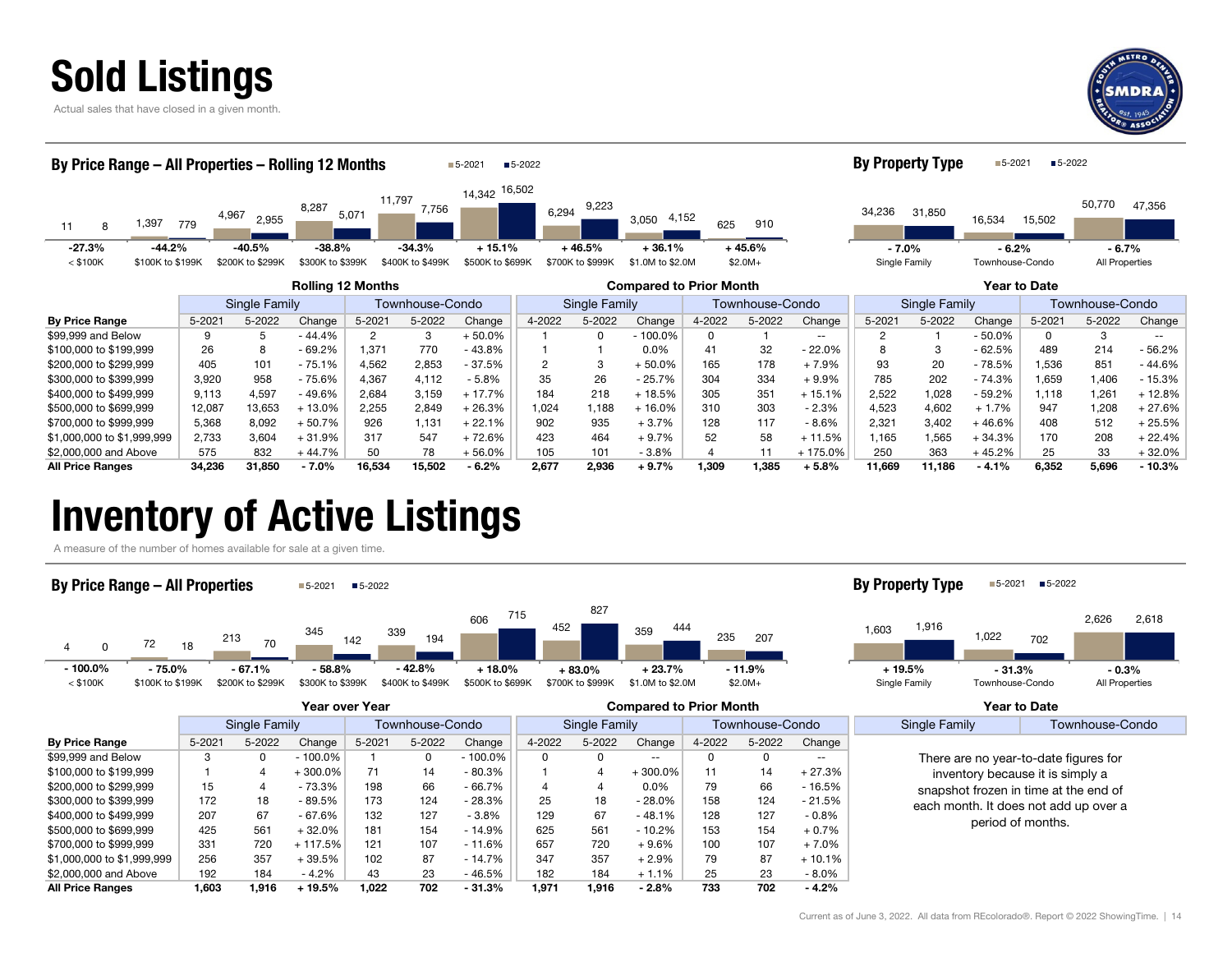# Glossary of Terms

A research tool provided by the Colorado Association of REALTORS®



| <b>Inventory of Active Listings</b>   | A measure of the number of homes available for sale at a given time. The availability of homes for sale has a big effect on supply-demand<br>dynamics and home prices.                                    |
|---------------------------------------|-----------------------------------------------------------------------------------------------------------------------------------------------------------------------------------------------------------|
| <b>Under Contract</b>                 | A count of the properties that have offers accepted on them in a given month.                                                                                                                             |
| <b>New Listings</b>                   | A measure of how much new supply is coming onto the market from sellers.                                                                                                                                  |
| <b>Sold Listings</b>                  | A measure of home sales that were closed to completion during the report period.                                                                                                                          |
| Days on Market Until Sale             | A measure of how long it takes homes to sell, on average.                                                                                                                                                 |
| <b>Median Sales Price</b>             | A measure of home values in a market area where 50% of activity was higher and 50% was lower than this price point.                                                                                       |
| <b>Average Sales Price</b>            | A sum of all home sales prices divided by total number of sales.                                                                                                                                          |
| <b>Percent of List Price Received</b> | A mathematical calculation of the percent difference from last list price and sold price for those listings sold in the reported period.                                                                  |
| <b>Housing Affordability Index</b>    | A measure of how affordable a region's housing is to its consumers. A higher number means greater affordability. The index is based on<br>interest rates, median sales price and median income by county. |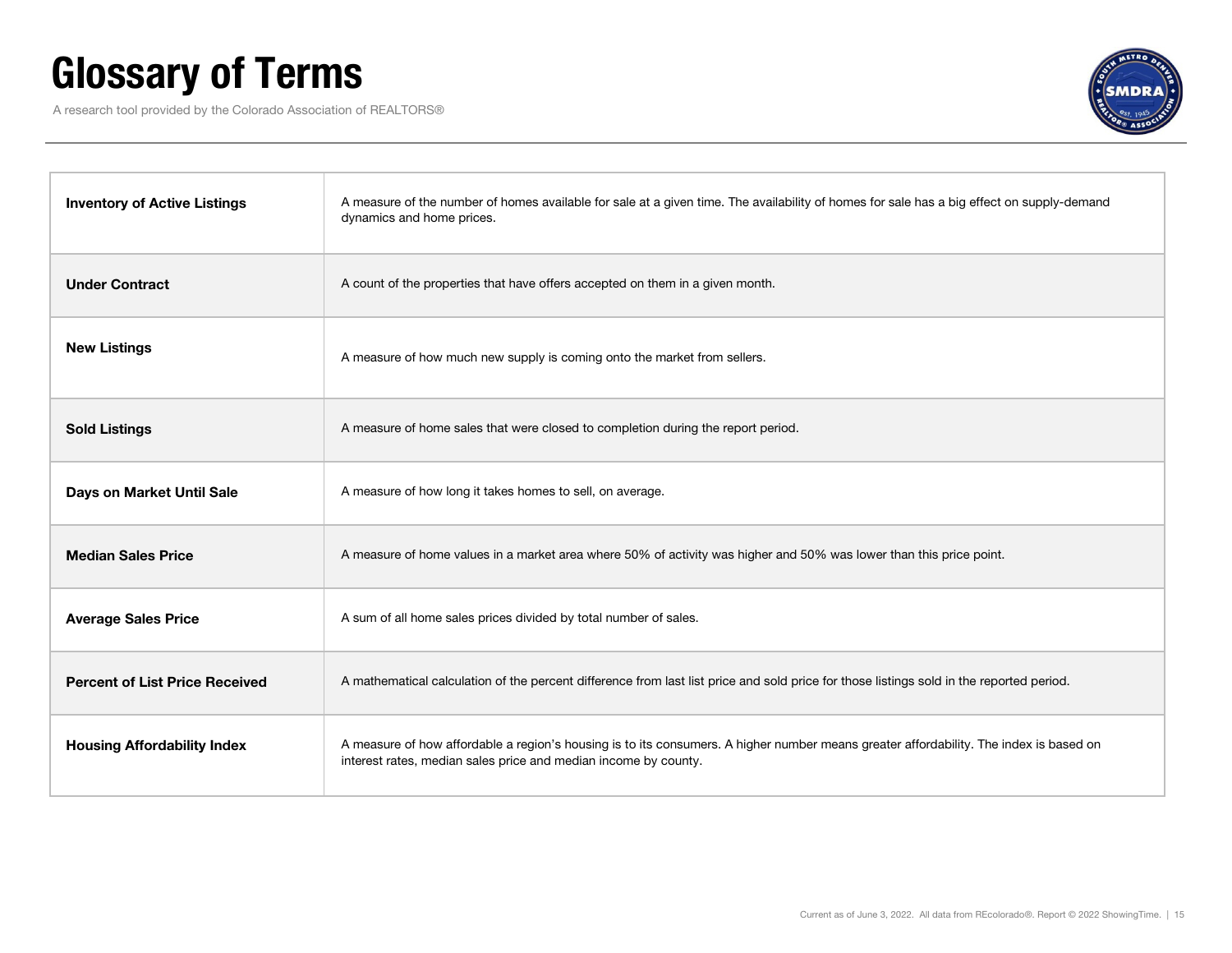

A Research Tool Provided by the Colorado Association of REALTORS®

# Arapahoe County

| <b>Single Family</b>            |                | <b>May</b> |                                      |                     | <b>Year to Date</b>      |                                             |  |  |
|---------------------------------|----------------|------------|--------------------------------------|---------------------|--------------------------|---------------------------------------------|--|--|
| <b>Key Metrics</b>              | 2021           | 2022       | Percent Change<br>from Previous Year | <b>Thru 05-2021</b> | <b>Thru 05-2022</b>      | <b>Percent Change</b><br>from Previous Year |  |  |
| Inventory of Active Listings    | 405            | 471        | $+16.3%$                             | $- -$               | $\overline{\phantom{a}}$ |                                             |  |  |
| <b>Under Contract</b>           | 914            | 908        | $-0.7\%$                             | 3.545               | 3,398                    | $-4.1%$                                     |  |  |
| New Listings                    | 893            | 965        | $+8.1%$                              | 3.688               | 3.843                    | $+4.2%$                                     |  |  |
| Sold Listings                   | 726            | 785        | $+8.1%$                              | 3.092               | 3,007                    | $-2.7%$                                     |  |  |
| Days on Market Until Sale       | $\overline{7}$ | 7          | $0.0\%$                              | 11                  | 9                        | $-18.2%$                                    |  |  |
| Median Sales Price*             | \$550,000      | \$627,000  | $+14.0%$                             | \$513,000           | \$605,000                | $+17.9%$                                    |  |  |
| Average Sales Price*            | \$665,820      | \$745,429  | $+12.0%$                             | \$631.247           | \$722,011                | $+14.4%$                                    |  |  |
| Percent of List Price Received* | 106.6%         | 105.7%     | $-0.8%$                              | 104.8%              | 105.6%                   | $+0.8\%$                                    |  |  |

\* Does not account for seller concessions and/or down payment assistance. | Activity for one month can sometimes look extreme due to small sample size.

| <b>Townhouse/Condo</b>          |           | <b>May</b> |                                      | <b>Year to Date</b> |                     |                                      |
|---------------------------------|-----------|------------|--------------------------------------|---------------------|---------------------|--------------------------------------|
| <b>Key Metrics</b>              | 2021      | 2022       | Percent Change<br>from Previous Year | <b>Thru 05-2021</b> | <b>Thru 05-2022</b> | Percent Change<br>from Previous Year |
| Inventory of Active Listings    | 169       | 137        | $-18.9%$                             | $- -$               | $-$                 | --                                   |
| <b>Under Contract</b>           | 462       | 407        | $-11.9%$                             | 1.929               | 1,738               | $-9.9\%$                             |
| New Listings                    | 426       | 409        | $-4.0%$                              | 1.912               | 1.830               | $-4.3%$                              |
| <b>Sold Listings</b>            | 385       | 395        | $+2.6%$                              | 1.723               | 1,642               | $-4.7%$                              |
| Days on Market Until Sale       | 9         | 8          | $-11.1%$                             | 19                  | 9                   | $-52.6%$                             |
| Median Sales Price*             | \$322,500 | \$377,500  | $+17.1%$                             | \$305,000           | \$368,125           | $+20.7%$                             |
| Average Sales Price*            | \$352,402 | \$388,076  | $+10.1%$                             | \$325,530           | \$385,113           | $+18.3%$                             |
| Percent of List Price Received* | 104.4%    | 105.7%     | $+1.2%$                              | 102.3%              | 105.1%              | $+2.7%$                              |

\* Does not account for seller concessions and/or down payment assistance. | Activity for one month can sometimes look extreme due to small sample size.

#### Median Sales Price – Single Family Rolling 12-Month Calculation



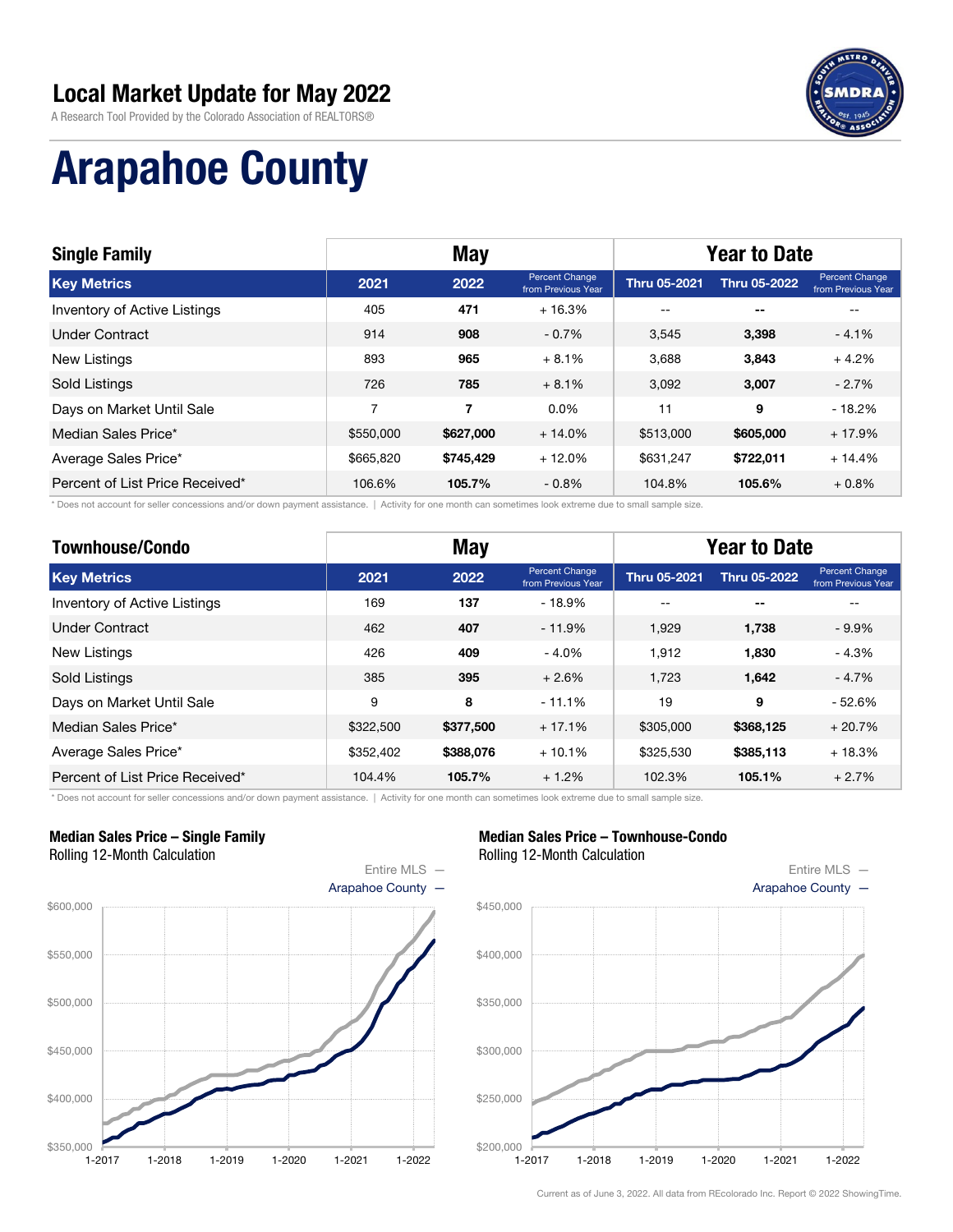A Research Tool Provided by the Colorado Association of REALTORS®

# Arvada

| <b>Single Family</b>                |                | <b>May</b> |                                      |                     | <b>Year to Date</b> |                                             |  |  |
|-------------------------------------|----------------|------------|--------------------------------------|---------------------|---------------------|---------------------------------------------|--|--|
| <b>Key Metrics</b>                  | 2021           | 2022       | Percent Change<br>from Previous Year | <b>Thru 05-2021</b> | <b>Thru 05-2022</b> | <b>Percent Change</b><br>from Previous Year |  |  |
| <b>Inventory of Active Listings</b> | 83             | 124        | $+49.4%$                             | $- -$               | $- -$               |                                             |  |  |
| <b>Under Contract</b>               | 199            | 216        | $+8.5%$                              | 852                 | 845                 | $-0.8%$                                     |  |  |
| New Listings                        | 194            | 243        | $+25.3%$                             | 900                 | 949                 | $+5.4%$                                     |  |  |
| Sold Listings                       | 195            | 194        | $-0.5\%$                             | 752                 | 757                 | $+0.7\%$                                    |  |  |
| Days on Market Until Sale           | $\overline{7}$ | 13         | $+85.7%$                             | 9                   | 12                  | $+33.3%$                                    |  |  |
| Median Sales Price*                 | \$603,000      | \$660,500  | $+9.5%$                              | \$575,000           | \$677,500           | $+17.8%$                                    |  |  |
| Average Sales Price*                | \$634,324      | \$765,786  | $+20.7%$                             | \$621,203           | \$746,281           | $+20.1%$                                    |  |  |
| Percent of List Price Received*     | 106.8%         | 105.6%     | $-1.1%$                              | 105.4%              | 106.8%              | $+1.3%$                                     |  |  |

\* Does not account for seller concessions and/or down payment assistance. | Activity for one month can sometimes look extreme due to small sample size.

| <b>Townhouse/Condo</b>          |           | <b>May</b> |                                      | <b>Year to Date</b> |                     |                                      |
|---------------------------------|-----------|------------|--------------------------------------|---------------------|---------------------|--------------------------------------|
| <b>Key Metrics</b>              | 2021      | 2022       | Percent Change<br>from Previous Year | <b>Thru 05-2021</b> | <b>Thru 05-2022</b> | Percent Change<br>from Previous Year |
| Inventory of Active Listings    | 27        | 20         | $-25.9%$                             | $- -$               | $- -$               |                                      |
| <b>Under Contract</b>           | 69        | 68         | $-1.4%$                              | 289                 | 302                 | $+4.5%$                              |
| <b>New Listings</b>             | 65        | 67         | $+3.1%$                              | 300                 | 311                 | $+3.7%$                              |
| <b>Sold Listings</b>            | 73        | 58         | $-20.5%$                             | 258                 | 270                 | $+4.7%$                              |
| Days on Market Until Sale       | 7         | 7          | $0.0\%$                              | 10                  | 9                   | $-10.0%$                             |
| Median Sales Price*             | \$391.258 | \$460,000  | $+17.6%$                             | \$370,000           | \$452,893           | $+22.4%$                             |
| Average Sales Price*            | \$402,372 | \$479,988  | $+19.3%$                             | \$373,532           | \$476,558           | $+27.6%$                             |
| Percent of List Price Received* | 105.2%    | 105.3%     | $+0.1\%$                             | 103.5%              | 105.2%              | $+1.6%$                              |

\* Does not account for seller concessions and/or down payment assistance. | Activity for one month can sometimes look extreme due to small sample size.

#### Median Sales Price – Single Family Rolling 12-Month Calculation



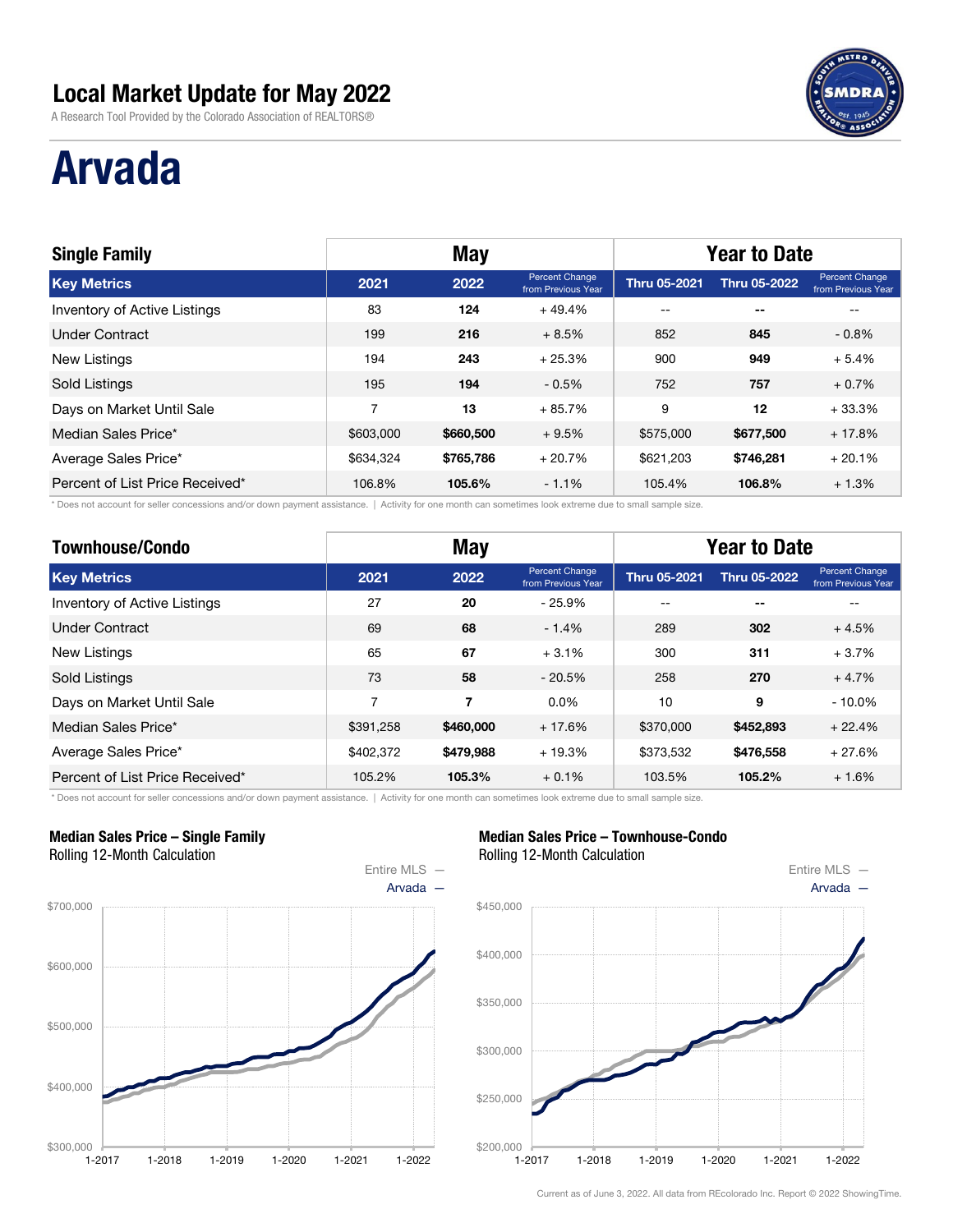A Research Tool Provided by the Colorado Association of REALTORS®

# Aurora

| <b>Single Family</b>                |                | <b>May</b> |                                      | <b>Year to Date</b> |                     |                                             |
|-------------------------------------|----------------|------------|--------------------------------------|---------------------|---------------------|---------------------------------------------|
| <b>Key Metrics</b>                  | 2021           | 2022       | Percent Change<br>from Previous Year | <b>Thru 05-2021</b> | <b>Thru 05-2022</b> | <b>Percent Change</b><br>from Previous Year |
| <b>Inventory of Active Listings</b> | 310            | 327        | $+5.5%$                              | $- -$               | $- -$               |                                             |
| <b>Under Contract</b>               | 613            | 608        | $-0.8\%$                             | 2.401               | 2,359               | $-1.7%$                                     |
| <b>New Listings</b>                 | 607            | 649        | $+6.9%$                              | 2.482               | 2,650               | $+6.8\%$                                    |
| Sold Listings                       | 492            | 530        | $+7.7%$                              | 2,081               | 2,105               | $+1.2%$                                     |
| Days on Market Until Sale           | $\overline{7}$ | 8          | $+14.3%$                             | 11                  | 10                  | $-9.1%$                                     |
| Median Sales Price*                 | \$500,000      | \$562,500  | $+12.5%$                             | \$465,000           | \$555,000           | $+19.4%$                                    |
| Average Sales Price*                | \$527,739      | \$603,101  | $+14.3%$                             | \$496,517           | \$589,797           | $+18.8%$                                    |
| Percent of List Price Received*     | 106.3%         | 105.3%     | $-0.9%$                              | 104.7%              | 105.3%              | $+0.6%$                                     |

\* Does not account for seller concessions and/or down payment assistance. | Activity for one month can sometimes look extreme due to small sample size.

| <b>Townhouse/Condo</b>          |           | <b>May</b> |                                      | <b>Year to Date</b> |                     |                                      |
|---------------------------------|-----------|------------|--------------------------------------|---------------------|---------------------|--------------------------------------|
| <b>Key Metrics</b>              | 2021      | 2022       | Percent Change<br>from Previous Year | <b>Thru 05-2021</b> | <b>Thru 05-2022</b> | Percent Change<br>from Previous Year |
| Inventory of Active Listings    | 103       | 89         | $-13.6%$                             | --                  | $-$                 |                                      |
| <b>Under Contract</b>           | 284       | 284        | $0.0\%$                              | 1.267               | 1.221               | $-3.6%$                              |
| New Listings                    | 267       | 290        | $+8.6%$                              | 1.246               | 1.282               | $+2.9%$                              |
| Sold Listings                   | 252       | 295        | $+17.1%$                             | 1,197               | 1,121               | $-6.3%$                              |
| Days on Market Until Sale       | 8         | 8          | $0.0\%$                              | 17                  | 8                   | $-52.9%$                             |
| Median Sales Price*             | \$304,000 | \$365,000  | $+20.1%$                             | \$280,000           | \$345,000           | $+23.2%$                             |
| Average Sales Price*            | \$312,350 | \$367,967  | $+17.8%$                             | \$294.783           | \$349,073           | $+18.4%$                             |
| Percent of List Price Received* | 104.7%    | 105.7%     | $+1.0%$                              | 102.3%              | 105.5%              | $+3.1%$                              |

\* Does not account for seller concessions and/or down payment assistance. | Activity for one month can sometimes look extreme due to small sample size.

#### Median Sales Price – Single Family Rolling 12-Month Calculation



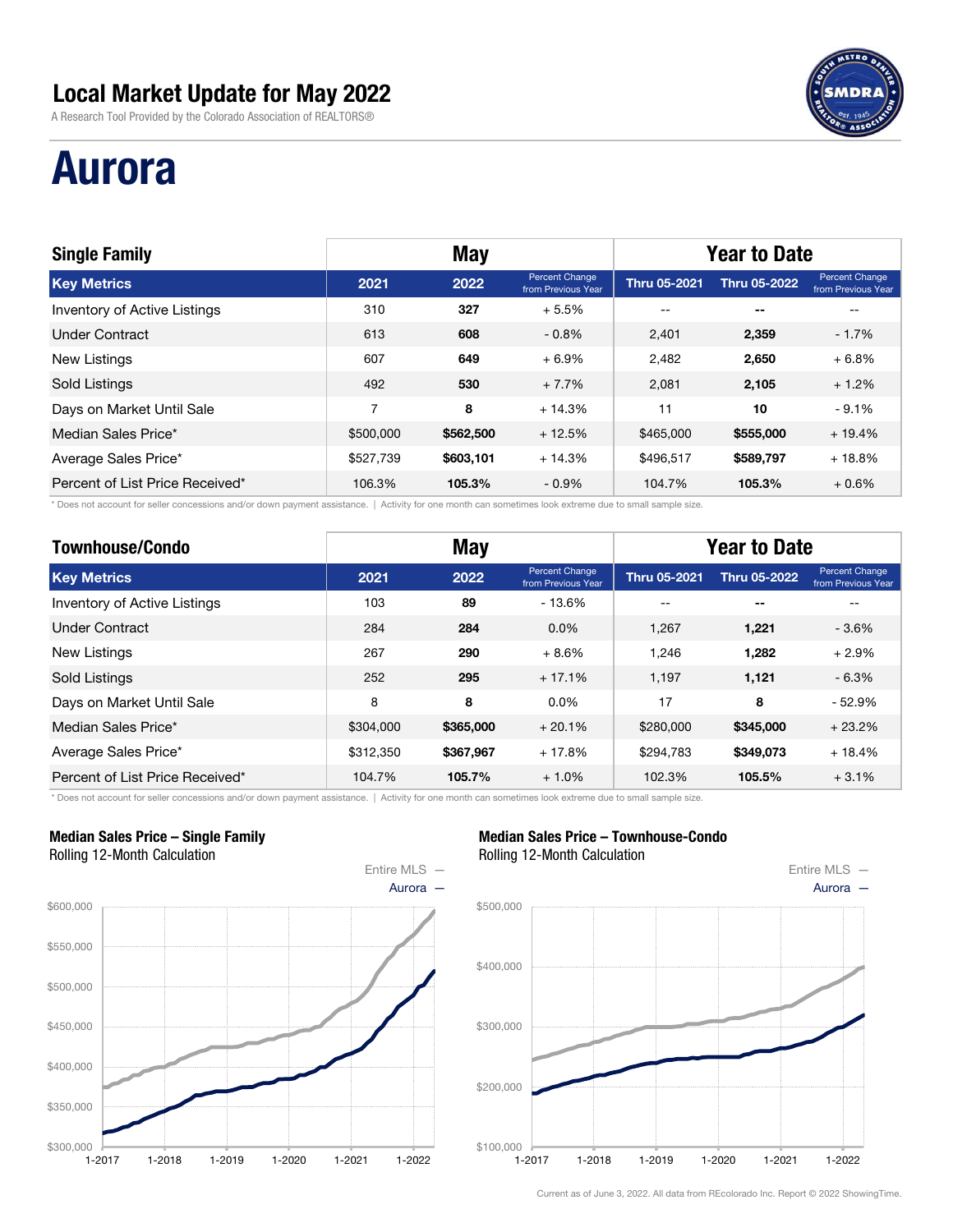A Research Tool Provided by the Colorado Association of REALTORS®



# Castle Pines

| <b>Single Family</b>            |           | <b>May</b>  |                                      |                     | <b>Year to Date</b>      |                                      |  |  |
|---------------------------------|-----------|-------------|--------------------------------------|---------------------|--------------------------|--------------------------------------|--|--|
| <b>Key Metrics</b>              | 2021      | 2022        | Percent Change<br>from Previous Year | <b>Thru 05-2021</b> | <b>Thru 05-2022</b>      | Percent Change<br>from Previous Year |  |  |
| Inventory of Active Listings    | 20        | 19          | $-5.0%$                              | $- -$               | $\overline{\phantom{a}}$ |                                      |  |  |
| Under Contract                  | 24        | 39          | $+62.5%$                             | 102                 | 134                      | $+31.4%$                             |  |  |
| <b>New Listings</b>             | 28        | 42          | $+50.0\%$                            | 108                 | 146                      | $+35.2%$                             |  |  |
| Sold Listings                   | 21        | 40          | $+90.5%$                             | 110                 | 104                      | $-5.5%$                              |  |  |
| Days on Market Until Sale       | 24        | 11          | $-54.2%$                             | 20                  | 15                       | $-25.0%$                             |  |  |
| Median Sales Price*             | \$795,000 | \$975,000   | $+22.6%$                             | \$800,000           | \$970,000                | $+21.3%$                             |  |  |
| Average Sales Price*            | \$970,363 | \$1,055,928 | $+8.8%$                              | \$872,695           | \$1,075,929              | $+23.3%$                             |  |  |
| Percent of List Price Received* | 104.8%    | 103.8%      | $-1.0%$                              | 102.0%              | 104.6%                   | $+2.5%$                              |  |  |

\* Does not account for seller concessions and/or down payment assistance. | Activity for one month can sometimes look extreme due to small sample size.

| <b>Townhouse/Condo</b>              |           | <b>May</b>     |                                      | <b>Year to Date</b> |                     |                                      |
|-------------------------------------|-----------|----------------|--------------------------------------|---------------------|---------------------|--------------------------------------|
| <b>Key Metrics</b>                  | 2021      | 2022           | Percent Change<br>from Previous Year | <b>Thru 05-2021</b> | <b>Thru 05-2022</b> | Percent Change<br>from Previous Year |
| <b>Inventory of Active Listings</b> |           | $\mathbf{2}$   | $+100.0\%$                           | --                  | --                  |                                      |
| Under Contract                      | 5         | $\mathbf 0$    | $-100.0\%$                           | 18                  | 8                   | $-55.6%$                             |
| <b>New Listings</b>                 | 5         | $\mathbf{2}$   | $-60.0\%$                            | 17                  | 6                   | $-64.7%$                             |
| Sold Listings                       | 5         | $\overline{4}$ | $-20.0\%$                            | 22                  | 7                   | $-68.2%$                             |
| Days on Market Until Sale           | 14        | 55             | $+292.9%$                            | 27                  | 51                  | $+88.9%$                             |
| Median Sales Price*                 | \$500.720 | \$694,069      | $+38.6%$                             | \$509.740           | \$699,342           | $+37.2%$                             |
| Average Sales Price*                | \$497,262 | \$666,115      | $+34.0%$                             | \$519,877           | \$676,955           | $+30.2%$                             |
| Percent of List Price Received*     | 103.6%    | 103.3%         | $-0.3\%$                             | 101.2%              | 102.4%              | $+1.2%$                              |

\* Does not account for seller concessions and/or down payment assistance. | Activity for one month can sometimes look extreme due to small sample size.

#### Median Sales Price – Single Family Rolling 12-Month Calculation



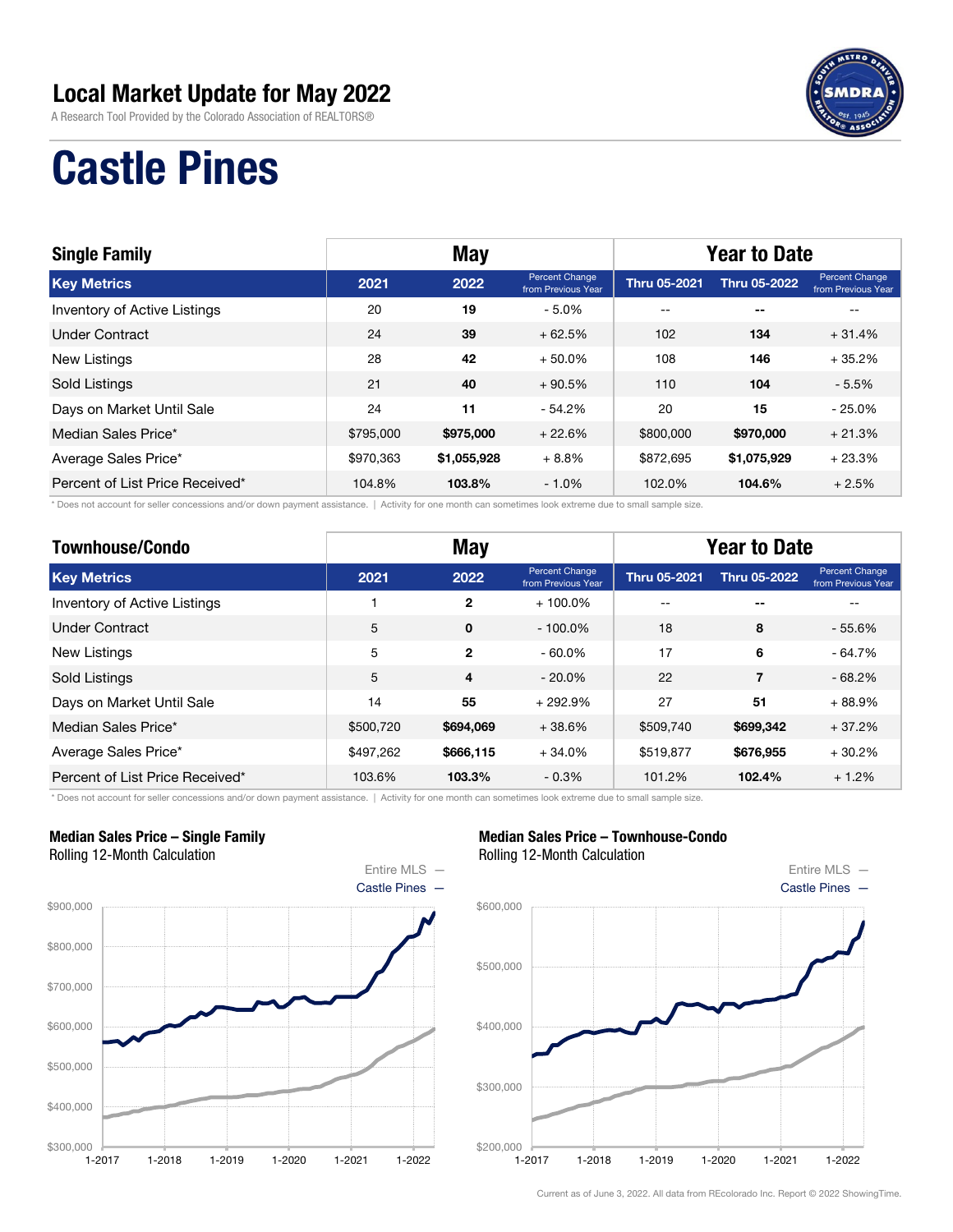A Research Tool Provided by the Colorado Association of REALTORS®



# Castle Rock

| <b>Single Family</b>            |           | <b>May</b> |                                      | <b>Year to Date</b> |                          |                                      |  |
|---------------------------------|-----------|------------|--------------------------------------|---------------------|--------------------------|--------------------------------------|--|
| <b>Key Metrics</b>              | 2021      | 2022       | Percent Change<br>from Previous Year | <b>Thru 05-2021</b> | <b>Thru 05-2022</b>      | Percent Change<br>from Previous Year |  |
| Inventory of Active Listings    | 106       | 172        | $+62.3%$                             | $- -$               | $\overline{\phantom{a}}$ |                                      |  |
| <b>Under Contract</b>           | 218       | 204        | $-6.4%$                              | 930                 | 850                      | $-8.6%$                              |  |
| New Listings                    | 214       | 232        | $+8.4%$                              | 953                 | 995                      | $+4.4%$                              |  |
| Sold Listings                   | 205       | 184        | $-10.2\%$                            | 764                 | 766                      | $+0.3%$                              |  |
| Days on Market Until Sale       | 12        | 15         | $+25.0%$                             | 16                  | 17                       | $+6.3%$                              |  |
| Median Sales Price*             | \$604,000 | \$715,000  | $+18.4%$                             | \$590,000           | \$685,000                | $+16.1%$                             |  |
| Average Sales Price*            | \$712.190 | \$850,452  | $+19.4%$                             | \$712.238           | \$823,480                | $+15.6%$                             |  |
| Percent of List Price Received* | 105.0%    | 102.7%     | $-2.2\%$                             | 103.2%              | 103.8%                   | $+0.6\%$                             |  |

\* Does not account for seller concessions and/or down payment assistance. | Activity for one month can sometimes look extreme due to small sample size.

| <b>Townhouse/Condo</b>          |           | <b>May</b> |                                      | <b>Year to Date</b> |                     |                                      |
|---------------------------------|-----------|------------|--------------------------------------|---------------------|---------------------|--------------------------------------|
| <b>Key Metrics</b>              | 2021      | 2022       | Percent Change<br>from Previous Year | <b>Thru 05-2021</b> | <b>Thru 05-2022</b> | Percent Change<br>from Previous Year |
| Inventory of Active Listings    | 18        | 10         | $-44.4%$                             | $- -$               | $-$                 | --                                   |
| <b>Under Contract</b>           | 39        | 39         | $0.0\%$                              | 163                 | 144                 | $-11.7%$                             |
| <b>New Listings</b>             | 35        | 39         | $+11.4%$                             | 164                 | 156                 | $-4.9%$                              |
| <b>Sold Listings</b>            | 34        | 23         | $-32.4%$                             | 127                 | 120                 | $-5.5%$                              |
| Days on Market Until Sale       | 27        | 10         | $-63.0%$                             | 22                  | 12                  | $-45.5%$                             |
| Median Sales Price*             | \$417,037 | \$515,000  | $+23.5%$                             | \$409,500           | \$495,000           | $+20.9%$                             |
| Average Sales Price*            | \$426,511 | \$528,032  | $+23.8%$                             | \$425,526           | \$518,998           | $+22.0%$                             |
| Percent of List Price Received* | 103.7%    | 103.1%     | $-0.6\%$                             | 102.9%              | 103.8%              | $+0.9\%$                             |

\* Does not account for seller concessions and/or down payment assistance. | Activity for one month can sometimes look extreme due to small sample size.

#### Median Sales Price – Single Family Rolling 12-Month Calculation



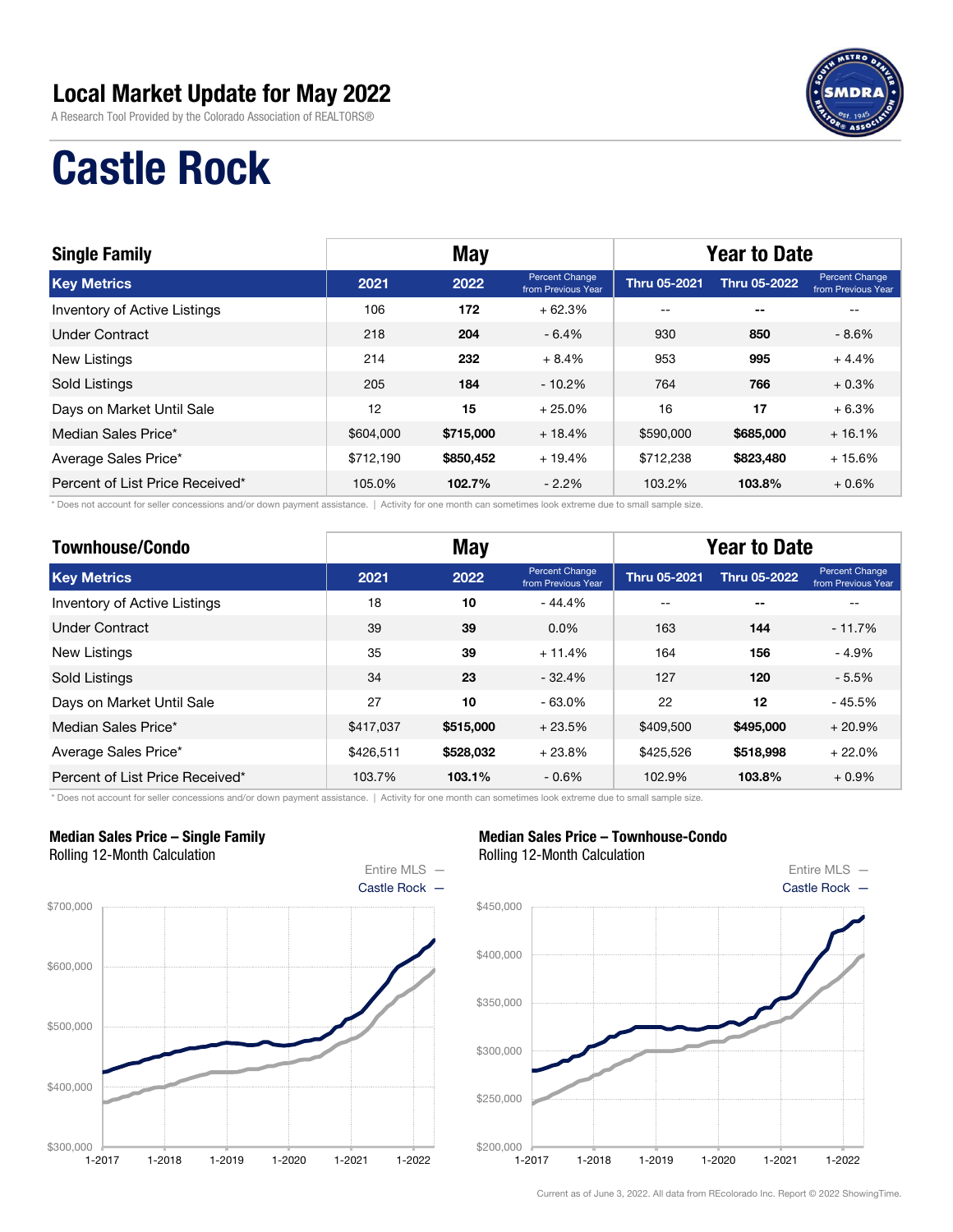A Research Tool Provided by the Colorado Association of REALTORS®



# **Centennial**

| <b>Single Family</b>            | <b>May</b> |           |                                      | <b>Year to Date</b> |                          |                                             |
|---------------------------------|------------|-----------|--------------------------------------|---------------------|--------------------------|---------------------------------------------|
| <b>Key Metrics</b>              | 2021       | 2022      | Percent Change<br>from Previous Year | <b>Thru 05-2021</b> | <b>Thru 05-2022</b>      | <b>Percent Change</b><br>from Previous Year |
| Inventory of Active Listings    | 56         | 69        | $+23.2%$                             | $- -$               | $\overline{\phantom{a}}$ |                                             |
| Under Contract                  | 170        | 181       | $+6.5%$                              | 660                 | 604                      | $-8.5%$                                     |
| <b>New Listings</b>             | 168        | 177       | $+5.4%$                              | 701                 | 681                      | $-2.9%$                                     |
| Sold Listings                   | 147        | 150       | $+2.0%$                              | 591                 | 540                      | $-8.6%$                                     |
| Days on Market Until Sale       | 6          | 6         | $0.0\%$                              | 9                   | 8                        | $-11.1%$                                    |
| Median Sales Price*             | \$615,000  | \$701,625 | $+14.1%$                             | \$600,000           | \$702,000                | $+17.0%$                                    |
| Average Sales Price*            | \$701.985  | \$774,502 | $+10.3%$                             | \$667,394           | \$767,056                | $+14.9%$                                    |
| Percent of List Price Received* | 107.8%     | 105.9%    | $-1.8%$                              | 105.4%              | 106.3%                   | $+0.9%$                                     |

\* Does not account for seller concessions and/or down payment assistance. | Activity for one month can sometimes look extreme due to small sample size.

| <b>Townhouse/Condo</b>              | <b>May</b> |           |                                      | <b>Year to Date</b> |                     |                                      |
|-------------------------------------|------------|-----------|--------------------------------------|---------------------|---------------------|--------------------------------------|
| <b>Key Metrics</b>                  | 2021       | 2022      | Percent Change<br>from Previous Year | <b>Thru 05-2021</b> | <b>Thru 05-2022</b> | Percent Change<br>from Previous Year |
| <b>Inventory of Active Listings</b> | 7          | 15        | $+114.3%$                            | --                  | $- -$               |                                      |
| Under Contract                      | 47         | 39        | $-17.0%$                             | 178                 | 159                 | $-10.7%$                             |
| <b>New Listings</b>                 | 45         | 38        | $-15.6%$                             | 174                 | 177                 | $+1.7%$                              |
| Sold Listings                       | 41         | 23        | $-43.9%$                             | 151                 | 146                 | $-3.3%$                              |
| Days on Market Until Sale           | 7          | 5         | $-28.6%$                             | 13                  | 7                   | $-46.2%$                             |
| Median Sales Price*                 | \$409,000  | \$433,000 | $+5.9%$                              | \$381,000           | \$443,500           | $+16.4%$                             |
| Average Sales Price*                | \$414,620  | \$461,341 | $+11.3%$                             | \$395,185           | \$449,251           | $+13.7%$                             |
| Percent of List Price Received*     | 105.8%     | 105.0%    | $-0.8\%$                             | 103.9%              | 106.1%              | $+2.1%$                              |

\* Does not account for seller concessions and/or down payment assistance. | Activity for one month can sometimes look extreme due to small sample size.

#### Median Sales Price – Single Family Rolling 12-Month Calculation



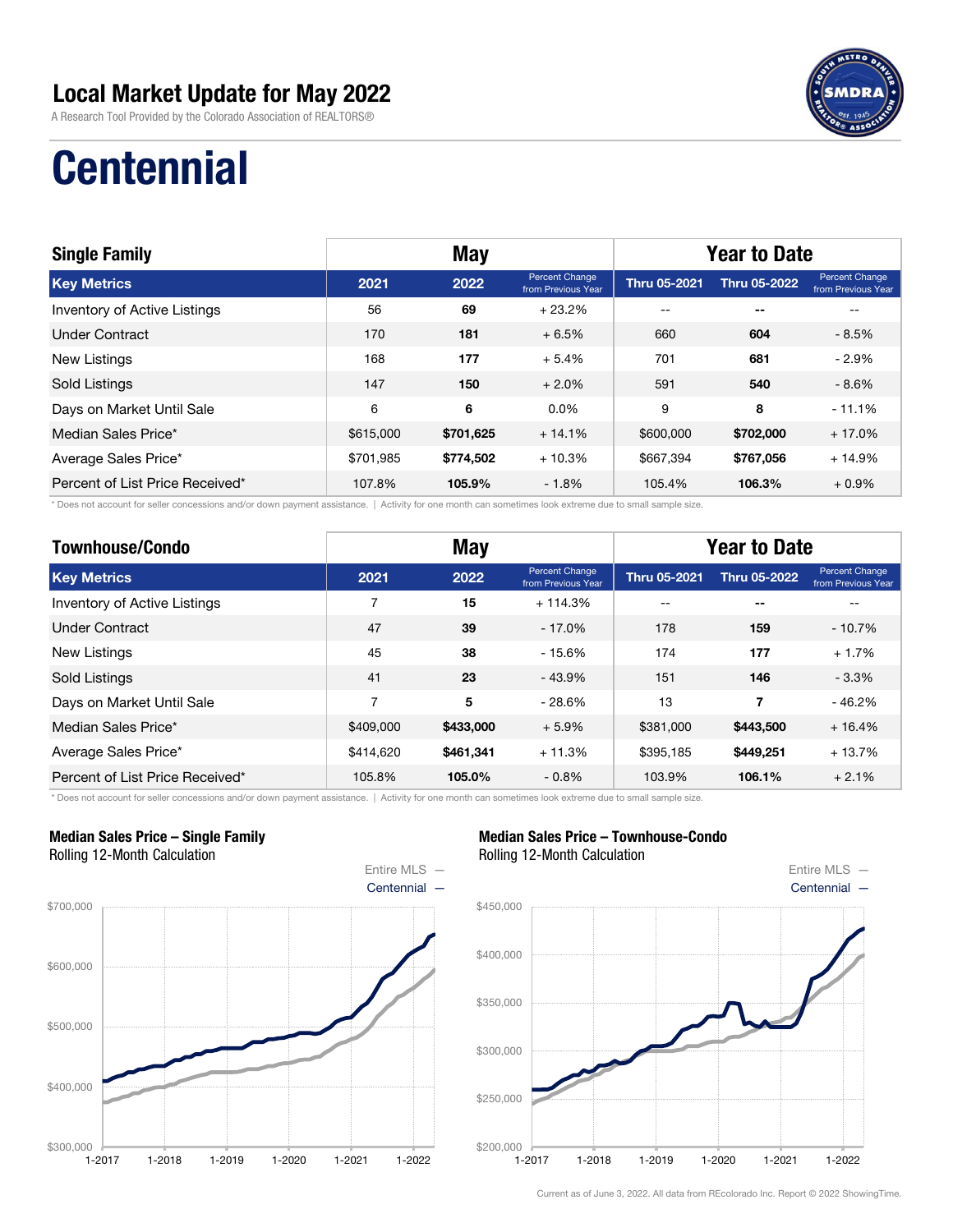A Research Tool Provided by the Colorado Association of REALTORS®

## Denver

| <b>Single Family</b>            | <b>May</b> |           |                                      | <b>Year to Date</b> |                          |                                             |
|---------------------------------|------------|-----------|--------------------------------------|---------------------|--------------------------|---------------------------------------------|
| <b>Key Metrics</b>              | 2021       | 2022      | Percent Change<br>from Previous Year | <b>Thru 05-2021</b> | <b>Thru 05-2022</b>      | <b>Percent Change</b><br>from Previous Year |
| Inventory of Active Listings    | 506        | 421       | $-16.8%$                             | $- -$               | $\overline{\phantom{a}}$ |                                             |
| <b>Under Contract</b>           | 918        | 875       | $-4.7%$                              | 3.795               | 3,525                    | $-7.1%$                                     |
| <b>New Listings</b>             | 936        | 929       | $-0.7%$                              | 4.095               | 3,993                    | $-2.5%$                                     |
| Sold Listings                   | 771        | 824       | $+6.9%$                              | 3,447               | 3,157                    | $-8.4%$                                     |
| Days on Market Until Sale       | 8          | 7         | $-12.5%$                             | 14                  | 10                       | $-28.6%$                                    |
| Median Sales Price*             | \$642,000  | \$708,500 | $+10.4%$                             | \$604,000           | \$685,000                | $+13.4%$                                    |
| Average Sales Price*            | \$797,137  | \$890,149 | $+11.7%$                             | \$744.755           | \$861,741                | $+15.7%$                                    |
| Percent of List Price Received* | 106.0%     | 106.3%    | $+0.3%$                              | 104.1%              | 106.6%                   | $+2.4%$                                     |

\* Does not account for seller concessions and/or down payment assistance. | Activity for one month can sometimes look extreme due to small sample size.

| <b>Townhouse/Condo</b>          | <b>May</b> |           |                                      | <b>Year to Date</b> |                     |                                      |
|---------------------------------|------------|-----------|--------------------------------------|---------------------|---------------------|--------------------------------------|
| <b>Key Metrics</b>              | 2021       | 2022      | Percent Change<br>from Previous Year | <b>Thru 05-2021</b> | <b>Thru 05-2022</b> | Percent Change<br>from Previous Year |
| Inventory of Active Listings    | 742        | 400       | $-46.1%$                             | $- -$               | $-$                 | --                                   |
| <b>Under Contract</b>           | 746        | 694       | $-7.0%$                              | 3.495               | 2,938               | $-15.9%$                             |
| New Listings                    | 716        | 754       | $+5.3%$                              | 3.556               | 3,189               | $-10.3%$                             |
| <b>Sold Listings</b>            | 754        | 675       | $-10.5%$                             | 3.181               | 2,739               | $-13.9%$                             |
| Days on Market Until Sale       | 26         | 12        | $-53.8%$                             | 36                  | 16                  | $-55.6%$                             |
| Median Sales Price*             | \$422,250  | \$465,000 | $+10.1%$                             | \$425,000           | \$447,825           | $+5.4%$                              |
| Average Sales Price*            | \$511.555  | \$585,986 | $+14.5%$                             | \$499.556           | \$553,298           | $+10.8%$                             |
| Percent of List Price Received* | 102.4%     | 104.5%    | $+2.1%$                              | 101.0%              | 104.3%              | $+3.3%$                              |

\* Does not account for seller concessions and/or down payment assistance. | Activity for one month can sometimes look extreme due to small sample size.

#### Median Sales Price – Single Family Rolling 12-Month Calculation



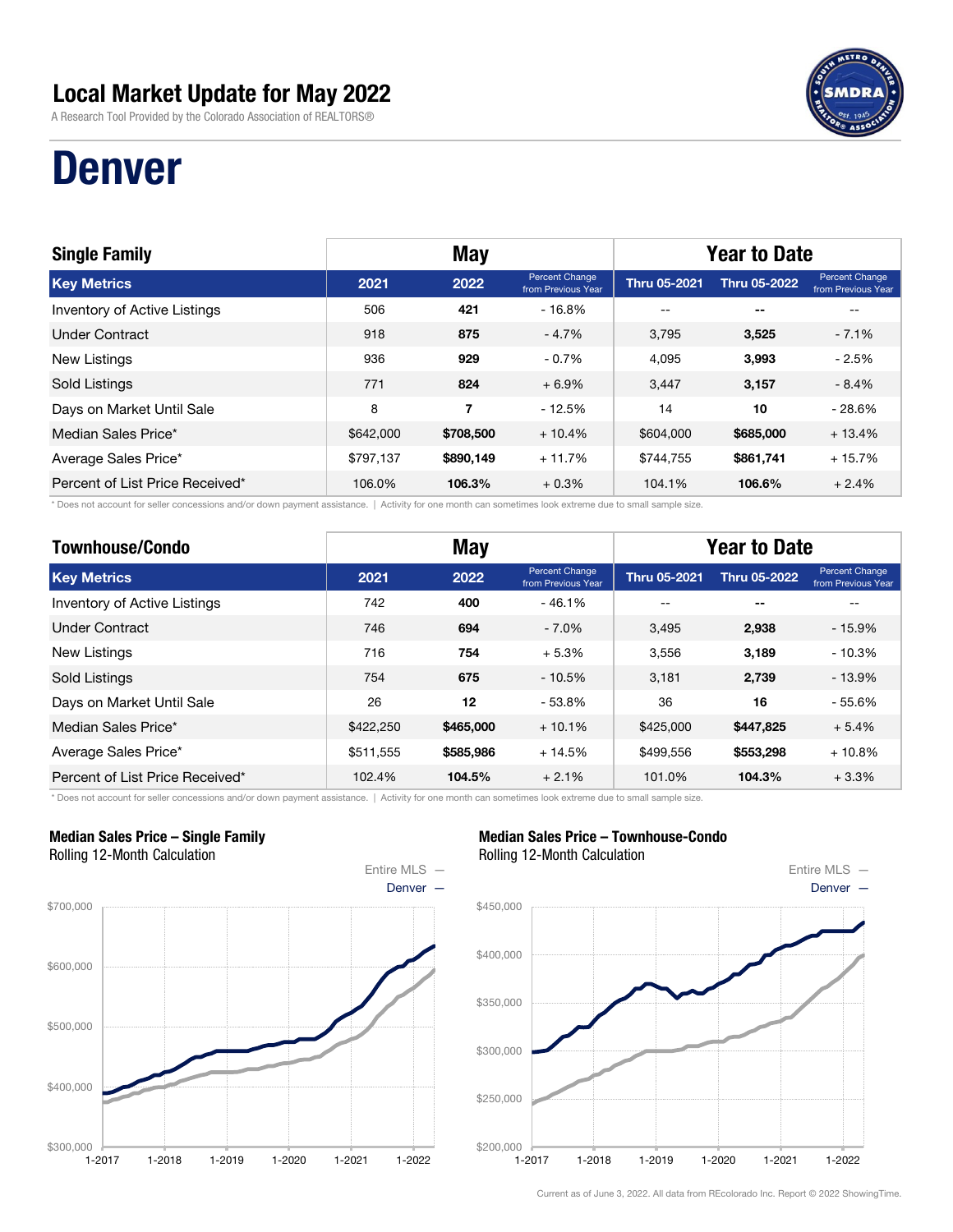

A Research Tool Provided by the Colorado Association of REALTORS®

# Denver County

| <b>Single Family</b>            | <b>May</b> |           |                                      | <b>Year to Date</b> |                          |                                      |
|---------------------------------|------------|-----------|--------------------------------------|---------------------|--------------------------|--------------------------------------|
| <b>Key Metrics</b>              | 2021       | 2022      | Percent Change<br>from Previous Year | <b>Thru 05-2021</b> | <b>Thru 05-2022</b>      | Percent Change<br>from Previous Year |
| Inventory of Active Listings    | 451        | 380       | $-15.7%$                             | $- -$               | $\overline{\phantom{a}}$ |                                      |
| <b>Under Contract</b>           | 856        | 817       | $-4.6%$                              | 3,475               | 3,255                    | $-6.3%$                              |
| New Listings                    | 857        | 852       | $-0.6%$                              | 3,706               | 3,630                    | $-2.1%$                              |
| Sold Listings                   | 727        | 758       | $+4.3%$                              | 3.154               | 2,901                    | $-8.0\%$                             |
| Days on Market Until Sale       | 8          | 7         | $-12.5%$                             | 14                  | 9                        | $-35.7%$                             |
| Median Sales Price*             | \$650,000  | \$730,750 | $+12.4%$                             | \$625,000           | \$700,000                | $+12.0%$                             |
| Average Sales Price*            | \$813,147  | \$915.264 | $+12.6%$                             | \$767.300           | \$884,739                | $+15.3%$                             |
| Percent of List Price Received* | 106.1%     | 106.2%    | $+0.1%$                              | 104.2%              | 106.7%                   | $+2.4%$                              |

\* Does not account for seller concessions and/or down payment assistance. | Activity for one month can sometimes look extreme due to small sample size.

| <b>Townhouse/Condo</b>          | <b>May</b> |           |                                      | <b>Year to Date</b> |                     |                                      |  |
|---------------------------------|------------|-----------|--------------------------------------|---------------------|---------------------|--------------------------------------|--|
| <b>Key Metrics</b>              | 2021       | 2022      | Percent Change<br>from Previous Year | <b>Thru 05-2021</b> | <b>Thru 05-2022</b> | Percent Change<br>from Previous Year |  |
| Inventory of Active Listings    | 694        | 384       | - 44.7%                              | $- -$               | $-$                 | --                                   |  |
| <b>Under Contract</b>           | 693        | 660       | $-4.8%$                              | 3.288               | 2,763               | $-16.0%$                             |  |
| New Listings                    | 667        | 712       | $+6.7%$                              | 3.309               | 2,978               | $-10.0\%$                            |  |
| <b>Sold Listings</b>            | 702        | 637       | $-9.3%$                              | 3.012               | 2,563               | $-14.9%$                             |  |
| Days on Market Until Sale       | 28         | 12        | $-57.1%$                             | 37                  | 17                  | $-54.1%$                             |  |
| Median Sales Price*             | \$430,000  | \$480,000 | $+11.6%$                             | \$430,000           | \$465,000           | $+8.1%$                              |  |
| Average Sales Price*            | \$522,909  | \$598,231 | $+14.4%$                             | \$507.537           | \$565,106           | $+11.3%$                             |  |
| Percent of List Price Received* | 102.3%     | 104.5%    | $+2.2%$                              | 100.9%              | 104.3%              | $+3.4%$                              |  |

\* Does not account for seller concessions and/or down payment assistance. | Activity for one month can sometimes look extreme due to small sample size.

#### Median Sales Price – Single Family Rolling 12-Month Calculation



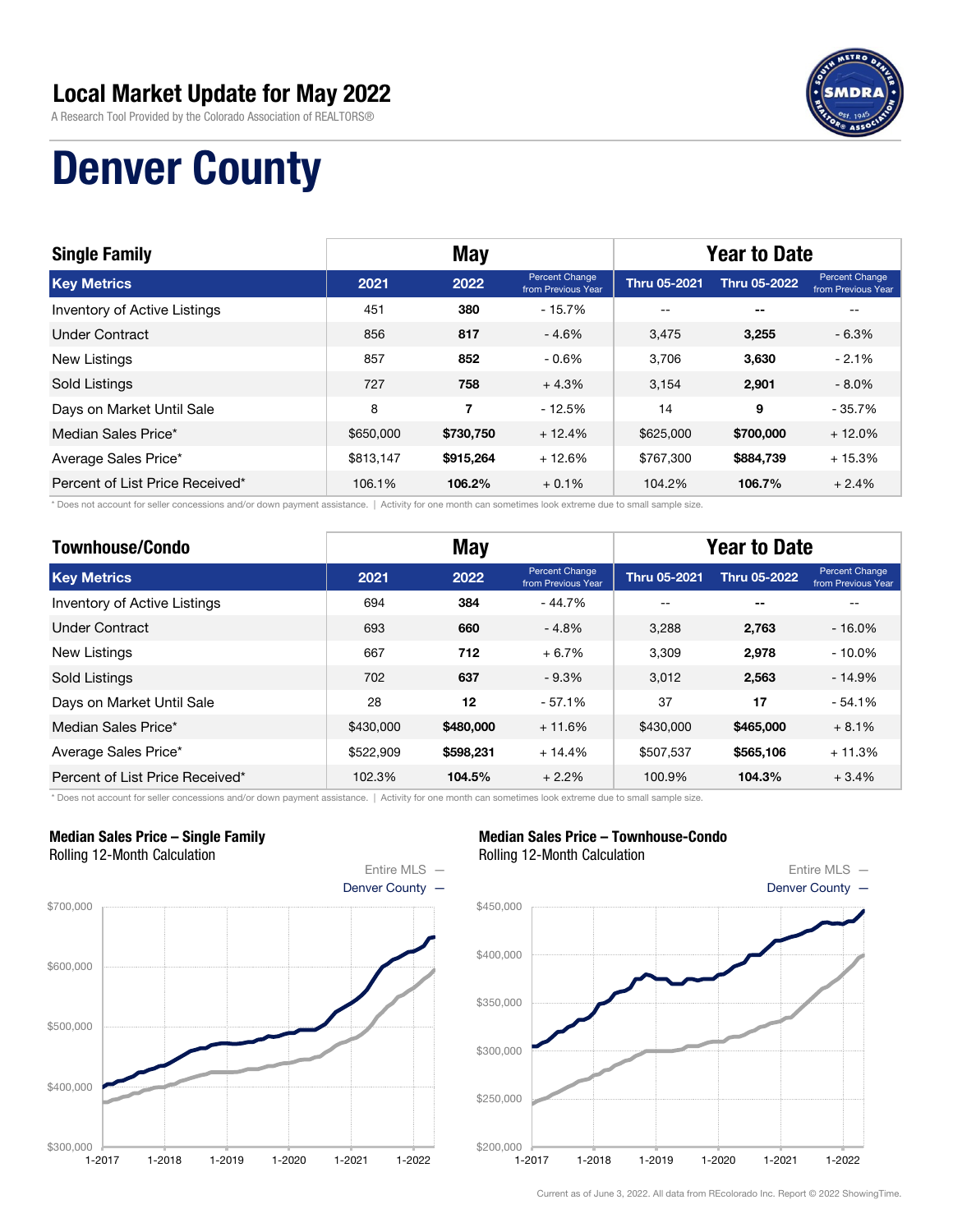

A Research Tool Provided by the Colorado Association of REALTORS®

# Douglas County

| <b>Single Family</b>            | <b>May</b> |           |                                      | <b>Year to Date</b> |                     |                                             |
|---------------------------------|------------|-----------|--------------------------------------|---------------------|---------------------|---------------------------------------------|
| <b>Key Metrics</b>              | 2021       | 2022      | Percent Change<br>from Previous Year | <b>Thru 05-2021</b> | <b>Thru 05-2022</b> | <b>Percent Change</b><br>from Previous Year |
| Inventory of Active Listings    | 380        | 587       | $+54.5%$                             | $- -$               | $- -$               |                                             |
| <b>Under Contract</b>           | 795        | 755       | $-5.0%$                              | 3.204               | 2,956               | $-7.7\%$                                    |
| New Listings                    | 781        | 870       | $+11.4%$                             | 3,320               | 3,430               | $+3.3%$                                     |
| Sold Listings                   | 708        | 678       | $-4.2%$                              | 2,665               | 2,577               | $-3.3%$                                     |
| Days on Market Until Sale       | 10         | 11        | $+10.0\%$                            | 15                  | 15                  | $0.0\%$                                     |
| Median Sales Price*             | \$648,500  | \$765,000 | $+18.0%$                             | \$632,000           | \$743,000           | $+17.6%$                                    |
| Average Sales Price*            | \$756.677  | \$891,412 | $+17.8%$                             | \$747.183           | \$876,171           | $+17.3%$                                    |
| Percent of List Price Received* | 105.4%     | 103.8%    | $-1.5%$                              | 103.8%              | 104.4%              | $+0.6%$                                     |

\* Does not account for seller concessions and/or down payment assistance. | Activity for one month can sometimes look extreme due to small sample size.

| <b>Townhouse/Condo</b>          | <b>May</b> |           |                                      | <b>Year to Date</b> |                     |                                      |  |
|---------------------------------|------------|-----------|--------------------------------------|---------------------|---------------------|--------------------------------------|--|
| <b>Key Metrics</b>              | 2021       | 2022      | Percent Change<br>from Previous Year | <b>Thru 05-2021</b> | <b>Thru 05-2022</b> | Percent Change<br>from Previous Year |  |
| Inventory of Active Listings    | 53         | 61        | $+15.1%$                             | $- -$               | $-$                 | --                                   |  |
| <b>Under Contract</b>           | 128        | 117       | $-8.6%$                              | 572                 | 479                 | $-16.3%$                             |  |
| <b>New Listings</b>             | 132        | 129       | $-2.3%$                              | 567                 | 520                 | - 8.3%                               |  |
| Sold Listings                   | 111        | 94        | $-15.3%$                             | 515                 | 430                 | $-16.5%$                             |  |
| Days on Market Until Sale       | 14         | 8         | $-42.9%$                             | 18                  | 10                  | $-44.4%$                             |  |
| Median Sales Price*             | \$415,000  | \$511,000 | $+23.1%$                             | \$405,000           | \$485,500           | $+19.9%$                             |  |
| Average Sales Price*            | \$425,447  | \$525,976 | $+23.6%$                             | \$417.375           | \$505,728           | $+21.2%$                             |  |
| Percent of List Price Received* | 103.3%     | 105.1%    | $+1.7%$                              | 102.5%              | 104.5%              | $+2.0%$                              |  |

\* Does not account for seller concessions and/or down payment assistance. | Activity for one month can sometimes look extreme due to small sample size.

#### Median Sales Price – Single Family Rolling 12-Month Calculation



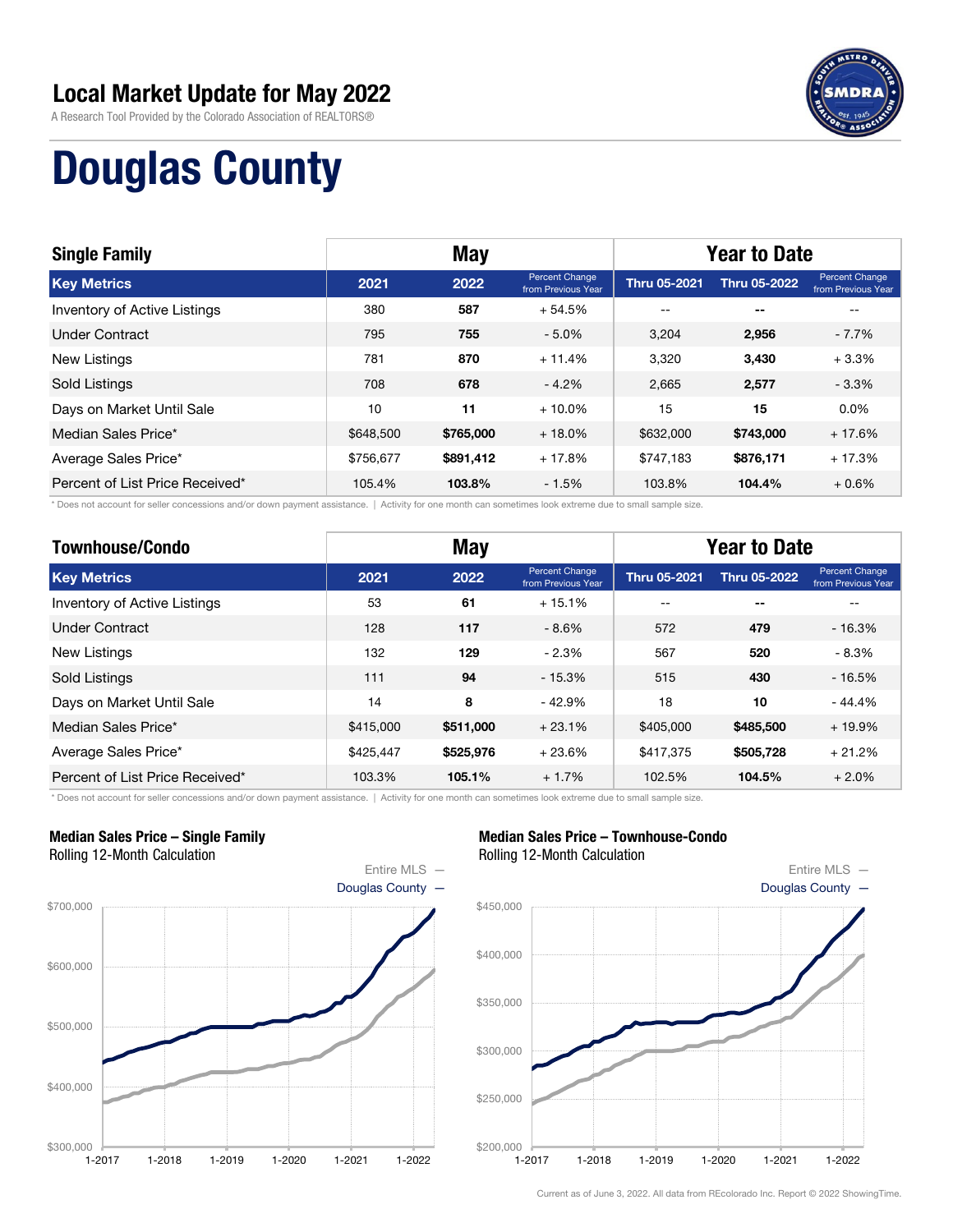A Research Tool Provided by the Colorado Association of REALTORS®



# Elbert County

| <b>Single Family</b>            | <b>May</b> |           |                                      | <b>Year to Date</b> |                          |                                      |  |
|---------------------------------|------------|-----------|--------------------------------------|---------------------|--------------------------|--------------------------------------|--|
| <b>Key Metrics</b>              | 2021       | 2022      | Percent Change<br>from Previous Year | <b>Thru 05-2021</b> | <b>Thru 05-2022</b>      | Percent Change<br>from Previous Year |  |
| Inventory of Active Listings    | 53         | 84        | $+58.5%$                             | --                  | $\overline{\phantom{a}}$ |                                      |  |
| Under Contract                  | 55         | 68        | $+23.6%$                             | 243                 | 297                      | $+22.2%$                             |  |
| <b>New Listings</b>             | 64         | 80        | $+25.0%$                             | 260                 | 328                      | $+26.2%$                             |  |
| Sold Listings                   | 52         | 71        | $+36.5%$                             | 223                 | 259                      | $+16.1%$                             |  |
| Days on Market Until Sale       | 14         | 18        | $+28.6%$                             | 21                  | 30                       | $+42.9%$                             |  |
| Median Sales Price*             | \$655,500  | \$675,000 | $+3.0%$                              | \$611,000           | \$675,000                | $+10.5%$                             |  |
| Average Sales Price*            | \$658,689  | \$772,439 | $+17.3%$                             | \$649,759           | \$747,833                | $+15.1%$                             |  |
| Percent of List Price Received* | 102.7%     | 101.4%    | $-1.3%$                              | 101.0%              | 101.1%                   | $+0.1%$                              |  |

\* Does not account for seller concessions and/or down payment assistance. | Activity for one month can sometimes look extreme due to small sample size.

| <b>Townhouse/Condo</b>          | <b>May</b>  |             |                                      | <b>Year to Date</b> |              |                                      |  |
|---------------------------------|-------------|-------------|--------------------------------------|---------------------|--------------|--------------------------------------|--|
| <b>Key Metrics</b>              | 2021        | 2022        | Percent Change<br>from Previous Year | Thru 05-2021        | Thru 05-2022 | Percent Change<br>from Previous Year |  |
| Inventory of Active Listings    |             | 0           | $-100.0\%$                           |                     | --           |                                      |  |
| <b>Under Contract</b>           | $\mathbf 0$ | $\mathbf 0$ | $- -$                                | $\overline{c}$      | 3            | $+50.0%$                             |  |
| New Listings                    | 0           | 0           | $- -$                                | 2                   | 3            | $+50.0%$                             |  |
| Sold Listings                   | $\mathbf 0$ | $\mathbf 0$ | --                                   | $\overline{2}$      | $\mathbf{2}$ | $0.0\%$                              |  |
| Days on Market Until Sale       | 0           | 0           | --                                   | 3                   | 4            | $+33.3%$                             |  |
| Median Sales Price*             | \$0         | \$0         | --                                   | \$287,500           | \$322,500    | $+12.2%$                             |  |
| Average Sales Price*            | \$0         | \$0         | $- -$                                | \$287,500           | \$322,500    | $+12.2%$                             |  |
| Percent of List Price Received* | 0.0%        | $0.0\%$     | --                                   | 100.2%              | 109.9%       | $+9.7%$                              |  |

\* Does not account for seller concessions and/or down payment assistance. | Activity for one month can sometimes look extreme due to small sample size.

#### Median Sales Price – Single Family Rolling 12-Month Calculation



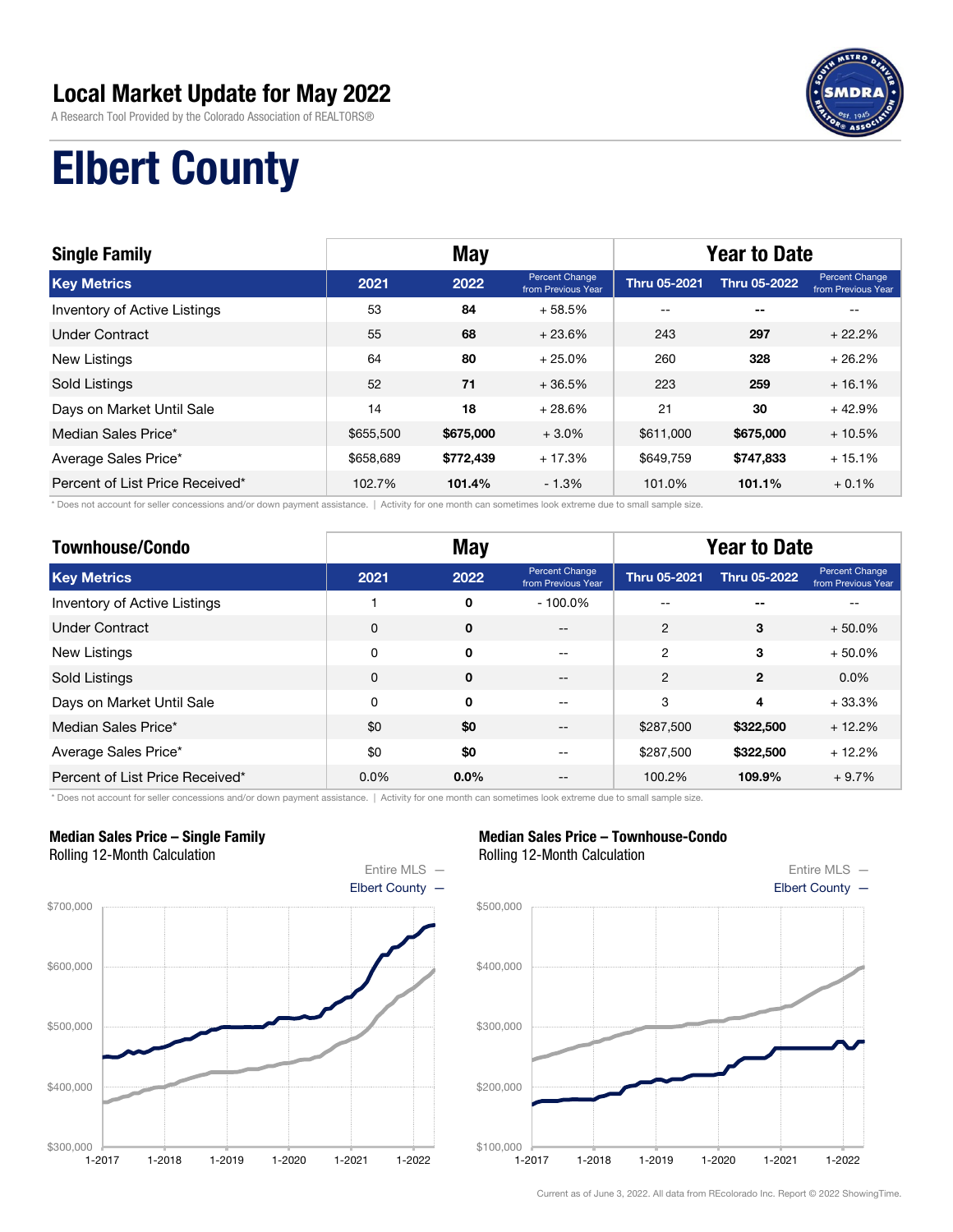

A Research Tool Provided by the Colorado Association of REALTORS®

# Greenwood Village

| <b>Single Family</b>                | <b>May</b>  |             |                                      | <b>Year to Date</b> |                     |                                             |
|-------------------------------------|-------------|-------------|--------------------------------------|---------------------|---------------------|---------------------------------------------|
| <b>Key Metrics</b>                  | 2021        | 2022        | Percent Change<br>from Previous Year | <b>Thru 05-2021</b> | <b>Thru 05-2022</b> | <b>Percent Change</b><br>from Previous Year |
| <b>Inventory of Active Listings</b> | 20          | 13          | $-35.0%$                             | --                  | $- -$               |                                             |
| <b>Under Contract</b>               | 19          | 15          | $-21.1%$                             | 82                  | 63                  | $-23.2\%$                                   |
| New Listings                        | 20          | 17          | $-15.0%$                             | 96                  | 74                  | $-22.9%$                                    |
| Sold Listings                       | 17          | 15          | $-11.8\%$                            | 67                  | 59                  | $-11.9%$                                    |
| Days on Market Until Sale           | 15          | 31          | $+106.7%$                            | 22                  | 19                  | $-13.6%$                                    |
| Median Sales Price*                 | \$1,500,000 | \$2,050,000 | $+36.7%$                             | \$1,550,000         | \$2,115,000         | $+36.5%$                                    |
| Average Sales Price*                | \$1,888,662 | \$2,336,033 | $+23.7%$                             | \$1,758,447         | \$2,223,870         | $+26.5%$                                    |
| Percent of List Price Received*     | 100.8%      | 108.7%      | $+7.8%$                              | 101.4%              | 105.8%              | $+4.3%$                                     |

\* Does not account for seller concessions and/or down payment assistance. | Activity for one month can sometimes look extreme due to small sample size.

| <b>Townhouse/Condo</b>          | <b>May</b> |                |                                             | <b>Year to Date</b> |                     |                                      |  |
|---------------------------------|------------|----------------|---------------------------------------------|---------------------|---------------------|--------------------------------------|--|
| <b>Key Metrics</b>              | 2021       | 2022           | <b>Percent Change</b><br>from Previous Year | <b>Thru 05-2021</b> | <b>Thru 05-2022</b> | Percent Change<br>from Previous Year |  |
| Inventory of Active Listings    | 9          | 5              | $-44.4%$                                    |                     | $ -$                |                                      |  |
| <b>Under Contract</b>           | 10         | 9              | $-10.0\%$                                   | 47                  | 35                  | $-25.5%$                             |  |
| <b>New Listings</b>             | 8          | 9              | $+12.5%$                                    | 43                  | 37                  | $-14.0%$                             |  |
| <b>Sold Listings</b>            | 10         | $\overline{7}$ | $-30.0\%$                                   | 41                  | 29                  | $-29.3%$                             |  |
| Days on Market Until Sale       | 62         | 4              | $-93.5%$                                    | 63                  | 20                  | $-68.3%$                             |  |
| Median Sales Price*             | \$707,375  | \$560,000      | $-20.8%$                                    | \$375,000           | \$568,500           | $+51.6%$                             |  |
| Average Sales Price*            | \$929,775  | \$642.643      | $-30.9%$                                    | \$629.100           | \$759,690           | $+20.8%$                             |  |
| Percent of List Price Received* | 99.4%      | 109.5%         | $+10.2%$                                    | 99.9%               | 102.6%              | $+2.7%$                              |  |

\* Does not account for seller concessions and/or down payment assistance. | Activity for one month can sometimes look extreme due to small sample size.

#### Median Sales Price – Single Family Rolling 12-Month Calculation



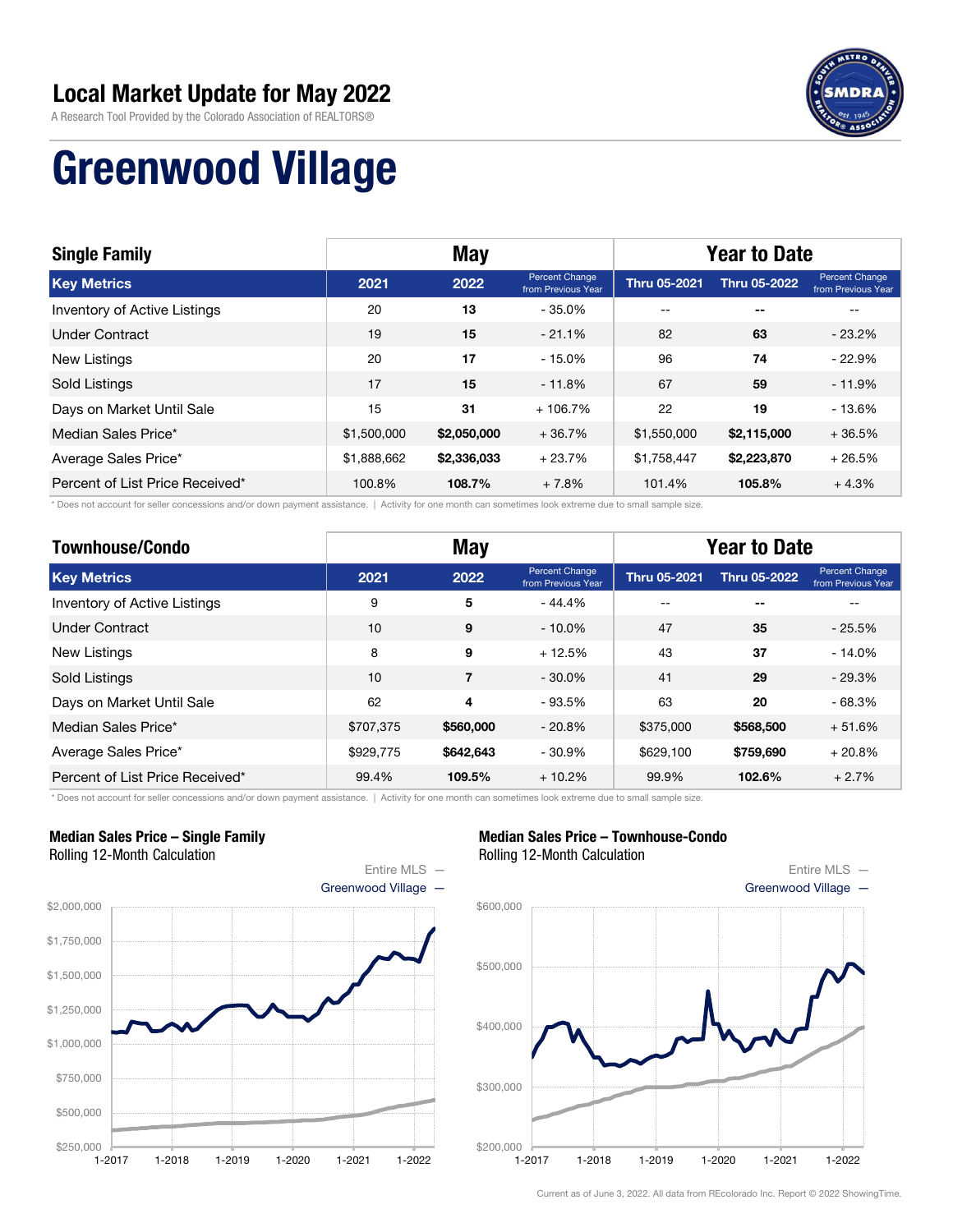

A Research Tool Provided by the Colorado Association of REALTORS®

# Highlands Ranch

| <b>Single Family</b>            | <b>May</b> |           |                                      | <b>Year to Date</b> |                     |                                             |  |
|---------------------------------|------------|-----------|--------------------------------------|---------------------|---------------------|---------------------------------------------|--|
| <b>Key Metrics</b>              | 2021       | 2022      | Percent Change<br>from Previous Year | <b>Thru 05-2021</b> | <b>Thru 05-2022</b> | <b>Percent Change</b><br>from Previous Year |  |
| Inventory of Active Listings    | 49         | 80        | $+63.3%$                             | $- -$               | $- -$               |                                             |  |
| Under Contract                  | 178        | 153       | $-14.0%$                             | 699                 | 606                 | $-13.3%$                                    |  |
| New Listings                    | 169        | 172       | $+1.8%$                              | 741                 | 695                 | $-6.2\%$                                    |  |
| Sold Listings                   | 161        | 143       | $-11.2%$                             | 579                 | 519                 | $-10.4%$                                    |  |
| Days on Market Until Sale       | 5          | 5         | $0.0\%$                              | 5                   | 6                   | $+20.0%$                                    |  |
| Median Sales Price*             | \$625,000  | \$780,000 | $+24.8%$                             | \$636,000           | \$752,000           | $+18.2%$                                    |  |
| Average Sales Price*            | \$771.586  | \$900,633 | $+16.7%$                             | \$735,679           | \$871,480           | $+18.5%$                                    |  |
| Percent of List Price Received* | 106.1%     | 105.8%    | $-0.3%$                              | 105.7%              | 106.6%              | $+0.9%$                                     |  |

\* Does not account for seller concessions and/or down payment assistance. | Activity for one month can sometimes look extreme due to small sample size.

| <b>Townhouse/Condo</b>          |           | <b>May</b> |                                      | <b>Year to Date</b> |                     |                                      |  |
|---------------------------------|-----------|------------|--------------------------------------|---------------------|---------------------|--------------------------------------|--|
| <b>Key Metrics</b>              | 2021      | 2022       | Percent Change<br>from Previous Year | <b>Thru 05-2021</b> | <b>Thru 05-2022</b> | Percent Change<br>from Previous Year |  |
| Inventory of Active Listings    | 10        | 10         | 0.0%                                 | --                  | $- -$               | --                                   |  |
| <b>Under Contract</b>           | 32        | 34         | $+6.3%$                              | 129                 | 112                 | $-13.2%$                             |  |
| <b>New Listings</b>             | 37        | 34         | $-8.1%$                              | 134                 | 123                 | $-8.2\%$                             |  |
| Sold Listings                   | 25        | 21         | $-16.0%$                             | 121                 | 108                 | $-10.7%$                             |  |
| Days on Market Until Sale       | 4         | 3          | $-25.0%$                             | 9                   | 8                   | $-11.1%$                             |  |
| Median Sales Price*             | \$455,000 | \$550,000  | $+20.9%$                             | \$427,000           | \$510,460           | $+19.5%$                             |  |
| Average Sales Price*            | \$441.096 | \$564,762  | $+28.0%$                             | \$431.626           | \$544,622           | $+26.2%$                             |  |
| Percent of List Price Received* | 104.0%    | 107.2%     | $+3.1%$                              | 101.9%              | 105.0%              | $+3.0%$                              |  |

\* Does not account for seller concessions and/or down payment assistance. | Activity for one month can sometimes look extreme due to small sample size.

#### Median Sales Price – Single Family Rolling 12-Month Calculation



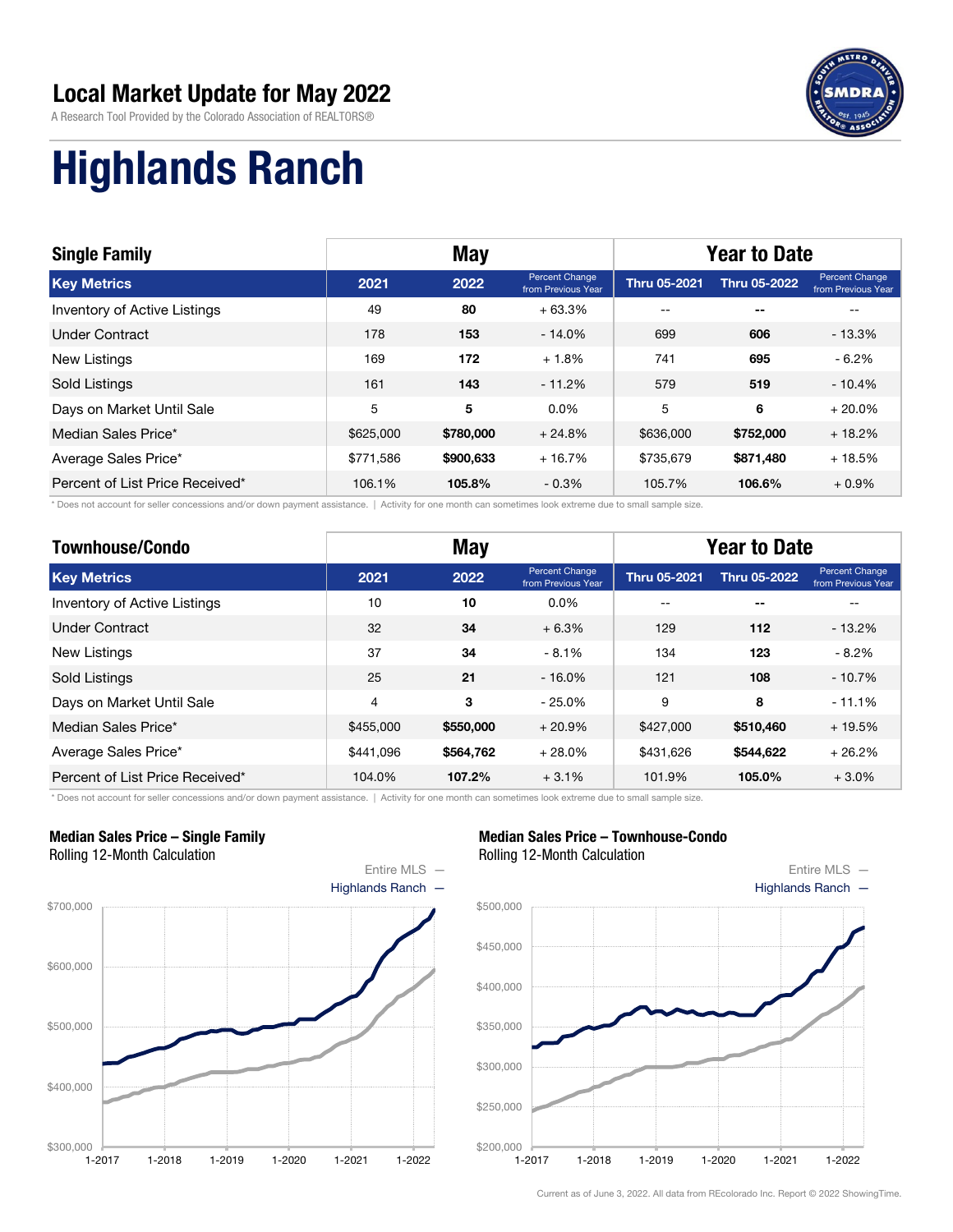

A Research Tool Provided by the Colorado Association of REALTORS®

# Jefferson County

| <b>Single Family</b>                | <b>May</b> |           |                                      | <b>Year to Date</b> |                     |                                             |
|-------------------------------------|------------|-----------|--------------------------------------|---------------------|---------------------|---------------------------------------------|
| <b>Key Metrics</b>                  | 2021       | 2022      | Percent Change<br>from Previous Year | <b>Thru 05-2021</b> | <b>Thru 05-2022</b> | <b>Percent Change</b><br>from Previous Year |
| <b>Inventory of Active Listings</b> | 367        | 478       | $+30.2%$                             | --                  | $- -$               |                                             |
| <b>Under Contract</b>               | 865        | 840       | $-2.9\%$                             | 3.211               | 3,062               | $-4.6%$                                     |
| New Listings                        | 867        | 919       | $+6.0%$                              | 3.388               | 3,483               | $+2.8%$                                     |
| Sold Listings                       | 693        | 715       | $+3.2\%$                             | 2,758               | 2,701               | $-2.1%$                                     |
| Days on Market Until Sale           | 7          | 9         | $+28.6%$                             | 12                  | 10                  | $-16.7%$                                    |
| Median Sales Price*                 | \$625,000  | \$715,000 | $+14.4%$                             | \$600,000           | \$700,000           | $+16.7%$                                    |
| Average Sales Price*                | \$694,077  | \$847,768 | $+22.1%$                             | \$684.757           | \$813,416           | $+18.8%$                                    |
| Percent of List Price Received*     | 107.1%     | 106.1%    | $-0.9\%$                             | 105.2%              | 107.1%              | $+1.8%$                                     |

\* Does not account for seller concessions and/or down payment assistance. | Activity for one month can sometimes look extreme due to small sample size.

| <b>Townhouse/Condo</b>              |           | <b>May</b> |                                      | <b>Year to Date</b> |                     |                                      |  |
|-------------------------------------|-----------|------------|--------------------------------------|---------------------|---------------------|--------------------------------------|--|
| <b>Key Metrics</b>                  | 2021      | 2022       | Percent Change<br>from Previous Year | <b>Thru 05-2021</b> | <b>Thru 05-2022</b> | Percent Change<br>from Previous Year |  |
| <b>Inventory of Active Listings</b> | 106       | 120        | $+13.2%$                             | --                  | --                  | --                                   |  |
| <b>Under Contract</b>               | 277       | 295        | $+6.5%$                              | 1.191               | 1,179               | $-1.0%$                              |  |
| New Listings                        | 262       | 316        | $+20.6%$                             | 1.186               | 1.261               | $+6.3%$                              |  |
| <b>Sold Listings</b>                | 262       | 259        | $-1.1%$                              | 1.102               | 1,061               | $-3.7%$                              |  |
| Days on Market Until Sale           | 8         | 5          | $-37.5%$                             | 15                  | 9                   | $-40.0\%$                            |  |
| Median Sales Price*                 | \$375,000 | \$428,500  | $+14.3%$                             | \$335,000           | \$425,000           | $+26.9%$                             |  |
| Average Sales Price*                | \$401.218 | \$447,926  | $+11.6%$                             | \$362,276           | \$454,164           | $+25.4%$                             |  |
| Percent of List Price Received*     | 105.8%    | 106.3%     | $+0.5%$                              | 103.5%              | 106.3%              | $+2.7%$                              |  |

\* Does not account for seller concessions and/or down payment assistance. | Activity for one month can sometimes look extreme due to small sample size.

#### Median Sales Price – Single Family Rolling 12-Month Calculation



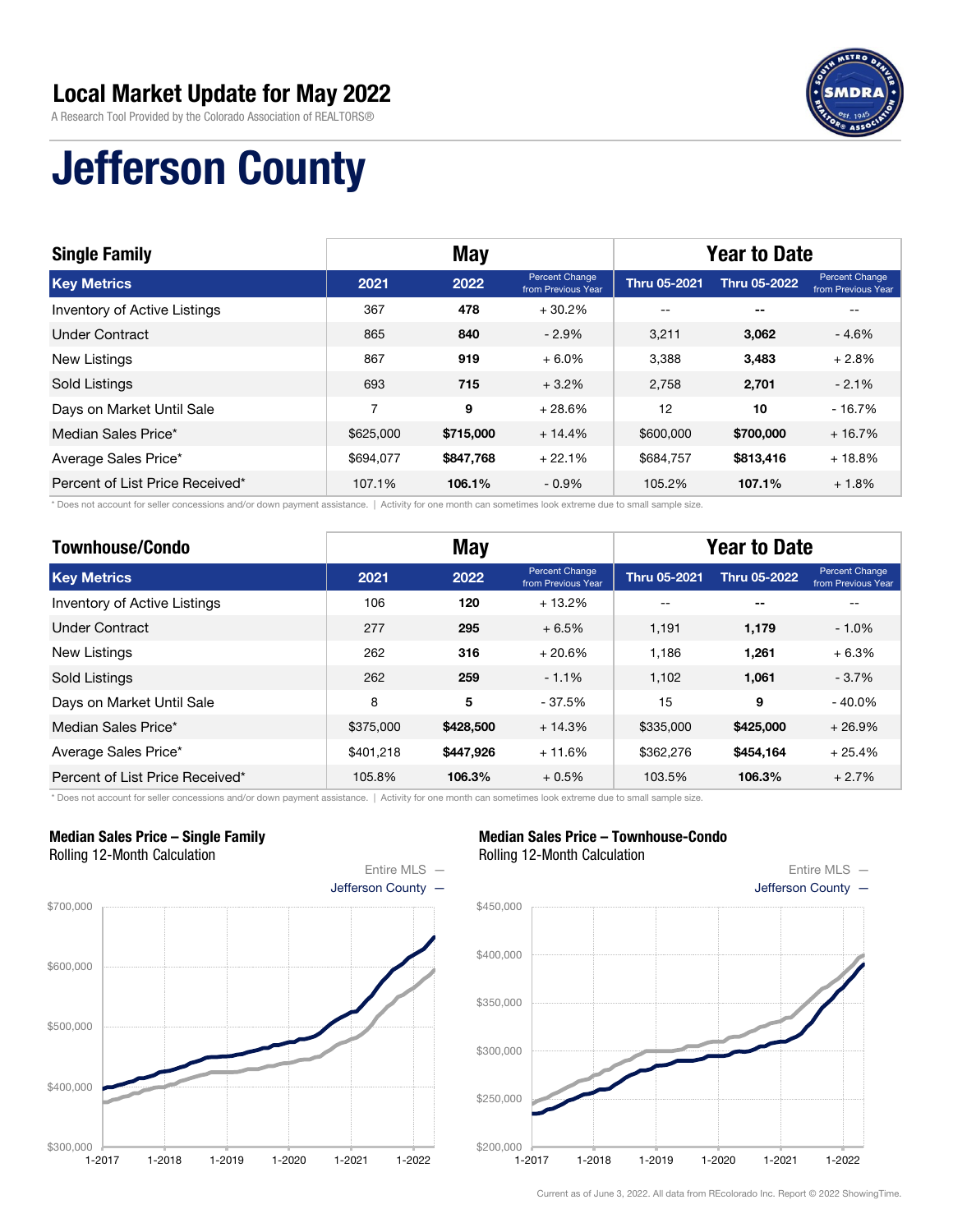A Research Tool Provided by the Colorado Association of REALTORS®



# Lakewood

| <b>Single Family</b>            | <b>May</b> |           |                                      | <b>Year to Date</b> |              |                                      |  |
|---------------------------------|------------|-----------|--------------------------------------|---------------------|--------------|--------------------------------------|--|
| <b>Key Metrics</b>              | 2021       | 2022      | Percent Change<br>from Previous Year | <b>Thru 05-2021</b> | Thru 05-2022 | Percent Change<br>from Previous Year |  |
| Inventory of Active Listings    | 71         | 87        | $+22.5%$                             | $- -$               | $- -$        | --                                   |  |
| Under Contract                  | 170        | 157       | $-7.6%$                              | 658                 | 602          | $-8.5%$                              |  |
| New Listings                    | 182        | 178       | $-2.2%$                              | 703                 | 696          | $-1.0%$                              |  |
| Sold Listings                   | 132        | 130       | $-1.5%$                              | 589                 | 554          | $-5.9%$                              |  |
| Days on Market Until Sale       | 5          | 7         | $+40.0%$                             | 12                  | 9            | $-25.0%$                             |  |
| Median Sales Price*             | \$610,000  | \$720,000 | $+18.0%$                             | \$565,000           | \$666,500    | $+18.0%$                             |  |
| Average Sales Price*            | \$637,463  | \$811.904 | $+27.4%$                             | \$615.725           | \$737,314    | $+19.7%$                             |  |
| Percent of List Price Received* | 107.2%     | 105.8%    | $-1.3%$                              | 104.8%              | 107.2%       | $+2.3%$                              |  |

\* Does not account for seller concessions and/or down payment assistance. | Activity for one month can sometimes look extreme due to small sample size.

| <b>Townhouse/Condo</b>              | <b>May</b> |           |                                      | <b>Year to Date</b> |                     |                                      |  |
|-------------------------------------|------------|-----------|--------------------------------------|---------------------|---------------------|--------------------------------------|--|
| <b>Key Metrics</b>                  | 2021       | 2022      | Percent Change<br>from Previous Year | <b>Thru 05-2021</b> | <b>Thru 05-2022</b> | Percent Change<br>from Previous Year |  |
| <b>Inventory of Active Listings</b> | 32         | 39        | $+21.9%$                             | --                  | $- -$               |                                      |  |
| Under Contract                      | 106        | 111       | $+4.7%$                              | 492                 | 432                 | $-12.2%$                             |  |
| New Listings                        | 91         | 116       | $+27.5%$                             | 487                 | 470                 | $-3.5%$                              |  |
| <b>Sold Listings</b>                | 96         | 101       | $+5.2%$                              | 459                 | 417                 | $-9.2%$                              |  |
| Days on Market Until Sale           | 6          | 5         | $-16.7%$                             | 15                  | 9                   | $-40.0\%$                            |  |
| Median Sales Price*                 | \$327,500  | \$402,000 | $+22.7%$                             | \$315,000           | \$390,000           | $+23.8%$                             |  |
| Average Sales Price*                | \$343.367  | \$416,329 | $+21.2%$                             | \$326.045           | \$411.318           | $+26.2%$                             |  |
| Percent of List Price Received*     | 105.4%     | 106.4%    | $+0.9%$                              | 103.3%              | 106.2%              | $+2.8%$                              |  |

\* Does not account for seller concessions and/or down payment assistance. | Activity for one month can sometimes look extreme due to small sample size.

#### Median Sales Price – Single Family Rolling 12-Month Calculation



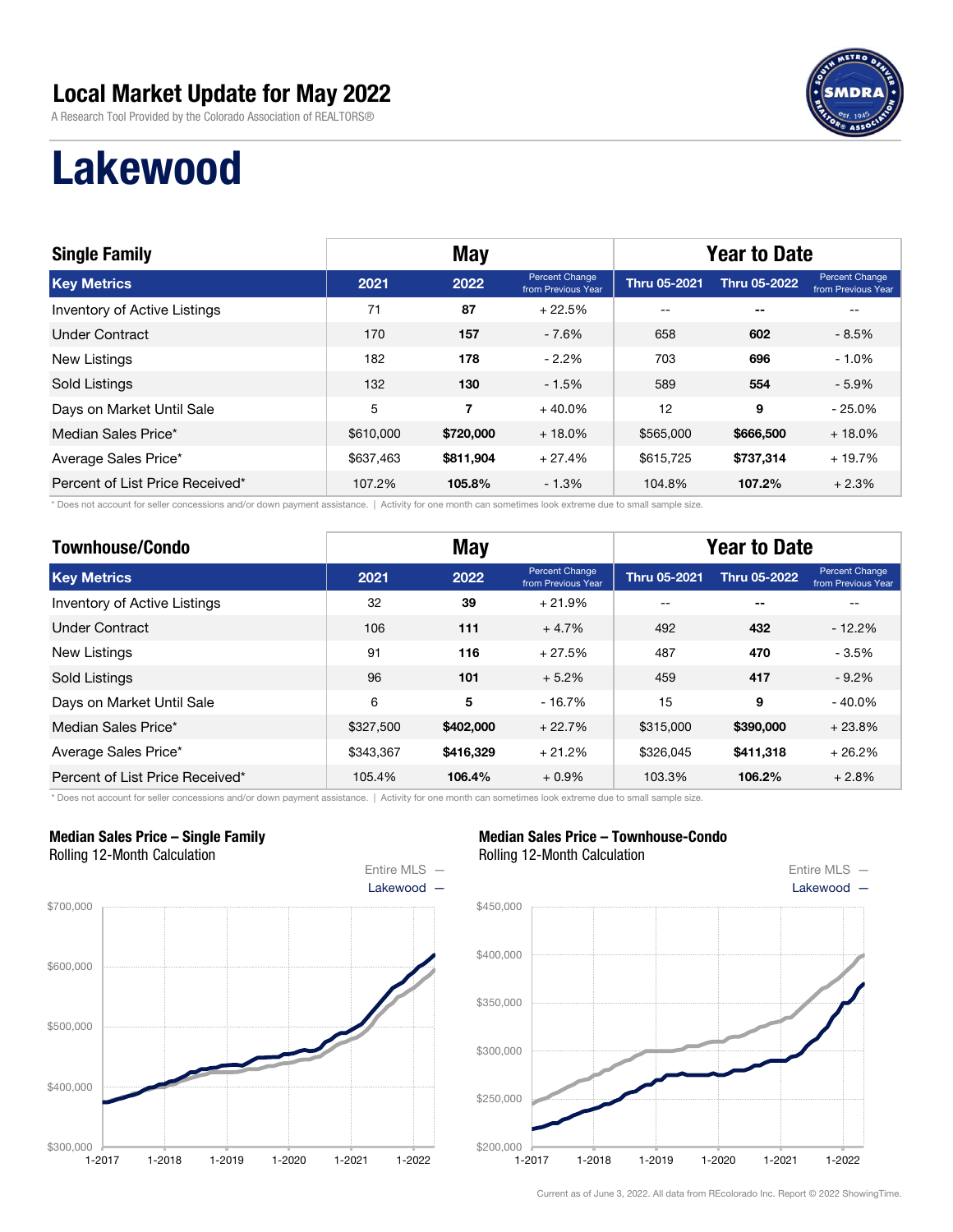A Research Tool Provided by the Colorado Association of REALTORS®



# Littleton

| <b>Single Family</b>            | <b>May</b> |           |                                      | <b>Year to Date</b> |                     |                                             |  |
|---------------------------------|------------|-----------|--------------------------------------|---------------------|---------------------|---------------------------------------------|--|
| <b>Key Metrics</b>              | 2021       | 2022      | Percent Change<br>from Previous Year | <b>Thru 05-2021</b> | <b>Thru 05-2022</b> | <b>Percent Change</b><br>from Previous Year |  |
| Inventory of Active Listings    | 135        | 178       | $+31.9%$                             | $- -$               | $- -$               |                                             |  |
| <b>Under Contract</b>           | 288        | 268       | $-6.9\%$                             | 1.026               | 972                 | $-5.3%$                                     |  |
| New Listings                    | 303        | 333       | $+9.9%$                              | 1.109               | 1.137               | $+2.5%$                                     |  |
| Sold Listings                   | 235        | 236       | $+0.4%$                              | 865                 | 834                 | $-3.6%$                                     |  |
| Days on Market Until Sale       | 8          | 10        | $+25.0%$                             | 14                  | 11                  | $-21.4%$                                    |  |
| Median Sales Price*             | \$625,000  | \$720,000 | $+15.2%$                             | \$605,000           | \$716,500           | $+18.4%$                                    |  |
| Average Sales Price*            | \$713,170  | \$829,292 | $+16.3%$                             | \$717.468           | \$830,591           | $+15.8%$                                    |  |
| Percent of List Price Received* | 106.5%     | 105.1%    | $-1.3%$                              | 104.9%              | 106.0%              | $+1.0\%$                                    |  |

\* Does not account for seller concessions and/or down payment assistance. | Activity for one month can sometimes look extreme due to small sample size.

| <b>Townhouse/Condo</b>          |           | <b>May</b> |                                      | <b>Year to Date</b> |                     |                                      |  |
|---------------------------------|-----------|------------|--------------------------------------|---------------------|---------------------|--------------------------------------|--|
| <b>Key Metrics</b>              | 2021      | 2022       | Percent Change<br>from Previous Year | <b>Thru 05-2021</b> | <b>Thru 05-2022</b> | Percent Change<br>from Previous Year |  |
| Inventory of Active Listings    | 37        | 60         | $+62.2%$                             | --                  | $- -$               | --                                   |  |
| <b>Under Contract</b>           | 111       | 95         | $-14.4%$                             | 441                 | 408                 | $-7.5%$                              |  |
| <b>New Listings</b>             | 107       | 108        | $+0.9%$                              | 439                 | 437                 | $-0.5%$                              |  |
| <b>Sold Listings</b>            | 85        | 98         | $+15.3%$                             | 382                 | 361                 | $-5.5%$                              |  |
| Days on Market Until Sale       | 6         | 5          | $-16.7%$                             | 13                  | 8                   | $-38.5%$                             |  |
| Median Sales Price*             | \$380,000 | \$444,650  | $+17.0%$                             | \$345,000           | \$442,000           | $+28.1%$                             |  |
| Average Sales Price*            | \$396,207 | \$459,475  | $+16.0%$                             | \$367.787           | \$462,306           | $+25.7%$                             |  |
| Percent of List Price Received* | 105.2%    | 106.8%     | $+1.5%$                              | 102.9%              | 106.4%              | $+3.4%$                              |  |

\* Does not account for seller concessions and/or down payment assistance. | Activity for one month can sometimes look extreme due to small sample size.

#### Median Sales Price – Single Family Rolling 12-Month Calculation



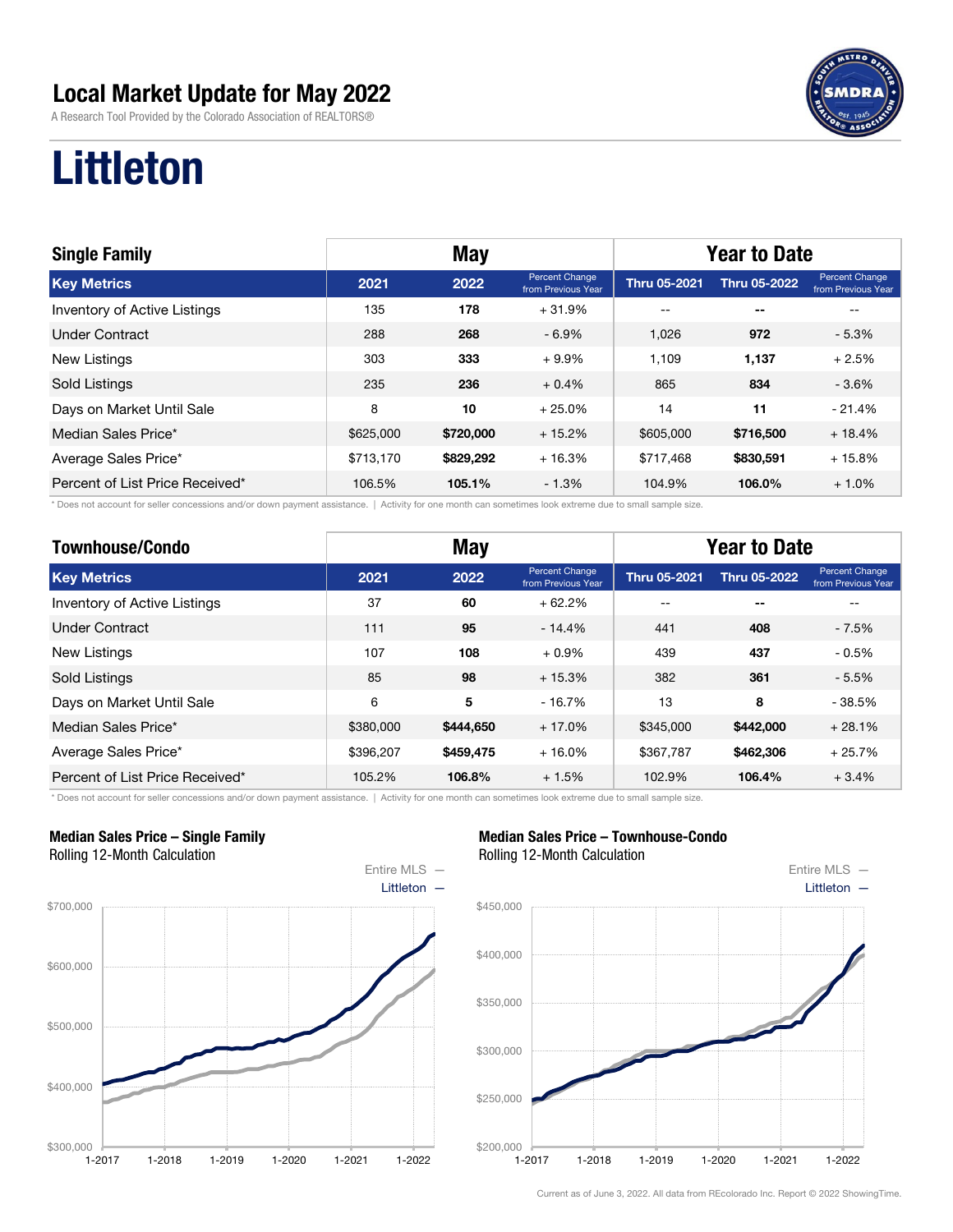A Research Tool Provided by the Colorado Association of REALTORS®



# Lone Tree

| <b>Single Family</b>            | <b>May</b>  |             |                                      | <b>Year to Date</b> |                     |                                             |  |
|---------------------------------|-------------|-------------|--------------------------------------|---------------------|---------------------|---------------------------------------------|--|
| <b>Key Metrics</b>              | 2021        | 2022        | Percent Change<br>from Previous Year | <b>Thru 05-2021</b> | <b>Thru 05-2022</b> | <b>Percent Change</b><br>from Previous Year |  |
| Inventory of Active Listings    | 19          | 14          | $-26.3%$                             | $- -$               | $-$                 |                                             |  |
| <b>Under Contract</b>           | 18          | 25          | $+38.9%$                             | 95                  | 76                  | $-20.0\%$                                   |  |
| <b>New Listings</b>             | 24          | 20          | $-16.7%$                             | 98                  | 93                  | $-5.1%$                                     |  |
| Sold Listings                   | 22          | 21          | $-4.5%$                              | 89                  | 67                  | $-24.7%$                                    |  |
| Days on Market Until Sale       | 11          | 8           | $-27.3%$                             | 30                  | 7                   | $-76.7%$                                    |  |
| Median Sales Price*             | \$1,028,750 | \$1,137,000 | $+10.5%$                             | \$1,100,000         | \$1,196,300         | $+8.8%$                                     |  |
| Average Sales Price*            | \$1,095,023 | \$1,215,261 | $+11.0%$                             | \$1,134,666         | \$1,231,898         | $+8.6%$                                     |  |
| Percent of List Price Received* | 104.3%      | 103.1%      | $-1.2%$                              | 102.5%              | 103.9%              | $+1.4%$                                     |  |

\* Does not account for seller concessions and/or down payment assistance. | Activity for one month can sometimes look extreme due to small sample size.

| <b>Townhouse/Condo</b>              | <b>May</b>     |                         |                                      | <b>Year to Date</b> |                     |                                      |  |
|-------------------------------------|----------------|-------------------------|--------------------------------------|---------------------|---------------------|--------------------------------------|--|
| <b>Key Metrics</b>                  | 2021           | 2022                    | Percent Change<br>from Previous Year | <b>Thru 05-2021</b> | <b>Thru 05-2022</b> | Percent Change<br>from Previous Year |  |
| <b>Inventory of Active Listings</b> | 4              | 6                       | $+50.0\%$                            | --                  | $ -$                |                                      |  |
| Under Contract                      | $\overline{4}$ | 9                       | $+125.0%$                            | 34                  | 30                  | $-11.8%$                             |  |
| <b>New Listings</b>                 | 7              | 12                      | $+71.4%$                             | 35                  | 37                  | $+5.7%$                              |  |
| <b>Sold Listings</b>                | $\overline{4}$ | 8                       | $+100.0\%$                           | 32                  | 33                  | $+3.1%$                              |  |
| Days on Market Until Sale           | 11             | $\overline{\mathbf{4}}$ | $-63.6%$                             | 13                  | 12                  | $-7.7%$                              |  |
| Median Sales Price*                 | \$543,500      | \$602,500               | $+10.9%$                             | \$522,500           | \$576,500           | $+10.3%$                             |  |
| Average Sales Price*                | \$522,500      | \$579,313               | $+10.9%$                             | \$488.125           | \$575,303           | $+17.9%$                             |  |
| Percent of List Price Received*     | 96.6%          | 107.1%                  | $+10.9\%$                            | 100.2%              | 104.4%              | $+4.2%$                              |  |

\* Does not account for seller concessions and/or down payment assistance. | Activity for one month can sometimes look extreme due to small sample size.

#### Median Sales Price – Single Family Rolling 12-Month Calculation



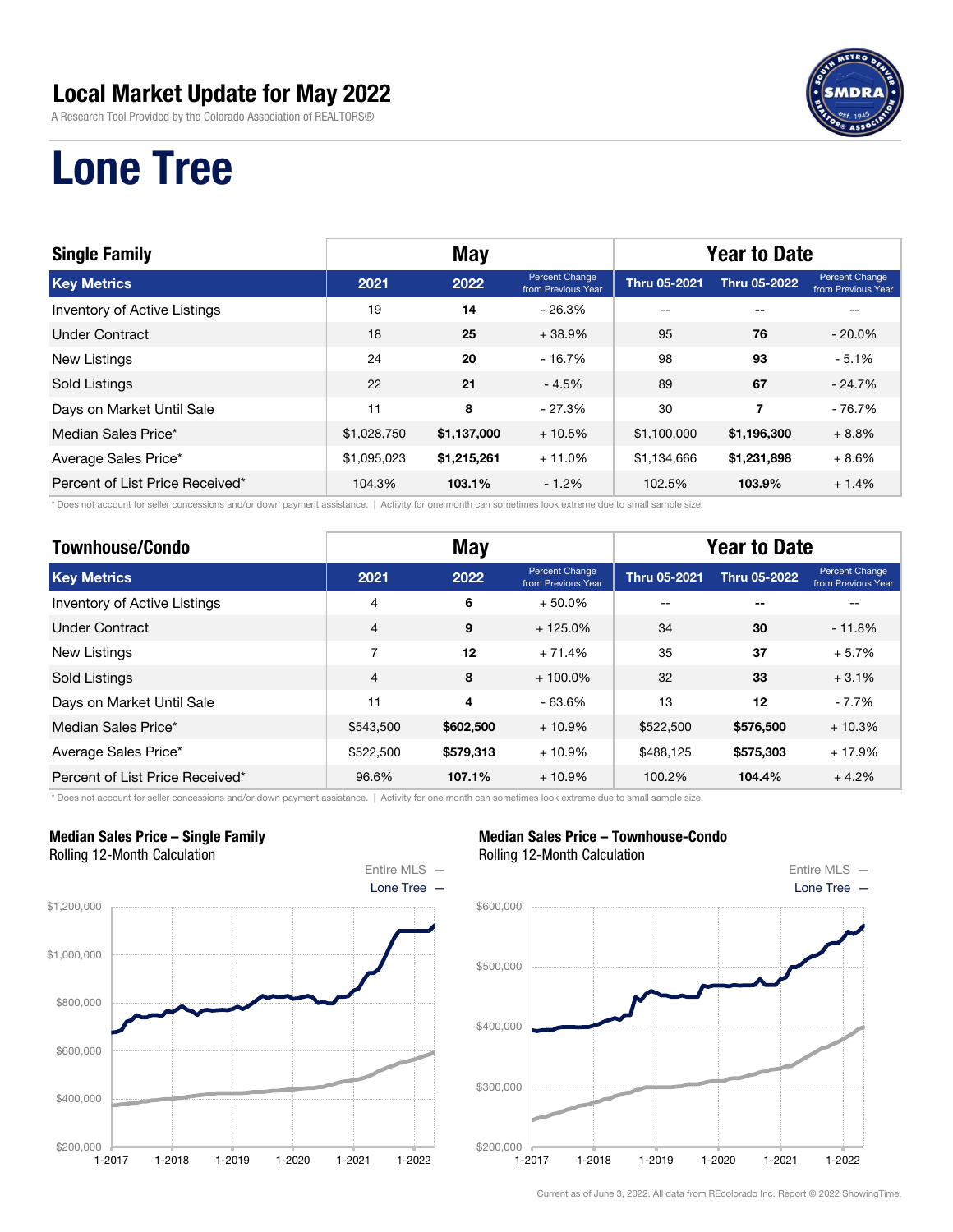A Research Tool Provided by the Colorado Association of REALTORS®



# **Morrison**

| <b>Single Family</b>                | <b>May</b> |             |                                      | <b>Year to Date</b> |              |                                             |  |
|-------------------------------------|------------|-------------|--------------------------------------|---------------------|--------------|---------------------------------------------|--|
| <b>Key Metrics</b>                  | 2021       | 2022        | Percent Change<br>from Previous Year | <b>Thru 05-2021</b> | Thru 05-2022 | <b>Percent Change</b><br>from Previous Year |  |
| <b>Inventory of Active Listings</b> | 11         | 24          | $+118.2%$                            | $- -$               | $- -$        |                                             |  |
| Under Contract                      | 31         | 36          | $+16.1%$                             | 125                 | 128          | $+2.4%$                                     |  |
| <b>New Listings</b>                 | 24         | 35          | $+45.8%$                             | 131                 | 150          | $+14.5%$                                    |  |
| Sold Listings                       | 29         | 34          | $+17.2%$                             | 110                 | 105          | $-4.5%$                                     |  |
| Days on Market Until Sale           | 10         | 8           | $-20.0\%$                            | 13                  | 12           | $-7.7%$                                     |  |
| Median Sales Price*                 | \$601,000  | \$792,500   | $+31.9%$                             | \$591,250           | \$702,019    | $+18.7%$                                    |  |
| Average Sales Price*                | \$794,242  | \$1,043,526 | $+31.4%$                             | \$756.573           | \$968,720    | $+28.0\%$                                   |  |
| Percent of List Price Received*     | 105.8%     | 105.7%      | $-0.1%$                              | 104.7%              | 106.5%       | $+1.7%$                                     |  |

\* Does not account for seller concessions and/or down payment assistance. | Activity for one month can sometimes look extreme due to small sample size.

| <b>Townhouse/Condo</b>          | <b>May</b> |              |                                             | <b>Year to Date</b> |              |                                      |  |
|---------------------------------|------------|--------------|---------------------------------------------|---------------------|--------------|--------------------------------------|--|
| <b>Key Metrics</b>              | 2021       | 2022         | <b>Percent Change</b><br>from Previous Year | <b>Thru 05-2021</b> | Thru 05-2022 | Percent Change<br>from Previous Year |  |
| Inventory of Active Listings    | 0          | $\mathbf{2}$ |                                             |                     | --           |                                      |  |
| <b>Under Contract</b>           |            | $\mathbf 0$  | $-100.0\%$                                  | 10                  | 5            | $-50.0\%$                            |  |
| <b>New Listings</b>             | 0          |              | $-$                                         | 10                  | 8            | $-20.0\%$                            |  |
| <b>Sold Listings</b>            | 3          | $\Omega$     | $-100.0\%$                                  | 10                  | 5            | $-50.0\%$                            |  |
| Days on Market Until Sale       | 5          | $\Omega$     | $-100.0\%$                                  | $\overline{4}$      | 3            | $-25.0%$                             |  |
| Median Sales Price*             | \$381,750  | \$0          | $-100.0\%$                                  | \$348.750           | \$478,000    | $+37.1%$                             |  |
| Average Sales Price*            | \$389,250  | \$0          | $-100.0\%$                                  | \$348,775           | \$506,600    | $+45.3%$                             |  |
| Percent of List Price Received* | 103.0%     | $0.0\%$      | $-100.0\%$                                  | 106.4%              | 112.6%       | $+5.8%$                              |  |

\* Does not account for seller concessions and/or down payment assistance. | Activity for one month can sometimes look extreme due to small sample size.

#### Median Sales Price – Single Family Rolling 12-Month Calculation



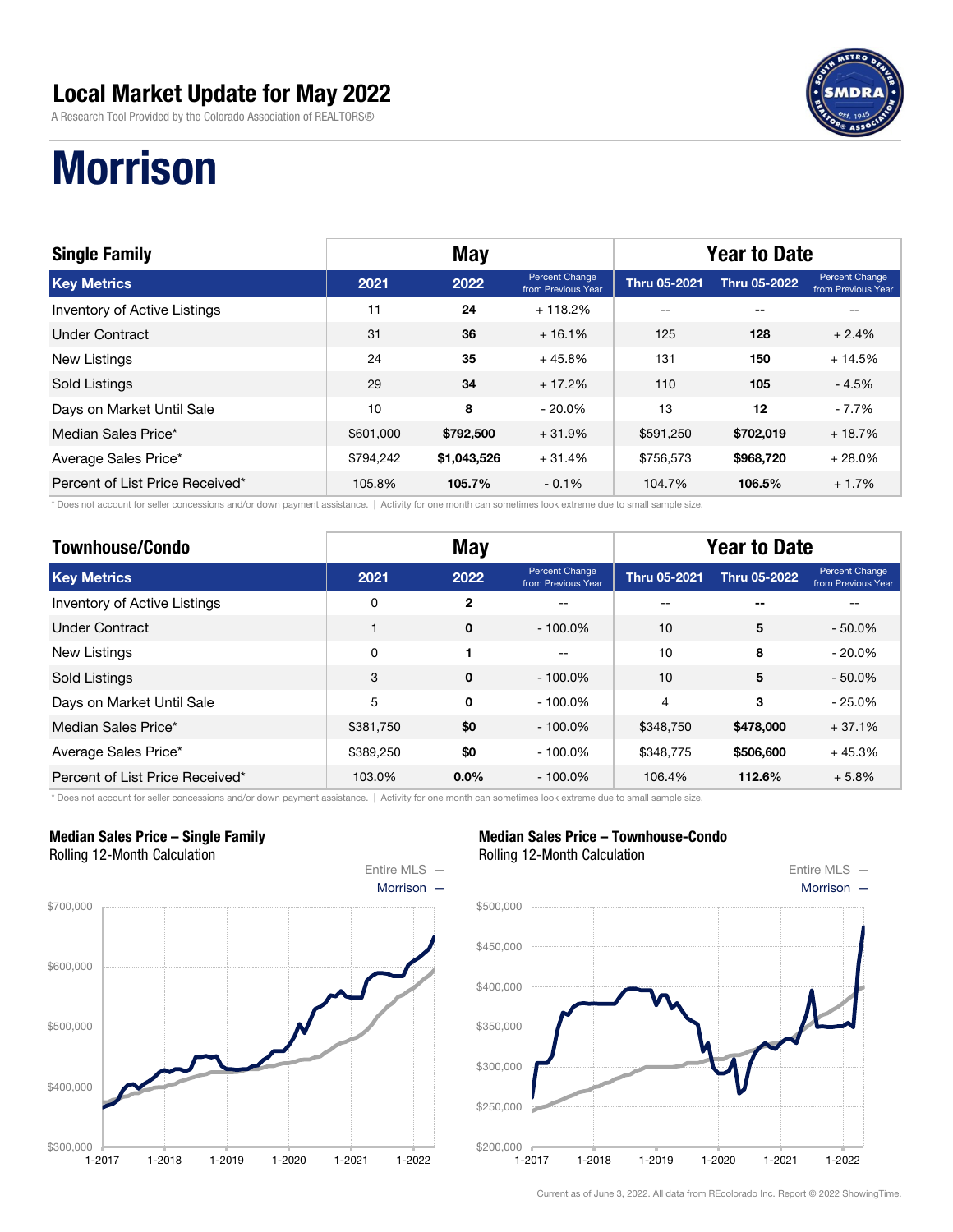A Research Tool Provided by the Colorado Association of REALTORS®

# Parker

| <b>Single Family</b>                | <b>May</b> |           |                                      | <b>Year to Date</b> |                     |                                             |  |
|-------------------------------------|------------|-----------|--------------------------------------|---------------------|---------------------|---------------------------------------------|--|
| <b>Key Metrics</b>                  | 2021       | 2022      | Percent Change<br>from Previous Year | <b>Thru 05-2021</b> | <b>Thru 05-2022</b> | <b>Percent Change</b><br>from Previous Year |  |
| <b>Inventory of Active Listings</b> | 100        | 181       | $+81.0\%$                            | $- -$               | $- -$               |                                             |  |
| <b>Under Contract</b>               | 260        | 243       | $-6.5%$                              | 995                 | 893                 | $-10.3%$                                    |  |
| <b>New Listings</b>                 | 239        | 293       | $+22.6%$                             | 1.029               | 1,042               | $+1.3%$                                     |  |
| Sold Listings                       | 220        | 196       | $-10.9\%$                            | 818                 | 764                 | $-6.6%$                                     |  |
| Days on Market Until Sale           | 7          | 10        | $+42.9%$                             | 14                  | 14                  | $0.0\%$                                     |  |
| Median Sales Price*                 | \$650,000  | \$736,750 | $+13.3%$                             | \$627,135           | \$725,000           | $+15.6%$                                    |  |
| Average Sales Price*                | \$721,080  | \$818,164 | $+13.5%$                             | \$711.585           | \$831,620           | $+16.9%$                                    |  |
| Percent of List Price Received*     | 105.8%     | 103.8%    | $-1.9%$                              | 103.9%              | 104.2%              | $+0.3%$                                     |  |

\* Does not account for seller concessions and/or down payment assistance. | Activity for one month can sometimes look extreme due to small sample size.

| <b>Townhouse/Condo</b>          | <b>May</b> |                         |                                      | <b>Year to Date</b> |                     |                                      |  |
|---------------------------------|------------|-------------------------|--------------------------------------|---------------------|---------------------|--------------------------------------|--|
| <b>Key Metrics</b>              | 2021       | 2022                    | Percent Change<br>from Previous Year | <b>Thru 05-2021</b> | <b>Thru 05-2022</b> | Percent Change<br>from Previous Year |  |
| Inventory of Active Listings    | 18         | 23                      | $+27.8%$                             | $- -$               | $-$                 |                                      |  |
| <b>Under Contract</b>           | 42         | 27                      | $-35.7%$                             | 183                 | 140                 | $-23.5%$                             |  |
| <b>New Listings</b>             | 41         | 34                      | $-17.1%$                             | 179                 | 159                 | - 11.2%                              |  |
| Sold Listings                   | 36         | 29                      | $-19.4%$                             | 174                 | 127                 | $-27.0%$                             |  |
| Days on Market Until Sale       | 12         | $\overline{\mathbf{4}}$ | $-66.7%$                             | 20                  | 6                   | $-70.0\%$                            |  |
| Median Sales Price*             | \$386,110  | \$448,000               | $+16.0%$                             | \$364,995           | \$427,000           | $+17.0%$                             |  |
| Average Sales Price*            | \$404.051  | \$462,606               | $+14.5%$                             | \$375,817           | \$434,676           | $+15.7%$                             |  |
| Percent of List Price Received* | 103.2%     | 105.7%                  | $+2.4%$                              | 103.4%              | 105.8%              | $+2.3%$                              |  |

\* Does not account for seller concessions and/or down payment assistance. | Activity for one month can sometimes look extreme due to small sample size.

#### Median Sales Price – Single Family Rolling 12-Month Calculation



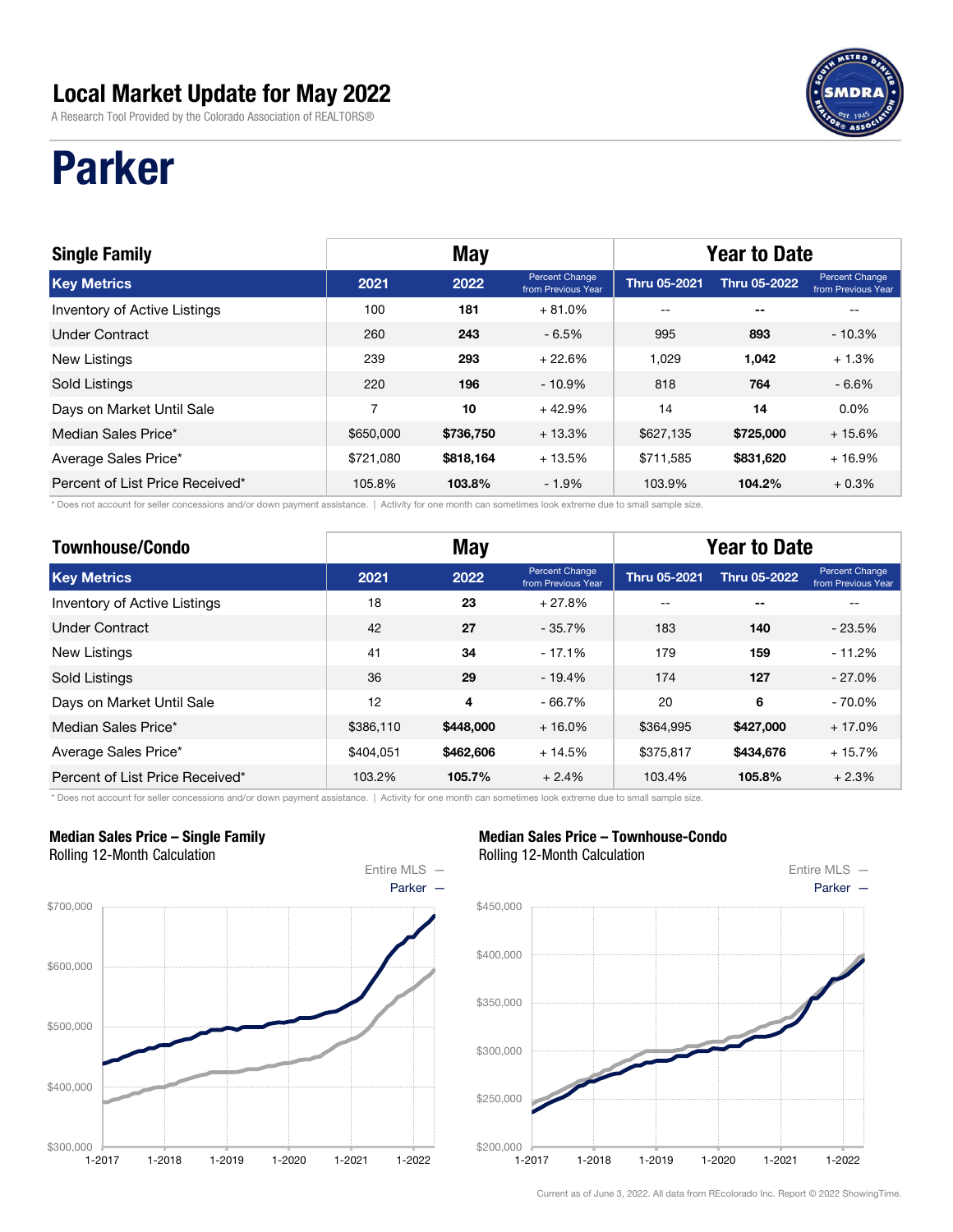A Research Tool Provided by the Colorado Association of REALTORS®



# Sheridan

| <b>Single Family</b>            | <b>May</b>  |             |                                      | <b>Year to Date</b> |              |                                      |  |
|---------------------------------|-------------|-------------|--------------------------------------|---------------------|--------------|--------------------------------------|--|
| <b>Key Metrics</b>              | 2021        | 2022        | Percent Change<br>from Previous Year | Thru 05-2021        | Thru 05-2022 | Percent Change<br>from Previous Year |  |
| Inventory of Active Listings    | 0           | 0           | $- -$                                | --                  | $- -$        |                                      |  |
| <b>Under Contract</b>           |             |             | $0.0\%$                              |                     |              | $0.0\%$                              |  |
| New Listings                    |             |             | $0.0\%$                              |                     |              | $0.0\%$                              |  |
| Sold Listings                   | $\mathbf 0$ | $\mathbf 0$ | $\qquad \qquad -$                    | 0                   | 0            |                                      |  |
| Days on Market Until Sale       | 0           | 0           | $\qquad \qquad -$                    | 0                   | $\mathbf 0$  |                                      |  |
| Median Sales Price*             | \$0         | \$0         | $ -$                                 | \$0                 | \$0          |                                      |  |
| Average Sales Price*            | \$0         | \$0         | --                                   | \$0                 | \$0          |                                      |  |
| Percent of List Price Received* | $0.0\%$     | $0.0\%$     | --                                   | $0.0\%$             | $0.0\%$      |                                      |  |

\* Does not account for seller concessions and/or down payment assistance. | Activity for one month can sometimes look extreme due to small sample size.

| <b>Townhouse/Condo</b>          | <b>May</b>  |              |                                      | <b>Year to Date</b> |              |                                      |  |
|---------------------------------|-------------|--------------|--------------------------------------|---------------------|--------------|--------------------------------------|--|
| <b>Key Metrics</b>              | 2021        | 2022         | Percent Change<br>from Previous Year | Thru 05-2021        | Thru 05-2022 | Percent Change<br>from Previous Year |  |
| Inventory of Active Listings    | 0           | 0            | --                                   |                     | --           |                                      |  |
| <b>Under Contract</b>           | $\mathbf 0$ | $\mathbf{0}$ | --                                   | $\Omega$            | $\mathbf 0$  |                                      |  |
| New Listings                    | 0           | 0            | --                                   | 0                   | $\mathbf 0$  | --                                   |  |
| Sold Listings                   | 0           | $\mathbf 0$  | --                                   | $\Omega$            | $\mathbf{0}$ | $- -$                                |  |
| Days on Market Until Sale       | $\mathbf 0$ | 0            | --                                   | 0                   | $\mathbf 0$  | $- -$                                |  |
| Median Sales Price*             | \$0         | \$0          |                                      | \$0                 | \$0          |                                      |  |
| Average Sales Price*            | \$0         | \$0          |                                      | \$0                 | \$0          |                                      |  |
| Percent of List Price Received* | 0.0%        | $0.0\%$      |                                      | $0.0\%$             | $0.0\%$      | --                                   |  |

\* Does not account for seller concessions and/or down payment assistance. | Activity for one month can sometimes look extreme due to small sample size.

#### Median Sales Price – Single Family Rolling 12-Month Calculation